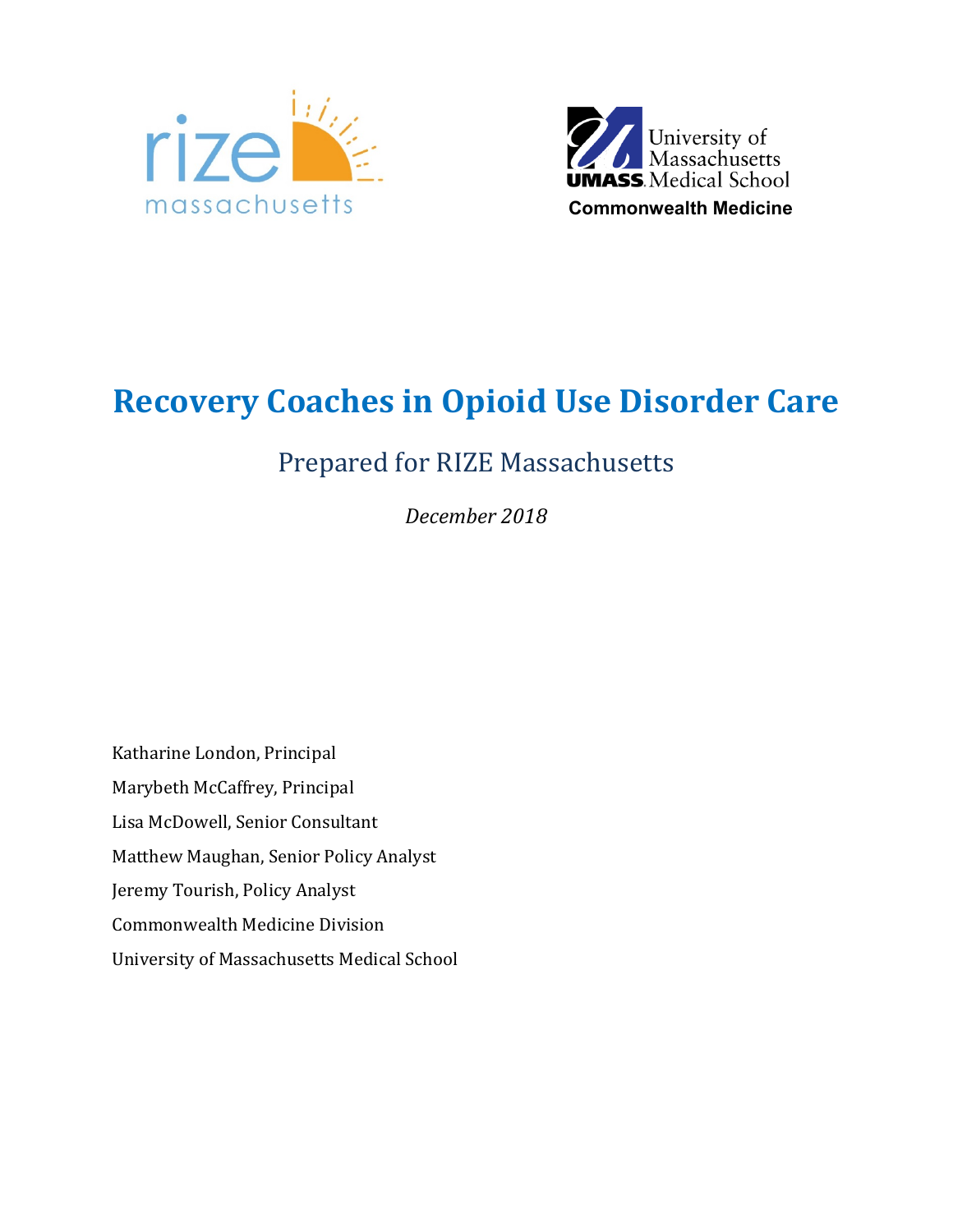### *Acknowledgements*

The authors would like to thank the 10 Recovery Coach programs that generously provided their time and data: Anchor Recovery Community Center, Blue Guardian, Gosnold Inc., Holyoke Health, Hospital Emergency Action Recovery Team, Massachusetts General Hospital Substance Use Disorders Initiative, The Police Assisted Addiction & Recovery Initiative, Recovery Point West Virginia, Vermont Recovery Network, and The Wicomico County Community Outreach Addictions Team.

We are especially grateful to the fifteen Recovery Coaches and fourteen Recovery Coach managers and program directors who shared their stories, experiences, and expertise. We could not have produced this report without their insight.

We would also like to thank Haner Hernandez, PhD, and Jeffrey L. Walter, MHSA, for their invaluable expert advice and assistance. We are incredibly appreciative of RIZE Massachusetts' financial support and partnership throughout this project. Any errors or misrepresentations are entirely our own.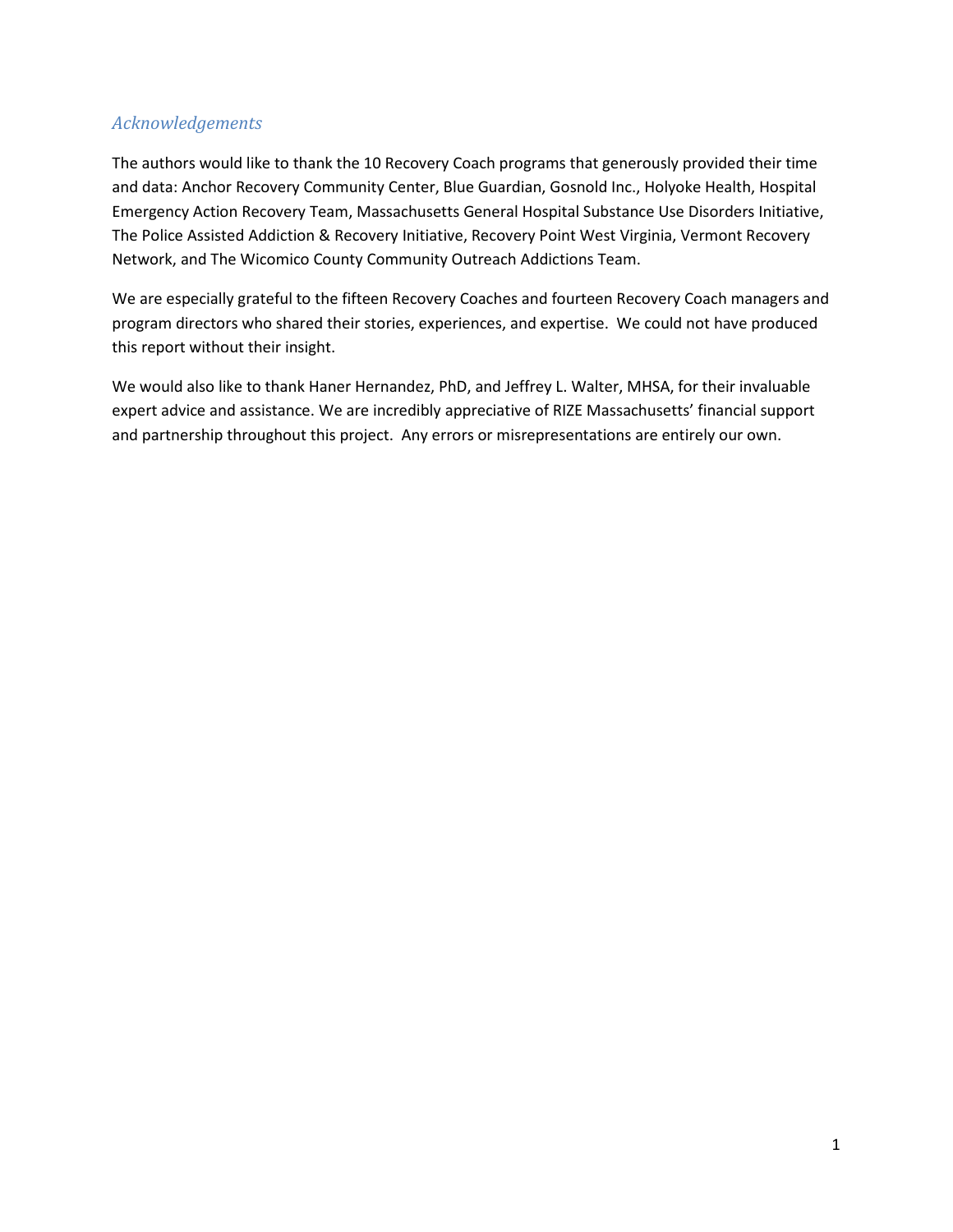# **Table of Contents**

| I.    |             |  |  |  |  |  |  |  |  |  |  |
|-------|-------------|--|--|--|--|--|--|--|--|--|--|
| Ш.    |             |  |  |  |  |  |  |  |  |  |  |
| III.  |             |  |  |  |  |  |  |  |  |  |  |
|       | А.          |  |  |  |  |  |  |  |  |  |  |
|       | В.          |  |  |  |  |  |  |  |  |  |  |
| IV.   |             |  |  |  |  |  |  |  |  |  |  |
|       | А.          |  |  |  |  |  |  |  |  |  |  |
|       | В.          |  |  |  |  |  |  |  |  |  |  |
|       | C.          |  |  |  |  |  |  |  |  |  |  |
| V.    |             |  |  |  |  |  |  |  |  |  |  |
|       | А.          |  |  |  |  |  |  |  |  |  |  |
|       | В.          |  |  |  |  |  |  |  |  |  |  |
|       | C.          |  |  |  |  |  |  |  |  |  |  |
|       | D.          |  |  |  |  |  |  |  |  |  |  |
|       | Ε.          |  |  |  |  |  |  |  |  |  |  |
| VI.   |             |  |  |  |  |  |  |  |  |  |  |
| VII.  |             |  |  |  |  |  |  |  |  |  |  |
| VIII. |             |  |  |  |  |  |  |  |  |  |  |
| IX.   |             |  |  |  |  |  |  |  |  |  |  |
| Х.    |             |  |  |  |  |  |  |  |  |  |  |
|       |             |  |  |  |  |  |  |  |  |  |  |
|       | В.          |  |  |  |  |  |  |  |  |  |  |
|       | $C_{\cdot}$ |  |  |  |  |  |  |  |  |  |  |
|       | D.          |  |  |  |  |  |  |  |  |  |  |
|       | Е.          |  |  |  |  |  |  |  |  |  |  |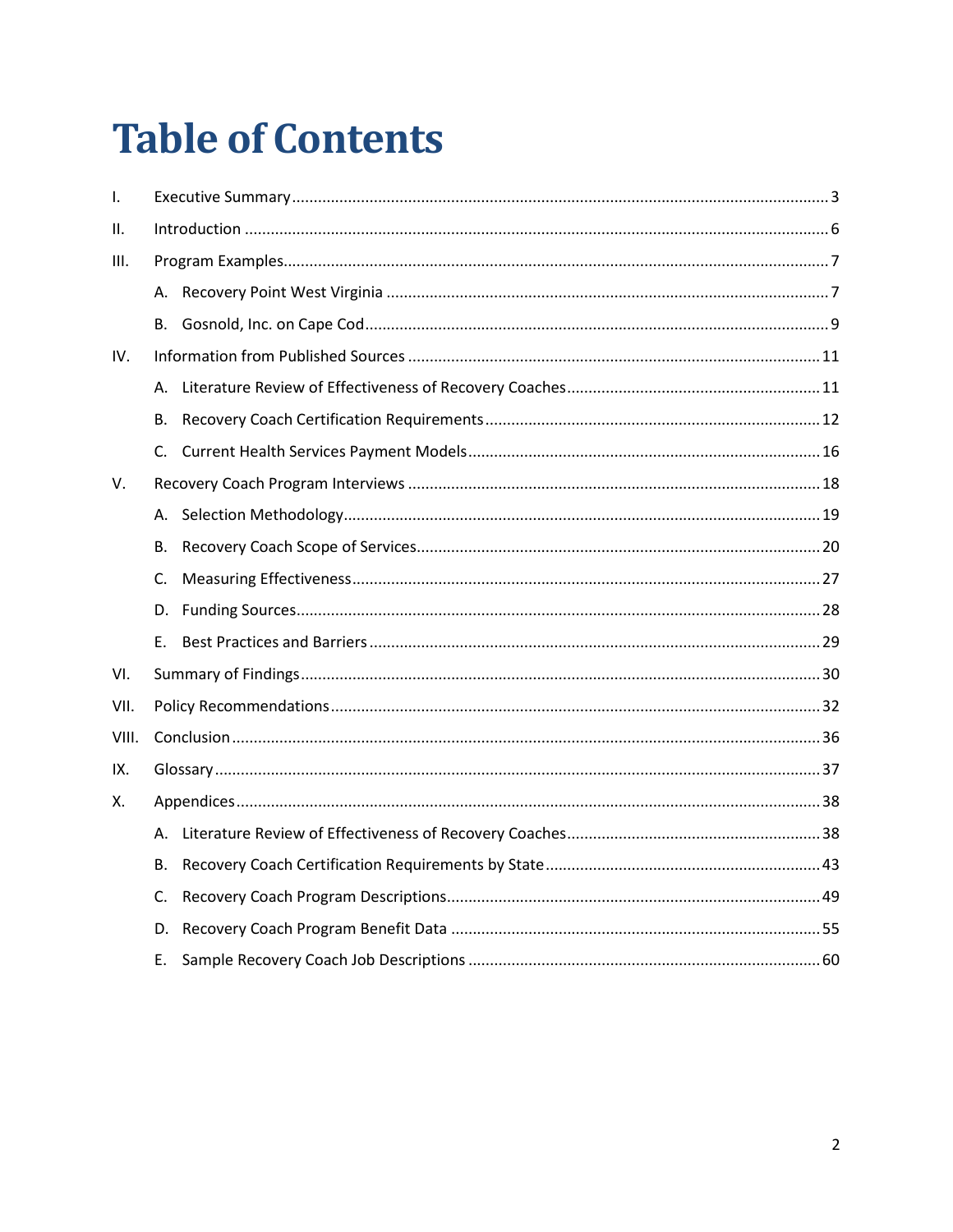# <span id="page-3-0"></span>**I. Executive Summary**

This report investigates evidence for using Recovery Coach services in Opioid Use Disorder (OUD) care in Massachusetts, including the definition of a Recovery Coach, the role Recovery Coaches play in recovery, the scope of Recovery Coach services, and the effect they have on health outcomes and cost.

This report is funded by a grant from RIZE Massachusetts (RIZE), a foundation committed to ending the opioid epidemic and reducing its devastating impact on people, families, and communities.

On behalf of RIZE, the University of Massachusetts Medical School (UMass) conducted a systematic review of publicly available information and conducted a series of interviews with Recovery Coaches and Recovery Coach program directors from 10 organizations. The study encompassed the following areas, summarized below and described in the full report.

*Literature Review:* A small number of studies have examined the effectiveness of Recovery Coaches in Substance Use Disorder (SUD) care, in conjunction with a continuum of other services. None of these studies focused exclusively on the role of Recovery Coaches. Nonetheless, this very limited evidence infers a positive impact from adding Recovery Coaches to treatment of SUD.

*Certification:* There is a certification process for Recovery Coach or a similar title in 48 states plus the District of Columbia. A national professional association also offers certification. The number of hours of experience Massachusetts requires for certification is higher than the number required for national certification and is above average relative to other states.

"RECOVERY COACHES ARE ABLE TO SEE THE BARRIERS THAT [INDIVIDUALS] HAVE AND CAN PROVIDE SOLUTIONS TO THEM"

RECOVERY COACH

*Payment Methods:* Medicaid programs in 39 states covered peer support services for SUD or for mental health or for both in 2018. Private health insurers are just beginning to cover these services. Some health insurers authorize providers to use a portion of a bundled or global payment to support Recovery Coach services.

*Recovery Coach Scope of Services:* Recovery Coach roles and responsibilities vary somewhat depending on the setting and duration of engagement, but there are certain core duties that are common to all Recovery Coaches. These common Recovery Coach roles include serving as an individual's supporter, motivator, problem-solver, facilitator, and advocate. Recovery Coaches engage with individuals with SUD, help individuals self-determine and develop their personal recovery plan, support multiple paths to recovery, connect individuals to ongoing services, and record information on each encounter. Recovery Coaches may also help individuals navigate the health care system, access community resources such as housing and transportation, apply for public assistance benefits, and address other issues that arise.

*Recovery Coach Settings:* Recovery Coaches engage with individuals in hospitals and emergency departments, in community settings in conjunction with law enforcement, in community recovery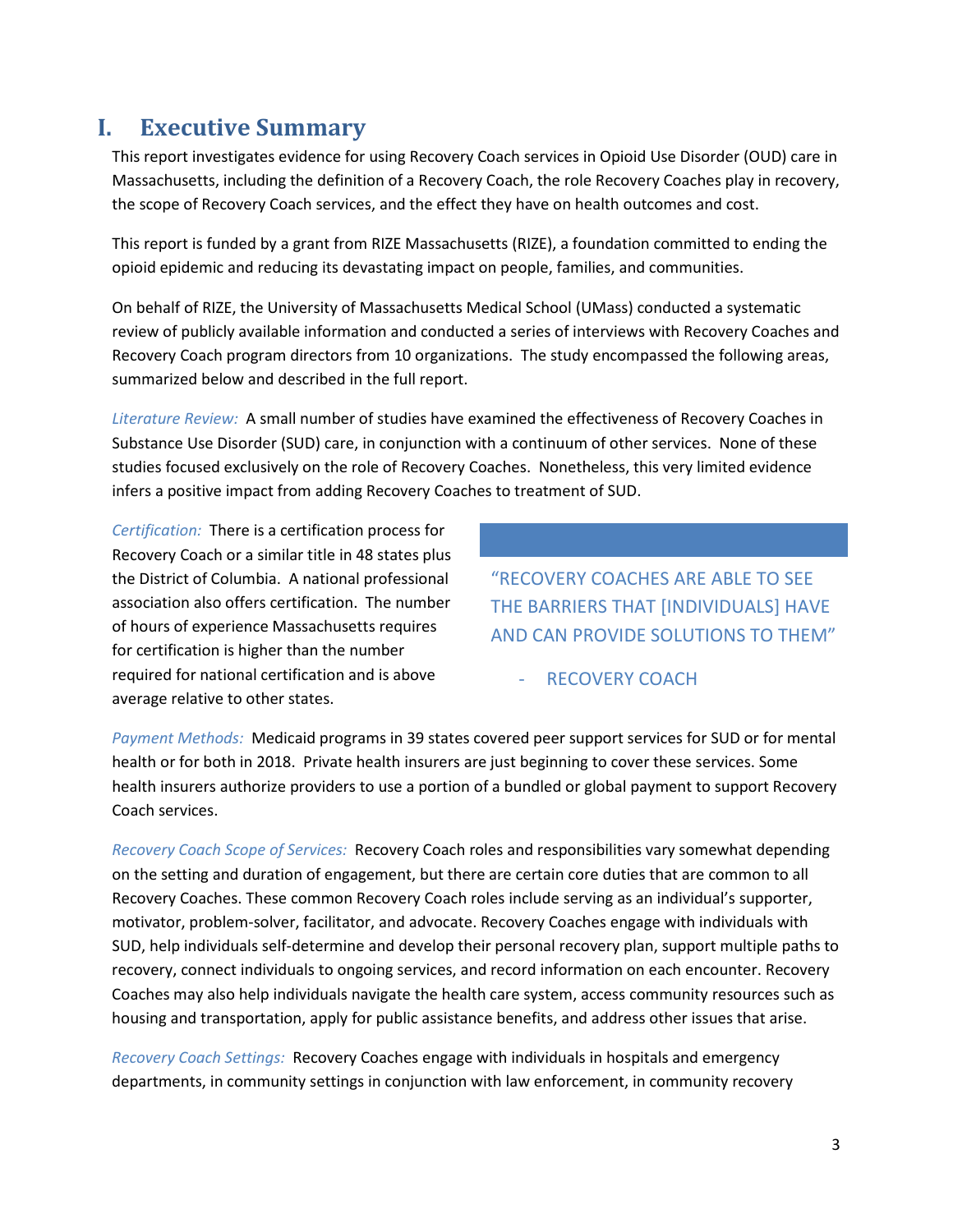centers, clinic-based treatment centers, residential treatment centers, and through outreach in the community, jails and prisons.

*Approaches to Coaching:* The Recovery Coaches and program directors we interviewed agreed on three core approaches to Recovery Coaching:

- *Support multiple paths to recovery:* All interview respondents emphasized that Recovery Coaches should support whatever path to recovery or treatment regimen an individual expresses interest in pursuing. Facilitating self-determination by individuals in the creation, implementation, and maintenance of their personal recovery plans is fundamental to Recovery Coach support. In addition, all programs aim to serve any referred or self-referred individual.
- *Engage and communicate:* All programs interviewed highlighted the importance of engaging individuals, building connections, and developing trust and rapport.The Recovery Coaches observed that once they share their own story, individuals are more receptive to receiving Recovery Coach services. The hardest step in the recovery process can be the first one, and Recovery Coaches often help individuals take that first step.
- *Prioritize self-care:* All programs interviewed emphasized the importance of maintaining a focus on Recovery Coaches' own self-care. Some programs offer individual mentoring or group meetings to help support Recovery Coaches' self-care needs.

*Effectiveness:* There is no standard process or set of outcome measures in use across all programs. Recovery Coach programs define success differently depending on the setting and type of the intervention. For some, success means placing an individual in a treatment program, while others

consider it a success when individuals reach whatever goals they have set for themselves.

*Funding Sources:* All programs interviewed receive most of their Recovery Coach funding through federal, state, and private grants. Several programs reported that they receive some funding from Medicaid or private

### "THE FACT THAT I AM IN RECOVERY IS THE MOST EFFECTIVE PART OF MY WORK"

#### - RECOVERY COACH

insurers or both. Others are in the process of implementing structures and policies needed to receive funding from Medicaid and private insurers.

*Best Practices and Barriers:* Interviewees highlighted several best practices for Recovery Coach programs including: collecting standardized data; hiring people with the appropriate personal qualifications to be effective Recovery Coaches; providing training, mentoring, supervision, and other supports to Recovery Coaches; avoiding setting limits on the length of time individuals can receive Recovery Coach services; and forming partnerships with community organizations. Recovery Coaches also noted the importance of individuals taking the lead in their own recovery and maintaining healthy boundaries with the individuals they support. Interviewees identified the lack of treatment resources as a barrier to success, along with lack of transportation, stigma, lack of funding, and support for workforce development.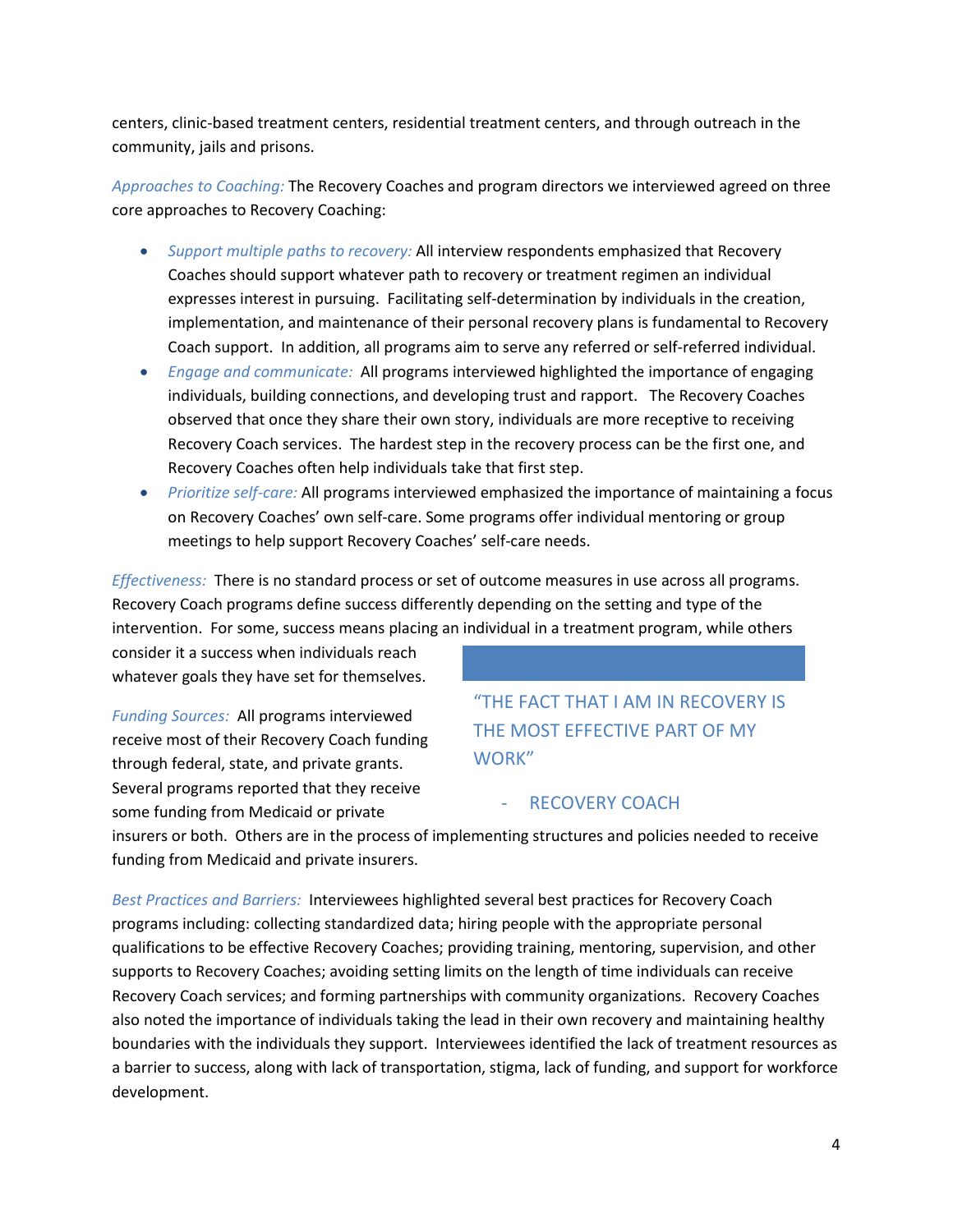*Policy Recommendations:* The report includes the following policy recommendations based upon findings from our research and interviews:

#### *1. Prioritize lived experience for Recovery Coaches*

Policy-makers and employers should place a high value on a prospective Recovery Coach's lived experience and sustained recovery.

### *2. Incorporate Recovery Coach self-care into organizational structure*

Employers should establish policies, infrastructure, and an organizational culture to support the self-care needs of their Recovery Coach workforce. In particular, employers should consider creating a Recovery Coach Mentor position, which can be separate from the supervisor role, and establishing structured, regular, and recurring meetings focused on self-care.

### *3. Support Recovery Coach workforce development*

Policymakers and employers should provide financial support for Recovery Coach training, encourage Recovery Coaches to obtain certification within a reasonable time, and establish career ladders and pathways from entry level up to Mentor positions for experienced coaches.

### *4. Provide financial support for Recovery Coach services*

Public and private health insurers should provide sustainable funding mechanisms that enable Recovery Coaches to engage individuals with addictions and support their recovery on an ongoing basis. Payment methods should enable Recovery Coaches to provide services consistent with the wide scope of practice utilized in the field and described in this report.

### *5. Establish a state-sponsored certification process for Recovery Coaches*

Policymakers should establish a certification process, sponsored or sanctioned by the state, to increase transparency about Recovery Coach qualifications and lend credibility to the competency of Recovery Coaches. Information about the certification process should be posted so that members of the public can easily find and understand the requirements, as well as to whom to address any issues, questions, or problems.

### *6. Establish standardized data collection tools and measures to support evaluation of the effectiveness of Recovery Coach services*

Policymakers should promote and support additional research to quantify the effect of using Recovery Coaches to engage and assist individuals with OUD in addition to usual SUD care. Policymakers, health insurers, and employers should collaborate to establish a standardized set of data collection tools and measures to evaluate the effectiveness of Recovery Coach services.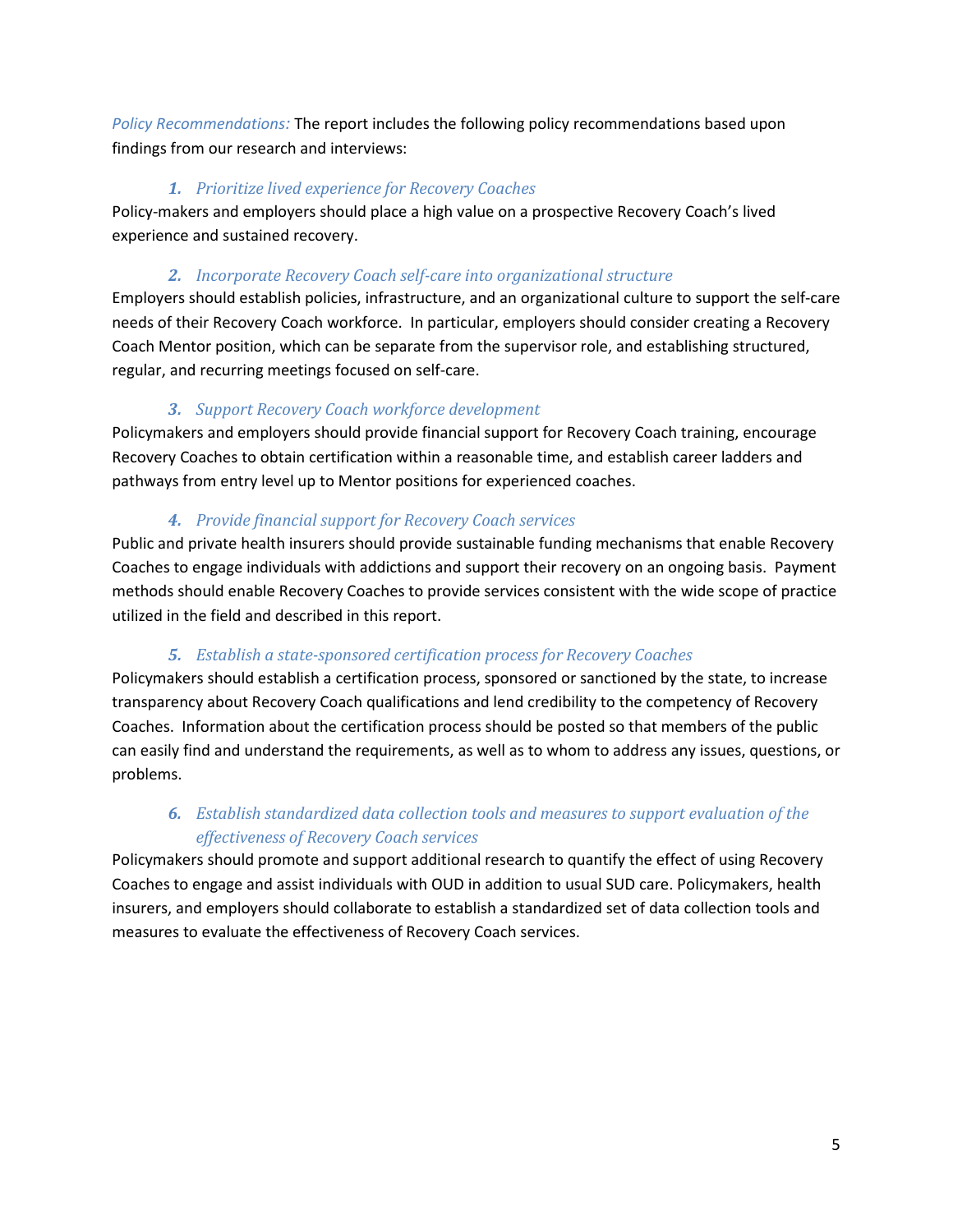# <span id="page-6-0"></span>**II. Introduction**

This report investigates evidence for using Recovery Coach services in OUD care in Massachusetts, including the definition of a Recovery Coach, the role Recovery Coaches play in recovery, the scope of Recovery Coach services, and the effect they have on health care outcomes and costs.

This report is funded by a grant from RIZE Massachusetts (RIZE), a foundation committed to ending the opioid epidemic and reducing its devastating impact on people, families, and communities.

On behalf of RIZE, the University of Massachusetts Medical School (UMass) conducted a systematic review of publicly available information and conducted a series of interviews with Recovery Coaches and Recovery Coach program directors. The report includes the following sections.

*Program Examples:* Section III introduces Recovery Coaching by describing two Recovery Coach programs illustrative of the range and variation in Recovery Coaches' scope of services.

*Information from Published Sources:* Section IV provides a survey of the available public information on Recovery Coaches, covering topics including: (A) Certification standards and requirements for Recovery Coaches and similar job titles across the country; (B) Academic studies on the effectiveness of Recovery Coaches and (C) Payment models currently in use, or that could be deployed, to provide sustained funding for Recovery Coach services.

*Recovery Coach Program Interviews:* Section V synthesizes information obtained through interviews with Recovery Coaches and program directors working in 10 programs, located in six states. This section provides information on Recovery Coaches' scope of services, roles, duties, settings, approaches, effectiveness, funding sources, and best practices.

*Summary of Findings:* Section VI summarizes the key points identified through the review of published sources and interview findings.

*Policy Recommendations:* Section VII suggests actions that policy-makers, employers, and health insurers can take to promote and support Recovery Coach services and the Recovery Coach workforce.

"I CAN'T THINK OF A BETTER WAY TO USE MY BAD EXPERIENCES FOR A GOOD PURPOSE."

*A Note about Terminology:* The terms organizations use to describe Recovery Coaches and the individuals they work with vary across states and organizations. Unless otherwise noted, for the sake of consistency

RECOVERY COACH

and readability, throughout this report the term "Recovery Coach(es)" is used to refer to the coach, and "individual(s)" is used to refer to people Recovery Coaches support. In sections reporting on specific programs, the report uses the terminology preferred by that program upon first use of the term followed in parenthesis by the consistent term chosen for use in this report. Note that the Massachusetts Medicaid program, MassHealth, and the Massachusetts BSAS Addiction Services (BSAS) distinguish between Recovery Coaches and Recovery Navigators. The authors have sought to incorporate both role titles in describing Recovery Coaches in this report.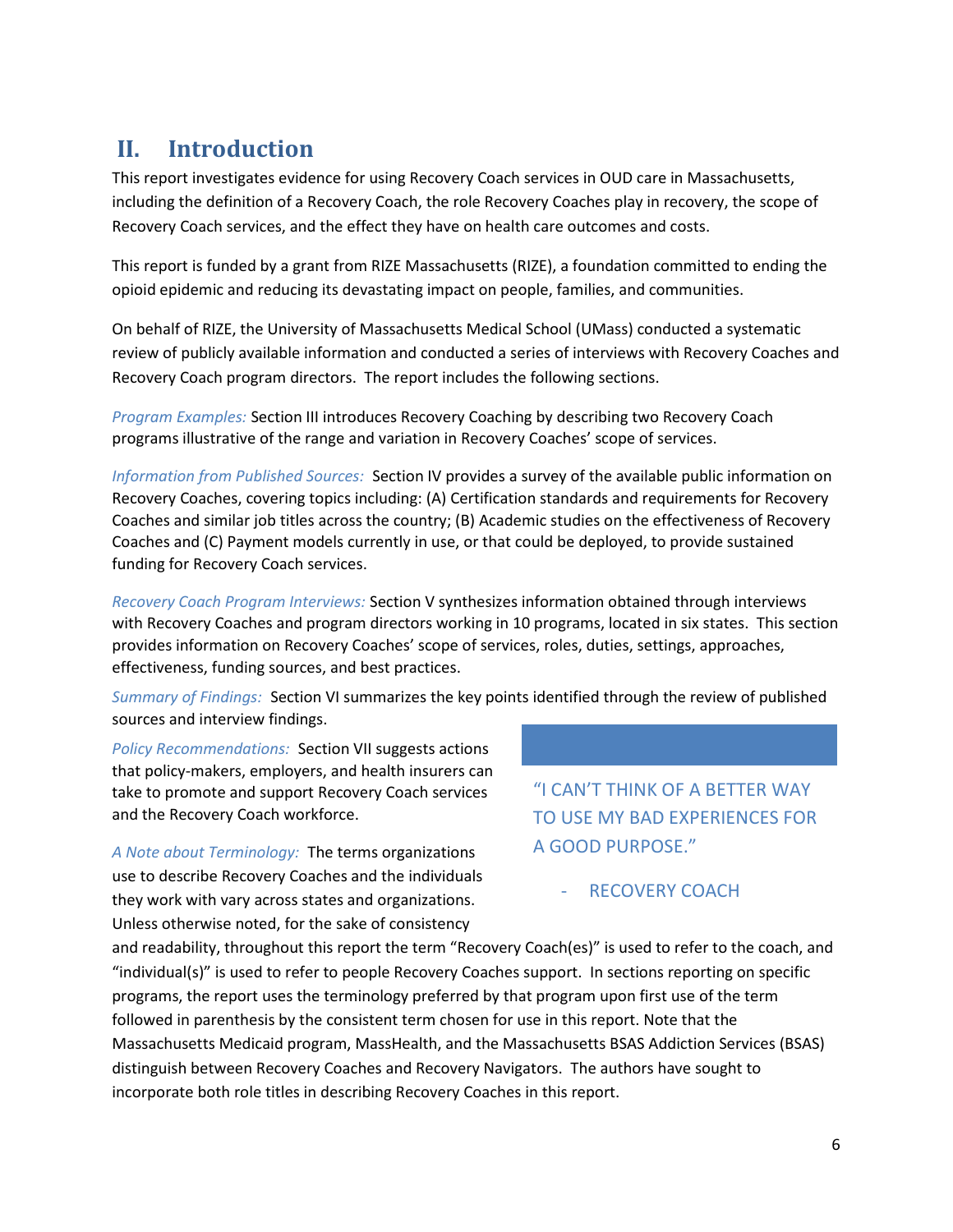In addition, the authors use the term "recovery" from SUDs to mean "a process of change through which individuals improve their health and wellness, live a self-directed life, and strive to reach their full potential."[1](#page-7-2)

Finally, various sections refer to "lived experience" as an essential characteristic of Recovery Coaches. Some Recovery Coach programs include experience either as a family member of a person with addiction or a person in recovery as "lived experience." For the purposes of this report, "lived experience" means an individual who is in recovery from a SUD.

# <span id="page-7-0"></span>**III. Program Examples**

This section describes two Recovery Coach programs that illustrate the range and variation of programs that employ Recovery Coaches and in Recovery Coaches' scope of services. Recovery Point West Virginia (RPWV) reflects a peer-driven model based in several hospital emergency departments, and the second, Gosnold, Inc. on Cape Cod, Massachusetts represents a recovery center/clinical-based model. These examples highlight key components of deploying Recovery Coaches in OUD care. The choice of these two programs is not an endorsement of their relative strength or effectiveness as compared with the other eight programs interviewed for this report. Rather, these programs serve only to illustrate the significant range in approaches, settings, and philosophies, as discovered through the interviews conducted for this report. Differences in service setting (hospital vs. clinic-based), program structure (peer-driven social vs traditional clinical model), point of engagement (emergency department vs postinpatient detox discharge), and essential requirements for Recovery Coaches (e.g., Recovery Coach emphasis on lived experience and recovery vs on professional work experience and license) all illustrate the range and variation of programs and Recovery Coach services.

# <span id="page-7-1"></span>**A. Recovery Point West Virginia**

Recovery Point West Virginia (RPWV) is a nonprofit organization established in 2011 offering short-term and long-term recovery services at no cost to clients (individuals), at locations across West Virginia. RPWV offers peer-driven Recovery Coach services in several hospital emergency departments and in one neonatal abstinence syndrome unit. In addition, RPWV provides recovery services at a women's addiction outreach center and four long-term recovery treatment residences, where individuals reside for 6 to 12 months while participating in an intensive recovery program. The information below focuses exclusively on Recovery Coach services RPWV provides in acute care hospital settings.

### **1. Hospital Unit/Emergency Department Based Program**

A Recovery Coach is stationed in the emergency department and alerted by medical staff when individuals arrive due to overdose. The Recovery Coach meets with these individuals in the Emergency Department and offers to assist them through their next steps toward recovery. These steps might include helping individuals gain entry to a treatment program, find temporary housing, or obtain

<span id="page-7-2"></span> $1$  U.S. Department of Health and Human Services, Substance Abuse and Mental Health Services Administration (SAMHSA)[. https://www.samhsa.gov/newsroom/press-announcements/201112220300.](https://www.samhsa.gov/newsroom/press-announcements/201112220300) Accessed December 14, 2018.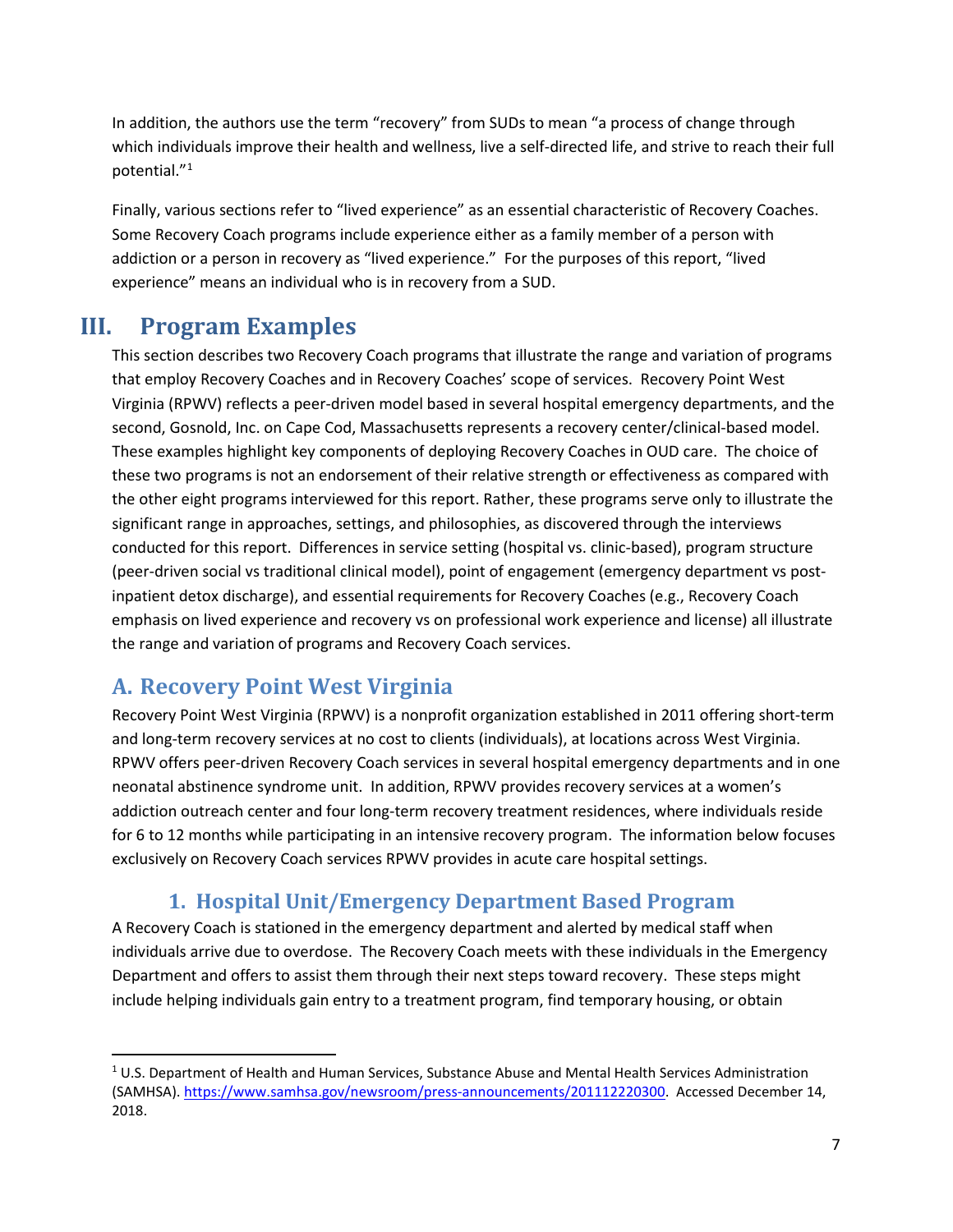clothing and furniture. The Recovery Coach also helps individuals obtain transportation to treatment facilities, though Recovery Coaches note that this part of their role is difficult and time consuming.

RPWV also offers Recovery Coach services in a neonatal abstinence syndrome unit of a hospital. This unit treats babies who were exposed to opioids or other addictive substances while their mother was pregnant. Recovery Coaches work with a social worker or a nurse stationed in the unit to identify parents appropriate for referral to the program. Recovery Coaches in the neonatal abstinence syndrome unit offer the same services as the emergency department-based Recovery Coach. In addition, this Recovery Coach can assist a parent to apply for a birth certificate, Supplemental Nutrition Assistance Program (SNAP), and other public assistance benefits. A parent and child can participate in this program for up to two years, which allows the Recovery Coach to develop a close connection with them.

Recovery Coaches in both of these hospital settings have a typical caseload of eight to twelve individuals. The coaches in this program reported that they spend approximately 50 percent of their time in face-to-face work with individuals, 30 percent of their time documenting their work in both the hospital and RPWV databases, and 20 percent of their time in work-related travel.

### **2. Recovery Coach Characteristics**

RPWV requires Recovery Coaches to have lived experience and to be in recovery. Many Recovery Coaches are alumni of RPWV programs. Because Recovery Coaches work with a diverse group of staff across multiple locations, being team oriented and having the ability to form relationships with individuals and clinical staff is critical. Recovery Coaches must be able to maintain their own recovery while also supporting the recovery of the individuals with whom they work. The program manager emphasizes with each Recovery Coach the importance of self-care at weekly check-in meetings where Recovery Coach can talk with their manager about any issues they have faced with individuals.

RPWV offers, at no-cost to participants, a Peer Recovery certification training program, through West Virginia Certification for Addiction and Prevention Professionals for individuals who complete the RPWV recovery program and want to become Recovery Coaches themselves. Over half of the Recovery Coach at RPWV are certified, with the remainder in the process of obtaining certification. Recovery Coaches note the importance of shared training and knowledge about the services they all provide. However, they also stress that the most effective tool they have to offer individuals is their own experience of being in recovery.

RPWV staff emphasize that Recovery Coach do not espouse a one-size-fits-all notion of recovery. Recovery Coaches recognize that individuals have different treatment needs and that the Recovery Coach approach must be tailored to those needs. They key goal is to ensure that individuals are making lasting changes promote their own recovery. Whether they help an individual enter a treatment facility or assist the individual in developing a recovery plan, Recovery Coaches believe they have been successful.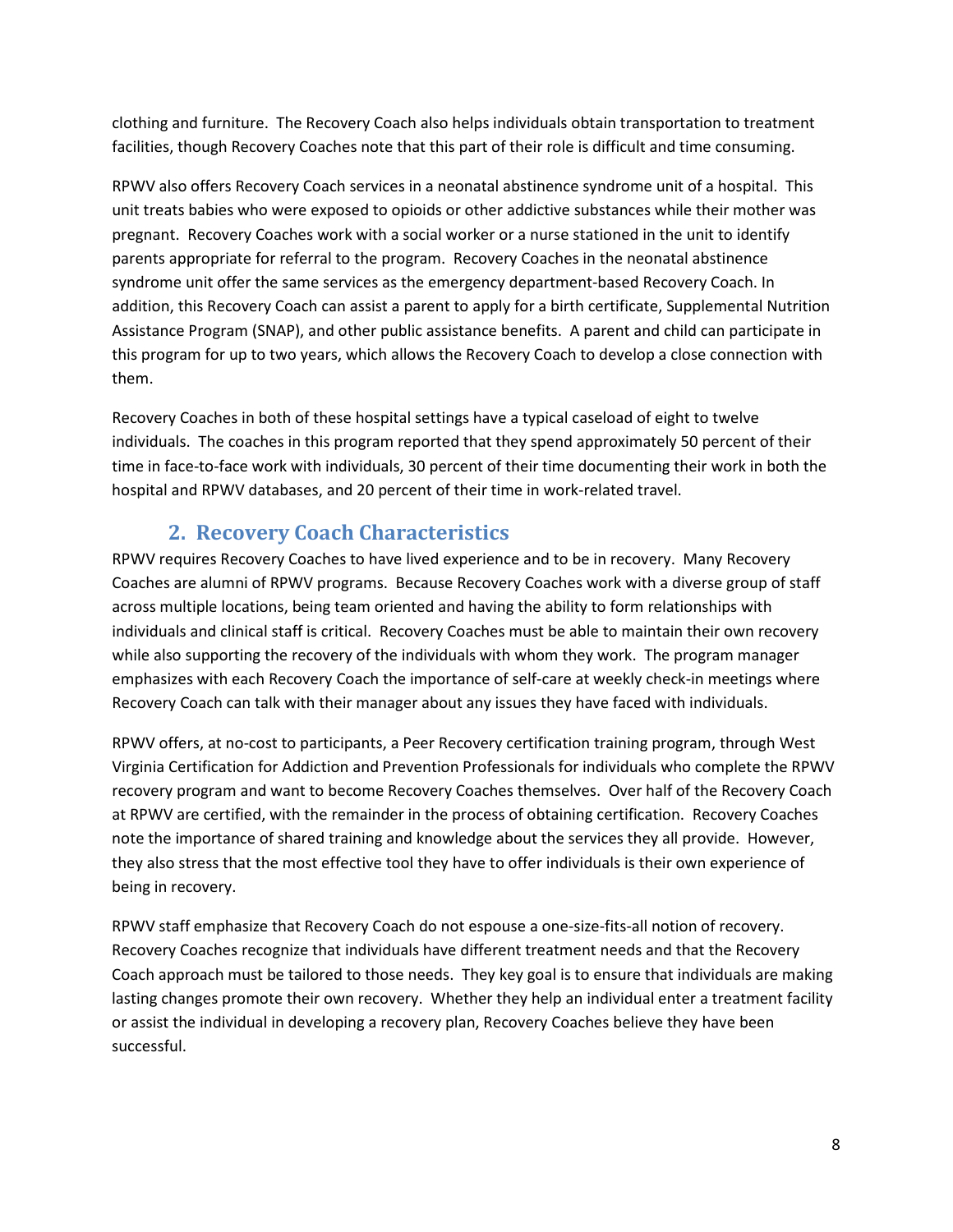### **3. Data Collection and Analysis**

At intake, Recovery Coaches enter individuals' personal information in hospital- and RPWV-based data tracking systems. This information includes the individual's name, social security number, educational level, substances of use, and type of assistance the Recovery Coach provided to the individual. RPWV also tracks outcome data such as retention time in treatment, relapse/re-occurrence rates, satisfaction of individuals working with Recovery Coaches, utilization of health care services, number and frequency of Recovery Coach contacts with each individual, and the number of referrals to treatment programs. The data systems also provide the program with information needed for Medicaid billing and grant reporting.

### **4. Funding**

RPWV supports the Recovery Coach program through several mechanisms including State and Federal funding (e.g. Substance Abuse and Mental Health Services Administration (SAMHSA) block grants), other grants, donations, and fundraising. The program receives a per diem payment for each individual enrolled from the West Virginia Department of Health and Human Resources. West Virginia Medicaid also recently received approved coverage of Recovery Coach services provided to Medicaid recipients. RPWV is structuring a Recovery Coach-oriented position that will be eligible to bill Medicaid under this new authorization.

# <span id="page-9-0"></span>**B. Gosnold, Inc. on Cape Cod**

Gosnold's Recovery Manager program was launched in 2012 after data from Gosnold's detox unit revealed that a significant percentage of individuals resumed opioid use within two weeks of discharge. The Recovery Manager (Recovery Coach) position was created to support patients (individuals) in the community by connecting them to medication, counseling, or any other service that would help them to maintain recovery. Gosnold refers to the individuals it serves as "patients" because it sees that term as reflecting the organization's overall clinical approach and focus on professionalism. In addition to the Recovery Coaching program, Gosnold offers inpatient detox services, recovery residences, emergency department navigation services, and overdose intervention in collaboration with police departments across Cape Cod.

# **1. Community-based Recovery Center or Clinic Program**

The target population for the Recovery Coach program are individuals who have been served in Gosnold's inpatient detox program. A Recovery Coach's core function is to help individuals develop and navigate continued care plans (Plans). Coaches work with individuals to create recovery plans that are based on each individual's own input and are therefore tailored to each person. Typically, Plans include a combination of priorities from three areas: clinical components (e.g. making sure the individual has medical appointments scheduled, arranging for transportation to the appointments), self-help components (e.g., ensuring the individual attends meetings or counseling sessions), and community engagement components (e.g. recreational activities to promote connections with other people in recovery, enrolling the individual in school, or providing résumé assistance).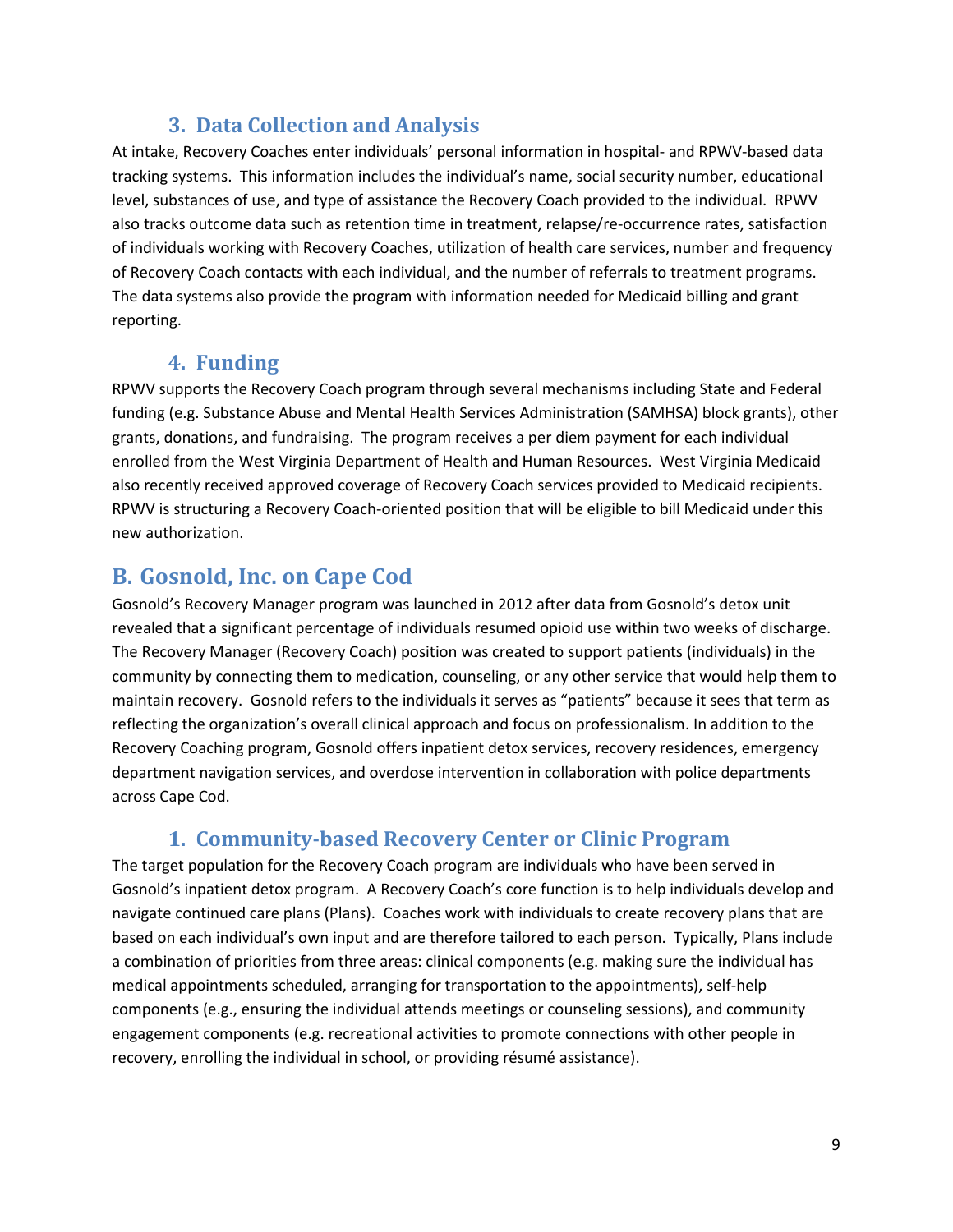The majority of Recovery Coaches are based at Gosnold's recovery clinic, while a few work with police and emergency departments. Recovery Coaches work with individuals in places most convenient for the individuals they serve: in the community, at the recovery clinic, or at the individual's home.

Recovery Coaches have a typical caseload of 10 individuals and spend approximately 75% of their time working directly with individuals and their families (e.g., two in-person meetings and five phone conversations with each individual each week). The balance of their time is spent on administrative work such as reporting, travel, and training.

# **2. Recovery Coach Characteristics**

Gosnold prefers, but does not require, lived experience, and many Recovery Coaches are alumni of Gosnold's treatment facility and fully believe in its mission. The program believes that the critical hiring requirement is the ability of the candidate to form positive relationships with individuals and other Recovery Coaches.

Gosnold requires Recovery Coaches to be certified by a recognized credentialing organization, such as the Massachusetts Board of Substance Abuse Counselor Certification, the National Association of Alcohol and Drug Abuse Counselors, or the Connecticut Community for Addiction Recovery.

Gosnold reports that a key factor for Recovery Coaches' effectiveness is that they do not have a preconceived notion of what recovery should look like for any given individual. Recovery Coaches must be flexible to support whichever recovery or treatment path the individual chooses, whether a 12-step program, Self-Management and Recovery Training (SMART), or other recovery service model.

Recovery Coaches report to the Recovery Coaching program supervisor, who is also responsible for supporting a Recovery Coach's own self-care. Recovery Coaches have weekly one-on-one supervision and weekly group chats to support their own recovery.

# **3. Data Collection and Analysis**

Individuals, at intake, complete a survey called the Recovery Capital Scale that self-identifies areas of need and strengths. A Recovery Coach uses these results to help the individual set priorities and develop the continued care Plan. Both the Recovery Coach and individual review the Recovery Capital Scale every three weeks and update the Plan to reflect the individual's current needs and priorities.

Individuals enter information on their current status every two weeks into Recovery Track, an electronic system that tracks their progress (improvement or regression) across 27 domains. Examples of these domains include: how many therapy sessions they attended the past two weeks, if they have used opioids or other drugs, medication adherence, days employed, new legal involvement, emergency department or hospital visits, and status of social and family relationships. Recovery Coaches and Gosnold's staff counselors access this information via a secure database. In addition to defining success as increased overall recovery rates, Gosnold measures success according to metrics in each domain.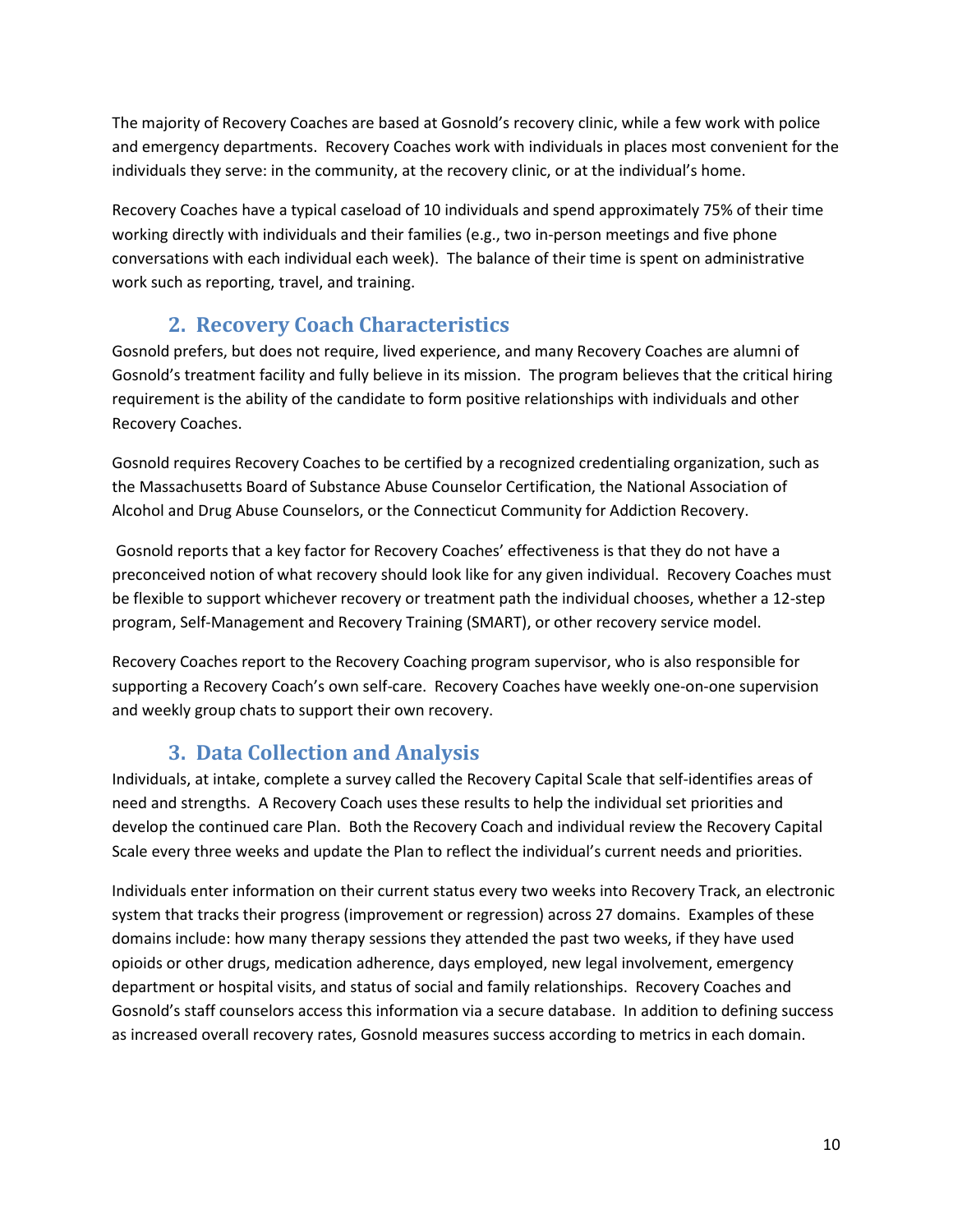### **4. Funding**

The Recovery Coach program initially received private funding through a three-year grant and subsequently transitioned to a self-pay model, with no insurance coverage. Gosnold continues to receive small grants that support scholarships for individuals who would not otherwise be able to afford the program.

Aetna recently began paying for full coverage for some individuals receiving Gosnold's Recovery Coach services. Gosnold is working to access funding from the Massachusetts' Medicaid program, MassHealth, for a recovery support navigator service that more closely reflects a case management model.

The lack of consistent funding streams limits Gosnold's ability to offer Recovery Coach services to every interested individual.

# <span id="page-11-0"></span>**IV. Information from Published Sources**

This section provides several different types of information available from published sources, including: certification standards and requirements for Recovery Coaches with similar job titles across the country; studies of the effectiveness of Recovery Coaches published in academic literature; and payment models that are used or could be used to pay for Recovery Coach services.

# <span id="page-11-1"></span>**A. Literature Review of Effectiveness of Recovery Coaches**

A survey of the academic literature examined the availability of evidence on the effectiveness using Recovery Coaches in the provision of recovery services to individuals with SUDs. Searches of Google Scholar, National Center for Biotechnology Information (NCBI), SAMHSA, and other relevant sources identified only 12 studies of peer support (Recovery Coach) services for SUD. These 12 studies were published between 2004 and 2018 and include three randomized control trials, two quasi-experimental design, four pre/post-services design and three others. Two meta-analyses reviewed evidence of the impact of Recovery Coach services; these meta analyses reviewed most of the studies identified here.  $^{2,3}$  $^{2,3}$  $^{2,3}$  $^{2,3}$  $^{2,3}$ A summary of these studies is provided in **Appendix A**.

Each study examined the use of Recovery Coach services in the context of a larger intervention to support recovery. Some studies attempted to quantify the short or long-term effect of including Recovery Coach services above and beyond the effect of other components of the intervention, while others did not.

Several studies noted that selecting an appropriate control group for this research is particularly challenging for this research because Recovery Coach services may affect the number of individuals who seek assistance for SUD at different points along the arc of recovery. Individuals who use Recovery

<span id="page-11-2"></span> <sup>2</sup> Bassuk, E. L., Hanson, J., Greene, R. N., Richard, M., & Laudet, A. (2016). Peer-delivered recovery support services for addictions in the United States: A systematic review. *Journal of Substance Abuse Treatment*, 63, 1-9.

<span id="page-11-3"></span><sup>&</sup>lt;sup>3</sup> Reif, S., Braude, L., Lyman, D. R., Dougherty, R. H., Daniels, A. S., Ghose, S. S., & Delphin-Rittmon, M. E. (2014). Peer recovery support for individuals with substance use disorders: Assessing the evidence. *Psychiatric Services*, 65(7), 853-861.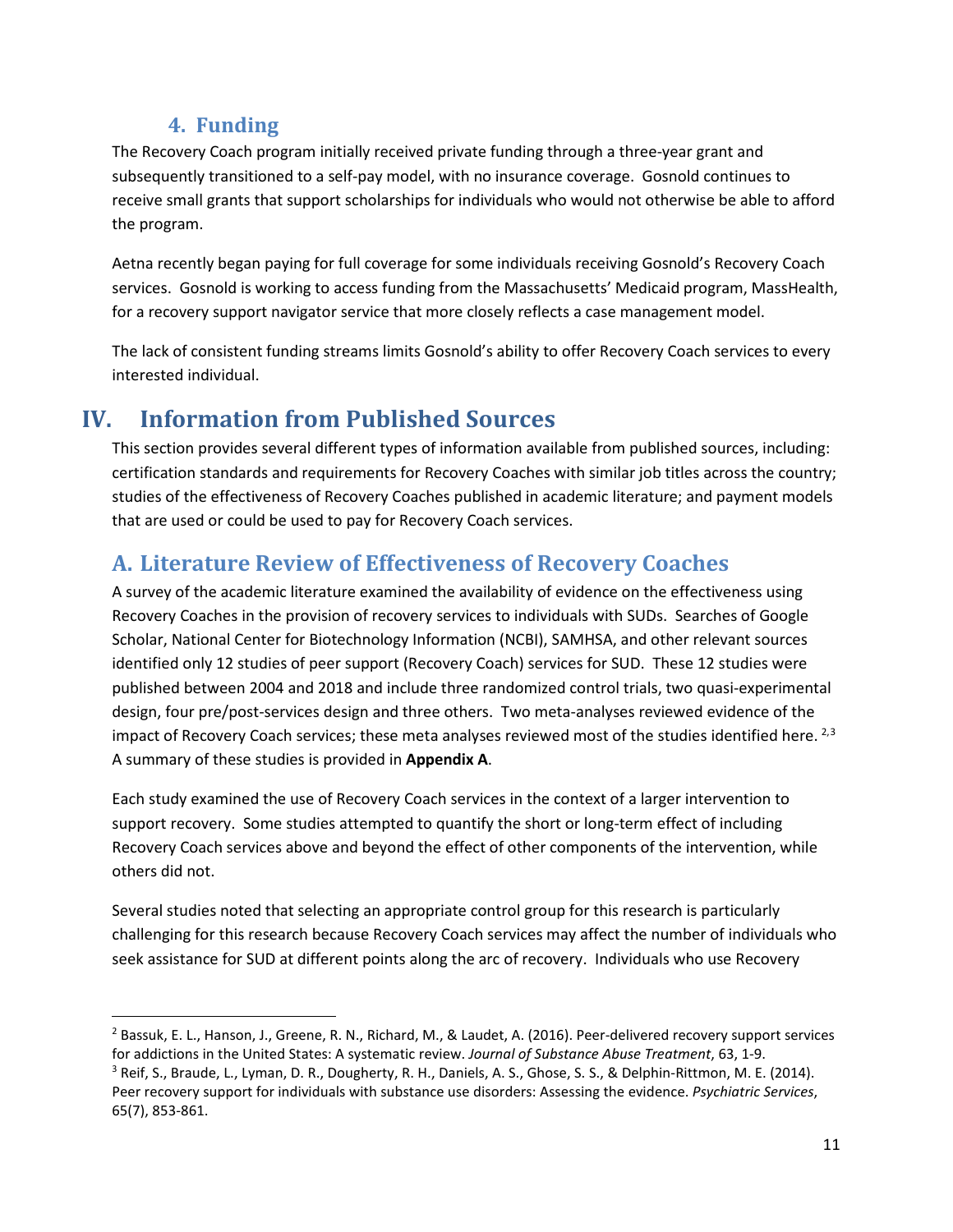Coach services may face greater challenges than those who access usual care for SUD without the assistance of a Recovery Coach.

Despite these limitations, these studies generally report a small to moderate positive impact from adding Recovery Coaches to treatment of SUD. Additional research is needed to quantify the effect of using Recovery Coaches to engage and support individuals with OUD in addition to usual SUD care. This additional research could also provide evidence as to best practices for Recovery Coach services.

# <span id="page-12-0"></span>**B. Recovery Coach Certification Requirements**

This section describes current certification requirements in Massachusetts, nationally recognized certification organizations, and certification requirements across the country.

### **1. Massachusetts**

In Massachusetts, the private Board of Substance Abuse Counselor Certification (MBSACC) administers an Addiction Recovery Coach certification process.

The requirements for certification are as follows. Applicants must have a high school diploma or GED and must document 60 hours of education in the following areas: Advocacy (10 hours), Mentoring/Education (10 hours), Recovery/Wellness Support (10 hours), Ethical Responsibility (16 hours), Cultural Competency (3 hours), Addictions 101 (5 hours), Mental Health (3 hours), Motivational Interviewing (3 hours). Each applicant must have 500 hours of work experience, completed in the last 10 years, specific to the above domains, as well as 35 hours of work experience, supervised by a trained Recovery Coach supervisor, and also specific to the domains. Finally, applicants must pass an examination prior to receiving their certification.

The MBSACC worked closely with the Massachusetts Bureau of Substance Addiction Services to establish its requirements for certification and to pre-approve training programs. [4](#page-12-1) However, the MBSACC website does not identify its staff or members of its board, or its process for establishing the requirements for certification. In addition, MBSACC does not offer functions that are typically included in a statesanctioned certification system, such as a process for verifying whether an individual has been certified, or a process for submitting and investigating any complaints.

# **2. National**

The National Association for Alcoholism and Drug Abuse Counselors (NAADAC), a professional association, offers a National Certified Peer Recovery Support Specialist (NCPRSS) certification. This certification requires a high school diploma or GED; at least 2 years of recovery from lived experience in substance use or co-occurring disorder; 200 hours of direct practice (volunteer or paid) experience in peer recovery support; at least 60 hours of training, including at least 6 hours of ethics education and 6 hours of HIV/other pathogens training; and an exam. A number of state certification entities use the NAADAC exam in their own state certification process.

<span id="page-12-1"></span> <sup>4</sup> Haner Hernandez, MBSACC board member, personal communication, 11/30/18.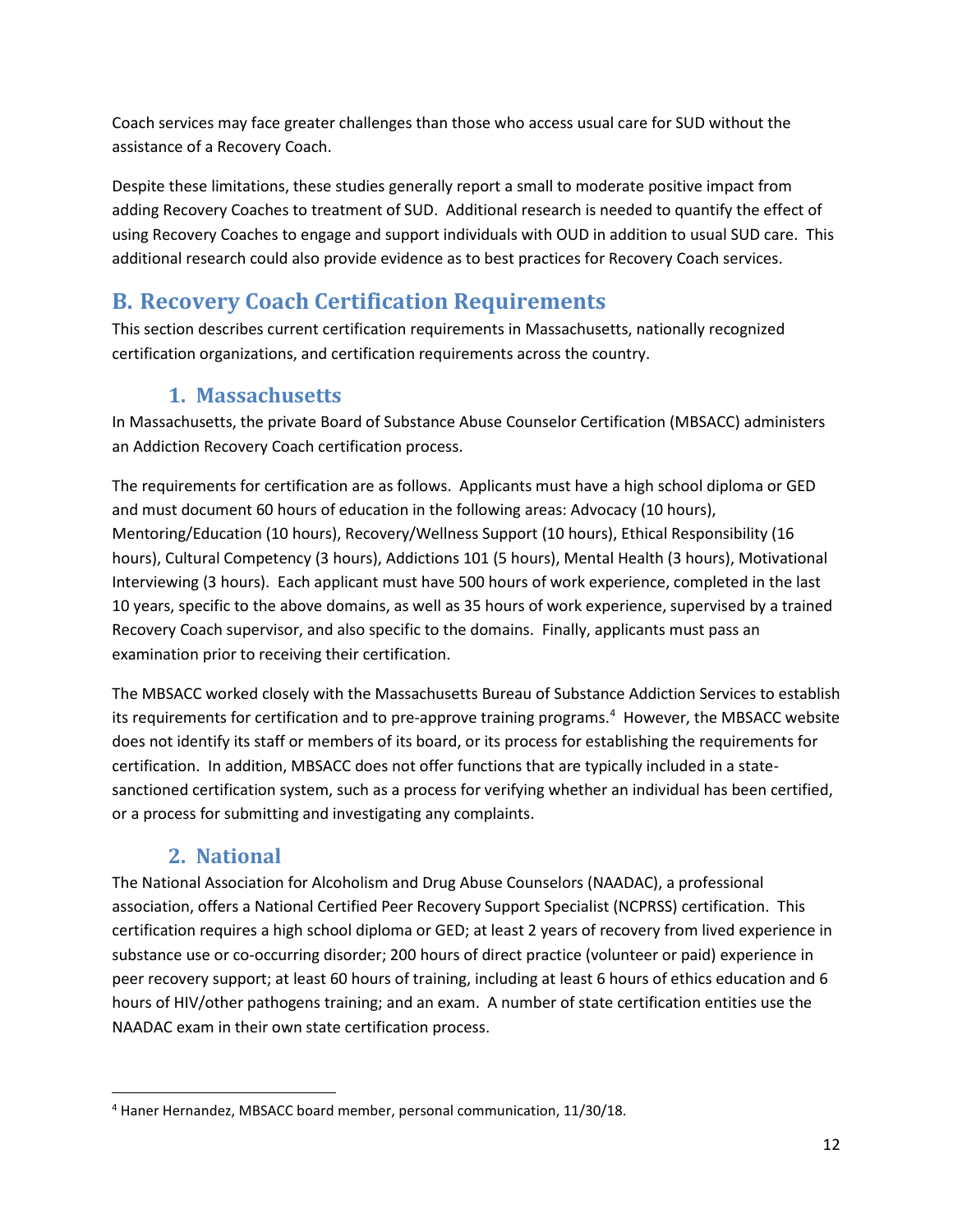### **3. Summary by State**

This section provides information on Recovery Coach certification in 48 states and the District of Columbia. The authors were unable to locate certification entities in North and South Dakota, Puerto Rico, or the U.S. Virgin Islands. Sources in North Dakota and Puerto Rico reported that they are in the process of creating a certification program. The authors did not research whether any state law requires an individual to obtain certification to work as a Recovery Coach or similar title in that state.

The certification information, accurate as of November 2018, is summarized below and detailed by state in **Appendix A**.

- *Job Title*: The job title used by each certification entity. Twenty-three different terms are used. All states include the word "peer" or "recovery" or both in the job title. Eleven certifying entities include the term "Recovery Coach" in the job title. Twelve certifying entities use the title "Peer Recovery Specialist."
- *IC&RC Member*: The International Certification & Reciprocity Consortium (IC&RC) is a private, not-for-profit organization that promotes public protection by offering internationallyrecognized credentials and examinations for prevention, substance use treatment, and recovery professionals. To date, 25 certifying entities offer IC&RC's peer recovery credential.
- *Number of States with a Private or Public Credentialing Entity*: The number of certification entities that are either private, public, or public/private. For example, Alaska relies on a private certification organization, the Alaska Commission for Behavioral Health Certification, whereas Alabama's state Department of Mental Health certifies Recovery Coaches.
- *Minimum Education Requirement*: The minimum education requirements to apply for a certification. Certification in most states requires a high school diploma or GED.
- *Exam Required*: Whether a certification entity requires an exam to complete the process. An exam is required by 41 certification entities.
- *Lived Experience*: Whether a certification entity requires an applicant to have lived experience to apply for a certification.
- *Hours of Training:* The number of hours of training an applicant must complete and document to obtain certification. The number of hours varies by state, and some states require training on specific topic areas or to cover a set of domains.
- *Hours of Experience*: The number of hours of experience an applicant needs to complete a certification. The number of hours varies by state.
- *Hours of Supervision*: The number of supervised hours of experience an applicant needs to complete a certification. The number of hours varies by state.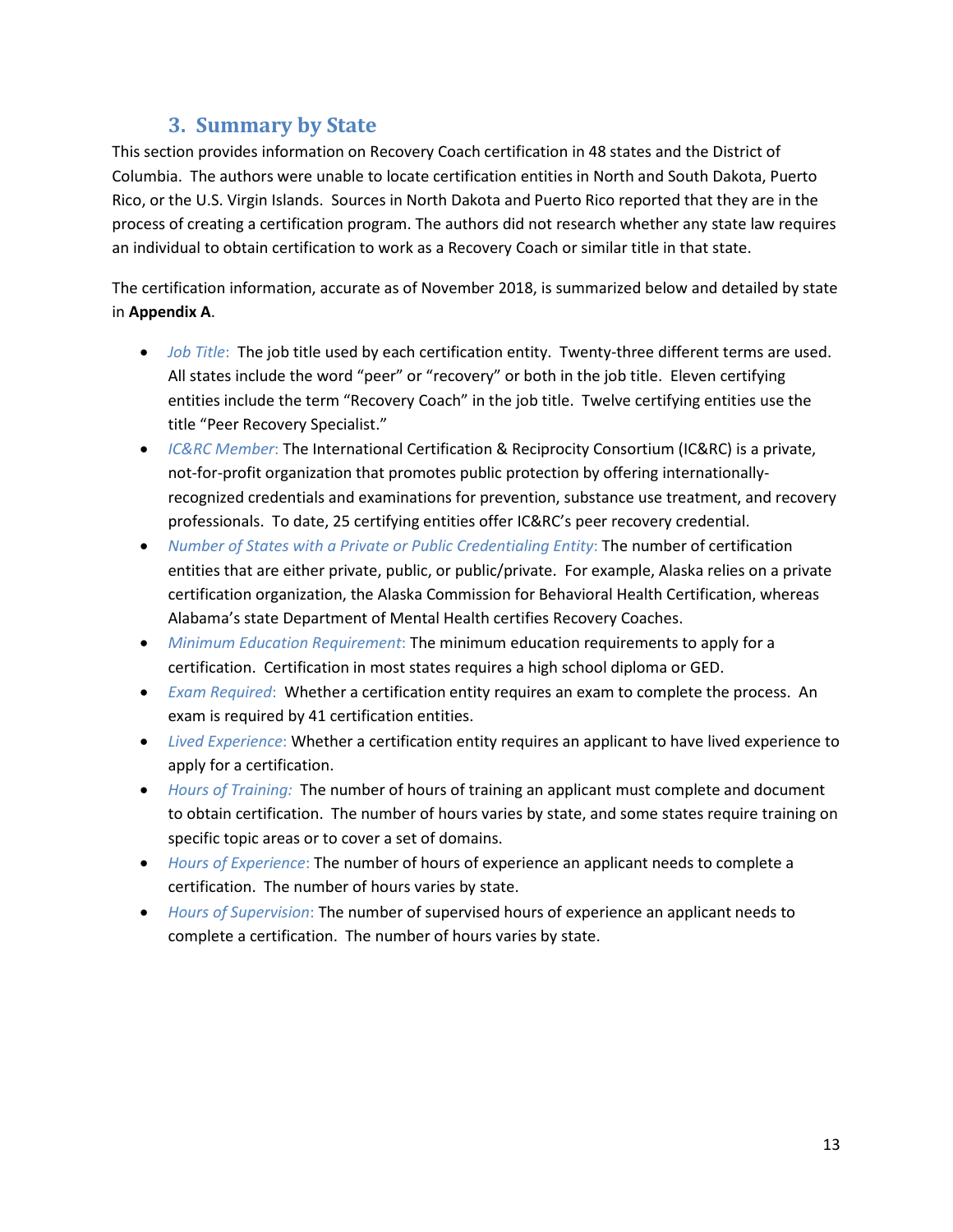| <b>Certification Elements</b>                                 | No. of States <sup>5</sup> | % of States |
|---------------------------------------------------------------|----------------------------|-------------|
| <b>Job Title (in order of frequency)</b>                      |                            |             |
| Peer Recovery Specialist                                      | 12                         | 23%         |
| Peer Specialist                                               | 6                          | 11%         |
| Recovery Coach                                                | 4                          | 8%          |
| Peer Recovery Coach                                           | 3                          | 6%          |
| Peer Recovery Support Specialist                              | 3                          | 6%          |
| Peer Support Specialist                                       | $\overline{a}$             | 8%          |
| <b>Addiction Recovery Coach</b>                               | 1                          | 2%          |
| Behavioral Health Peer Support Specialist                     | $\mathbf{1}$               | 2%          |
| Peer Addiction Recovery Coach                                 | $\mathbf{1}$               | 2%          |
| Peer Counselor                                                | $\mathbf{1}$               | 2%          |
| Peer Mentor / Peer Recovery Coach Designation                 | 1                          | 2%          |
| Peer Recovery                                                 | $\mathbf{1}$               | 2%          |
| Peer Recovery and Support Specialist                          | $\mathbf{1}$               | 2%          |
| Peer Recovery Mentor                                          | $\mathbf{1}$               | 2%          |
| Peer Recovery Supporter                                       | $\mathbf{1}$               | 2%          |
| Peer Support and Wellness Specialist                          | $\mathbf{1}$               | 2%          |
| Peer Support Worker                                           | 1                          | 2%          |
| <b>Reciprocal Peer Recovery</b>                               | $\mathbf{1}$               | 2%          |
| Recovery Coach Professional                                   | 1                          | 2%          |
| <b>Recovery Mentor</b>                                        | $\mathbf{1}$               | 2%          |
| <b>Recovery Specialist</b>                                    | $\mathbf{1}$               | 2%          |
| <b>Recovery Support Specialist</b>                            | $\mathbf{1}$               | 2%          |
| <b>Recovery Support Worker</b>                                | 1                          | 2%          |
| Missing/Unknown                                               | $\overline{4}$             | 8%          |
| <b>State Offering IC&amp;RC Peer Recovery Credential</b>      |                            |             |
| State is an IC&RC Member and offer credential                 | 25                         | 47%         |
| State is not an IC&RC Member and does not offer<br>credential | 28                         | 53%         |
| <b>Credentialing Entity</b>                                   |                            |             |
| Private                                                       | 29                         | 55%         |
| Public                                                        | 16                         | 30%         |
| Public/Private                                                | 3                          | 6%          |
| Missing/Unknown                                               | 5                          | 9%          |
| <b>Minimum Education Requirement</b>                          |                            |             |
| High School Diploma/GED                                       | 33                         | 62%         |

### **TABLE 1: Summary of State Certification Requirements**

<span id="page-14-0"></span> <sup>5</sup> This table reflects certification requirements from certification organizations in 48 states and the District of Columbia as of November, 2018.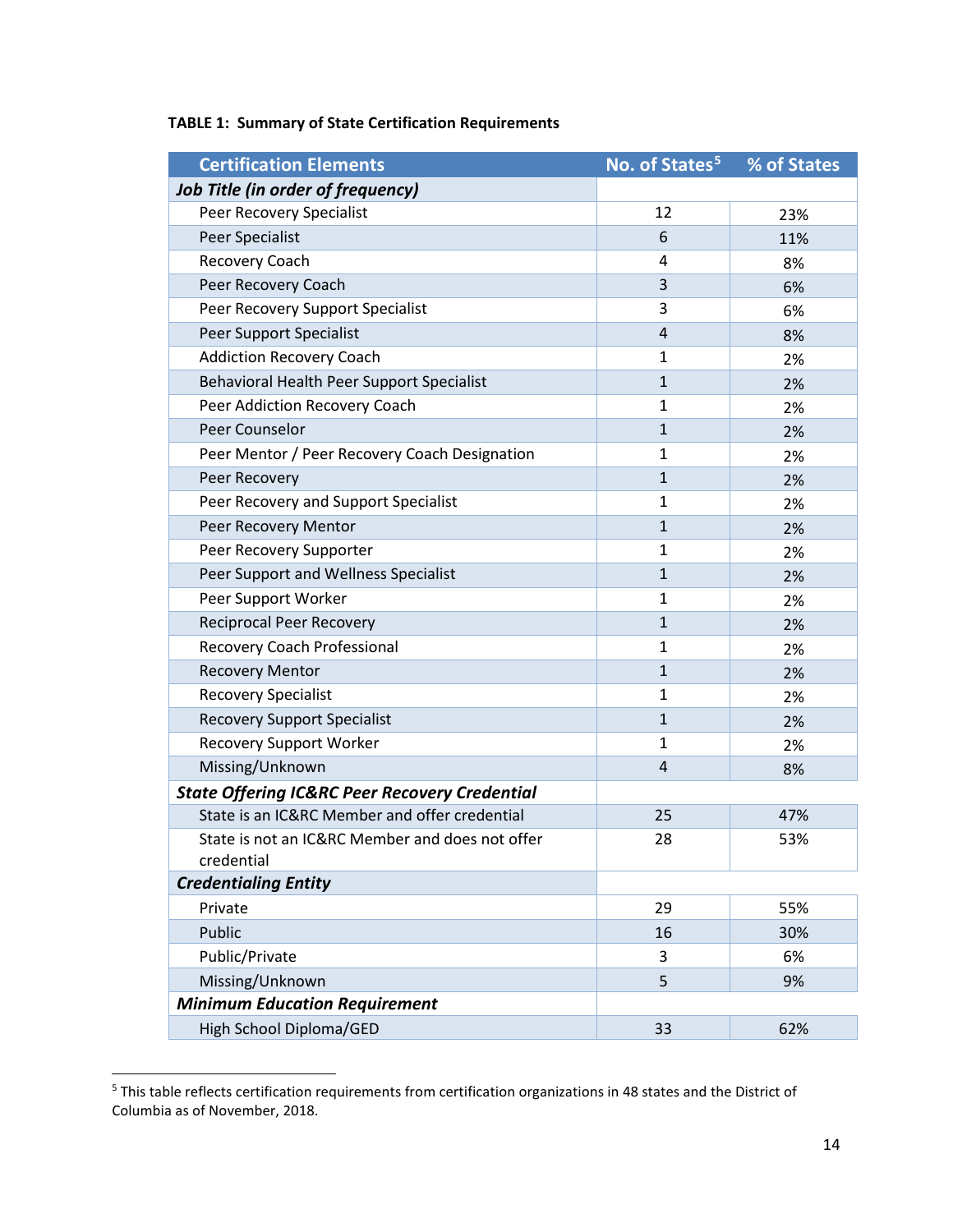| <b>Certification Elements</b>                                  | No. of States <sup>5</sup> | % of States |
|----------------------------------------------------------------|----------------------------|-------------|
| No Requirement/Missing/Unknown                                 | 20                         | 38%         |
| Exam                                                           |                            |             |
| <b>Exam Required</b>                                           | 41                         | 77%         |
| No Exam Required                                               | $\overline{2}$             | 4%          |
| No Requirement/Missing/Unknown                                 | 10                         | 19%         |
| <b>Hours of Training Required</b>                              |                            |             |
| $21 - 40$                                                      | 17                         | 32%         |
| 41-60                                                          | 17                         | 32%         |
| 61-80                                                          | 3                          | 6%          |
| 81-100                                                         | $\mathbf{1}$               | 2%          |
| 101-120                                                        | 4                          | 8%          |
| No Requirement/Missing/Unknown                                 | 11                         | 21%         |
| <b>Lived Experience Requirement</b>                            |                            |             |
| Lived Experience and One Year Continuous Recovery              |                            |             |
| Required                                                       | $\overline{4}$             | 8%          |
| Lived Experience and One and Half Years Continuous             |                            |             |
| <b>Recovery Required</b>                                       | $\mathbf{1}$               | 2%          |
| Lived Experience and Two Years Continuous Recovery<br>Required | 8                          | 15%         |
| Lived Experience Not Required                                  | $\overline{3}$             | 6%          |
| No Requirement/Missing/Unknown                                 | 37                         | 70%         |
| <b>Hours of Experience Required</b>                            |                            |             |
| 200                                                            | $\mathbf{1}$               | 2%          |
| 500                                                            | 17                         | 32%         |
| 1,000                                                          | $\mathbf{1}$               | 2%          |
| 2,000                                                          | $\mathbf{1}$               | 2%          |
| No Requirement/Missing/Unknown                                 | 33                         | 62%         |
| <b>Hours of Supervised Experience Required</b>                 |                            |             |
| 25                                                             | 15                         | 28%         |
| 50                                                             | $\mathbf{1}$               | 2%          |
| 75                                                             | $\mathbf{1}$               | 2%          |
| 100                                                            | $\mathbf{1}$               | 2%          |
| 120                                                            | $\mathbf{1}$               | 2%          |
| 500                                                            | $\overline{2}$             | 4%          |
| No Requirement/Missing/Unknown                                 | 32                         | 60%         |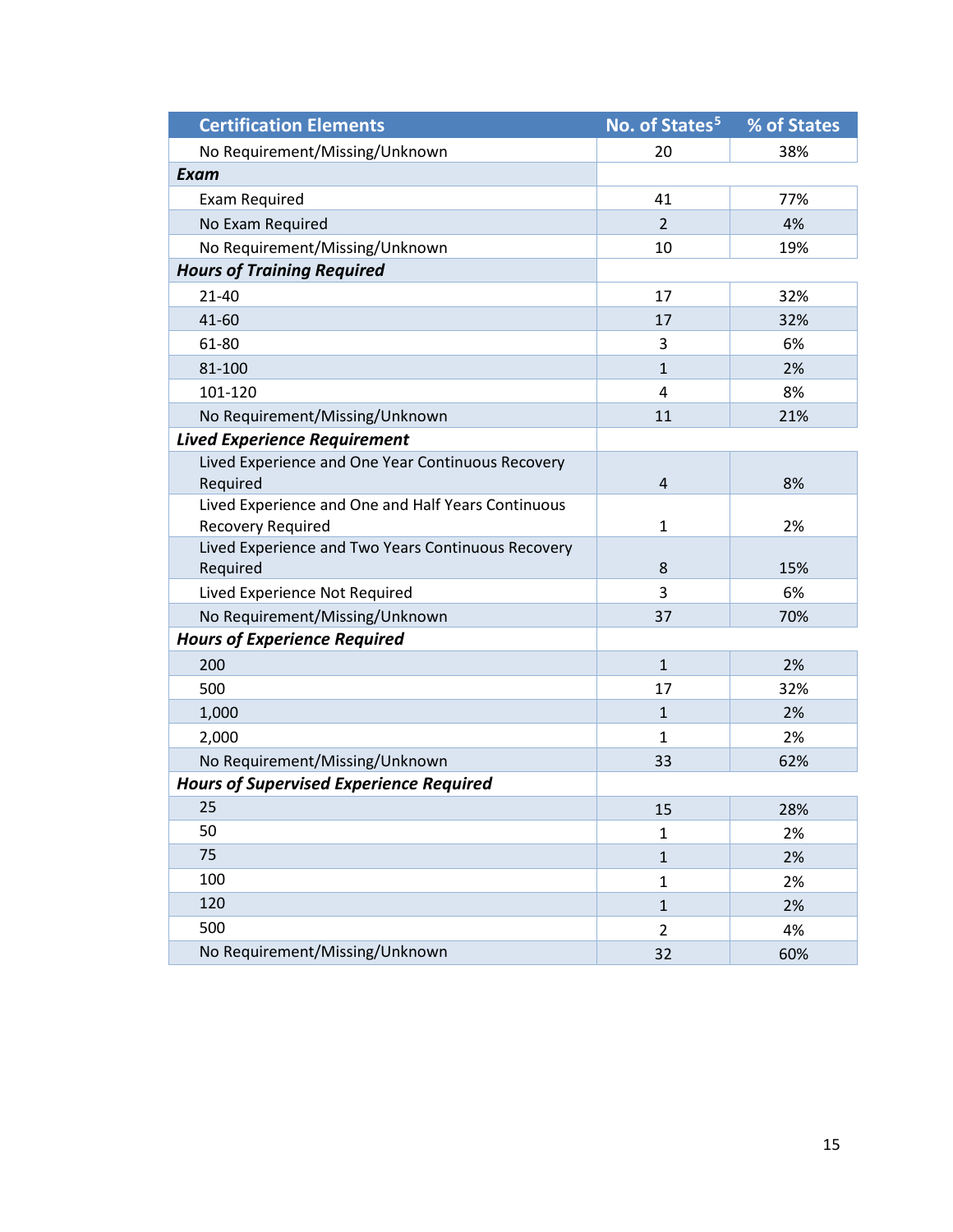# <span id="page-16-0"></span>**C. Current Health Services Payment Models**

A strong Recovery Coach workforce needs sustainable financing— funding sources that programs can rely on year after year. Currently, most Recovery Coach programs we interviewed rely on grant funding that must be renewed on an annual basis or every few years. While Recovery Coach programs appreciate the flexibility associated with grant funding, they also worry about sustainability. When grants are not renewed, as often occurs across the country, programs scramble to find funding and some close. Several Recovery Coach programs are addressing this dilemma by developing the infrastructure required to bill third parties, particularly Medicaid, for Recovery Coach services. The infrastructure required to meet billing requirements, rules, and methods vary by state. Payment sources and methods, described below, represent potential new funding sources for Recovery Coach programs

### **1. Health Insurers**

*Private Insurance:* Private insurers are beginning to cover Recovery Coach services on a limited basis. Three of the Recovery Coach programs we interviewed reported receiving some payments from private insurers. For example, Gosnold reported that Aetna agreed to fund Recovery Coach services for individuals enrolled in its programs. In addition, several private health plans employ their own Recovery Coaches, as evidenced by online job postings.

*Medicaid:* Most state Medicaid programs pay for some peer services, which may or may not include Recovery Coach services. Some states pay for peer services only for individuals with mental health conditions, some only for individuals with SUD, some only for co-occurring mental illness and SUD, and some for a combination of these. Overall, 39 state Medicaid programs covered some peer services in 2018, up from only eight states in 2008.<sup>[6](#page-16-1)</sup> These states have used several strategies to obtain federal authorization to cover peer services, including Section 1115 waiver demonstrations (based on the Centers for Medicare and Medicaid Services' 201[7](#page-16-2) guidance) and State Plan Amendments.<sup>7</sup>

<span id="page-16-1"></span> <sup>6</sup> Snyder, T. (2018). *39 States Cover Peer Support Services for Behavioral Health – OPEN MINDS Releases Reference Guide on Medicaid Reimbursement for Peer Support Services*. Gettysburg, PA. Retrieved from [https://globenewswire.com/news-release/2018/04/27/1488741/0/en/39-States-Cover-Peer-Support-Services-For-](https://globenewswire.com/news-release/2018/04/27/1488741/0/en/39-States-Cover-Peer-Support-Services-For-Behavioral-Health-OPEN-MINDS-Releases-Reference-Guide-On-Medicaid-Reimbursement-For-Peer-Support-Services.html)[Behavioral-Health-OPEN-MINDS-Releases-Reference-Guide-On-Medicaid-Reimbursement-For-Peer-Support-](https://globenewswire.com/news-release/2018/04/27/1488741/0/en/39-States-Cover-Peer-Support-Services-For-Behavioral-Health-OPEN-MINDS-Releases-Reference-Guide-On-Medicaid-Reimbursement-For-Peer-Support-Services.html)[Services.html.](https://globenewswire.com/news-release/2018/04/27/1488741/0/en/39-States-Cover-Peer-Support-Services-For-Behavioral-Health-OPEN-MINDS-Releases-Reference-Guide-On-Medicaid-Reimbursement-For-Peer-Support-Services.html) Accessed December 14, 2018.

<span id="page-16-2"></span><sup>7</sup> Centers for Medicare and Medicaid Services (CMS). (2018) *1115 Substance Use Disorder Demonstrations*. Washington, DC. Retrieved fro[m https://www.medicaid.gov/state-resource-center/innovation-accelerator](https://www.medicaid.gov/state-resource-center/innovation-accelerator-program/program-areas/reducing-substance-use-disorders/1115-sud-demonstrations/index.html)[program/program-areas/reducing-substance-use-disorders/1115-sud-demonstrations/index.html.](https://www.medicaid.gov/state-resource-center/innovation-accelerator-program/program-areas/reducing-substance-use-disorders/1115-sud-demonstrations/index.html) Accessed December 14, 2018.

Centers for Medicare and Medicaid Services (CMS). (2018) *State-by-State Health Home State Plan Amendment Matrix*. Washington, DC. Retrieved fro[m https://www.medicaid.gov/state-resource-center/medicaid-state](https://www.medicaid.gov/state-resource-center/medicaid-state-technical-assistance/health-home-information-resource-center/downloads/state-hh-spa-at-a-glance-matrix.pdf)[technical-assistance/health-home-information-resource-center/downloads/state-hh-spa-at-a-glance-matrix.pdf.](https://www.medicaid.gov/state-resource-center/medicaid-state-technical-assistance/health-home-information-resource-center/downloads/state-hh-spa-at-a-glance-matrix.pdf) Accessed December 14, 2018.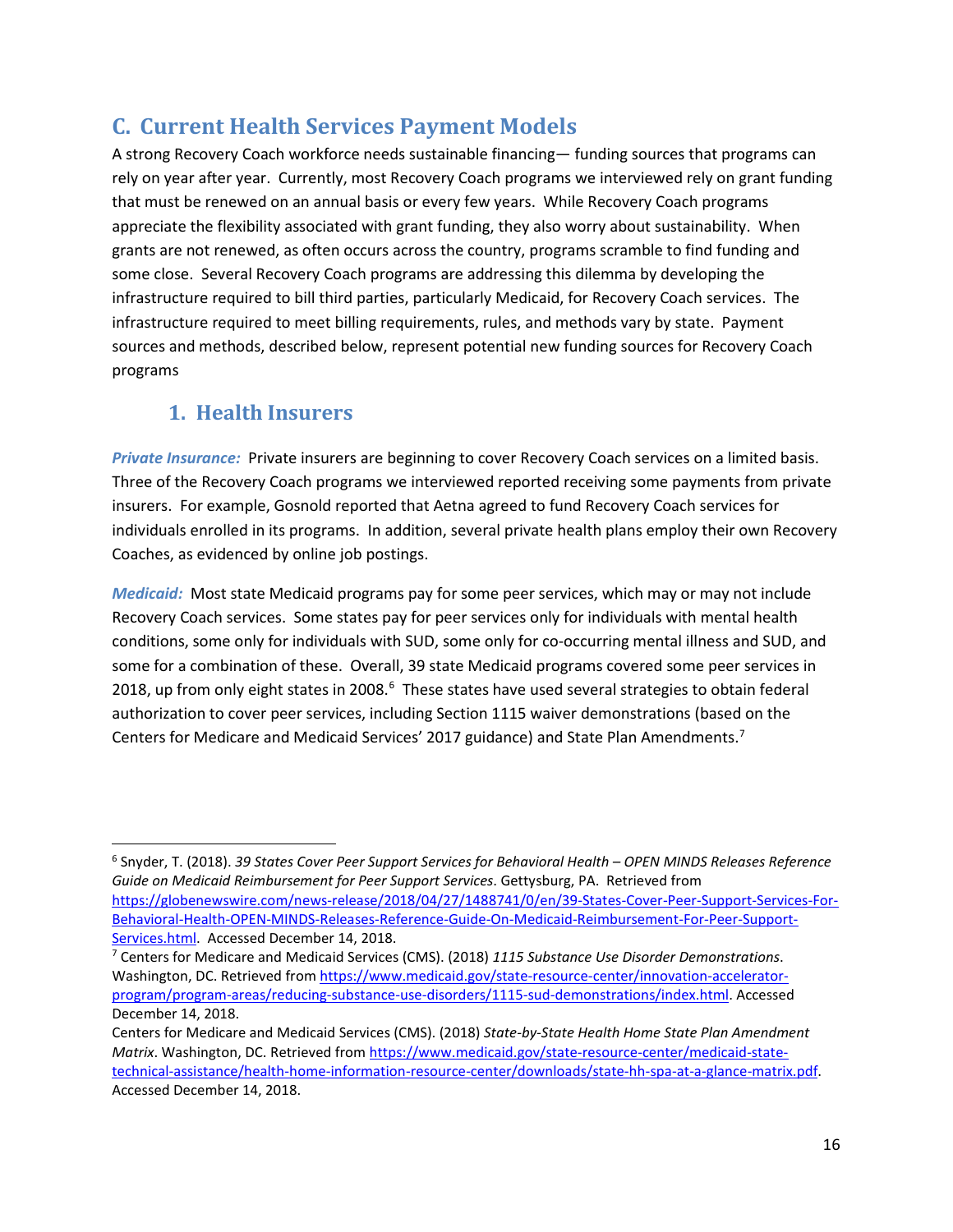### **2. Payment Methods**

*Fee-for-service:* Traditionally, commercial health insurers, Medicare, and Medicaid have paid hospitals, doctors, and other health care providers a fee for every service rendered. One approach to sustainable funding would be for all health insurers to make Recovery Coaches eligible for fee-for-service payments. In Massachusetts, MassHealth has recently begun paying for Recovery Coach services on a fee-for-service basis,<sup>[8](#page-17-0)</sup> and has also authorized Managed Care Organizations and Accountable Organizations to pay for Recovery Coach services.<sup>[9](#page-17-1)</sup> Some private health insurers are beginning to cover some Recovery Coach services on a fee-for-service basis, as noted in our interviews.

*Pay-for-Performance:* Across the country, insurers have been moving away from the traditional fee-forservice payment system toward paying for services in a way that rewards health care providers for delivering better care at lower cost. For example, under fee-for-service a physician may receive high fees for treating complications from poorly controlled diabetes, such as kidney disease and nerve damage, but may not be able to bill for services designed to help individuals manage their diabetes. The fee-forservice payment system rewards health care providers for providing more services but not necessarily for providing better care.

Pay-for-performance is one simple way to reward health care providers for delivering better care at lower cost. Under this method, a health plan may agree to make bonus payments to a health care provider that meets certain quality targets, for example, if a greater share of its members with addiction needs initiate and engage in treatment. The health care provider could engage Recovery Coaches to help meet such quality targets. The health care provider could then use the bonus payments it receives to cover the cost of Recovery Coach services and other interventions. There is often a lag, however, between the time when the services are provided and when the provider receives the bonus payment. The provider would need to find alternative funding to defray the cost of Recovery Coach services in the short term.

*Bundled Payments:* Medicaid programs in several states, as well as some private health insurers, make monthly payments, sometimes called "case rates", to clinical practices to cover a bundle of services such as outreach, case management, health promotion, and connection to social services for individuals enrolled in a program providing these services. Some state Medicaid programs fund these services through a Health Homes initiative, which receives 90 percent of its funding from the federal government, as authorized under the Affordable Care Act of 2010, Section 2703. Kansas, for example, explicitly authorizes using Health Homes funds to pay for Recovery Coach services, together with other required services.[10](#page-17-2) 

<span id="page-17-1"></span><span id="page-17-0"></span> <sup>8</sup> 101 CMR 346.00: Rates for Certain Substance-Related and Addictive Disorders Programs. Adopted June 16, 2017. <sup>9</sup> Massachusetts Medicaid Section 1115 Demonstration. Demonstration Approval Period July 1, 2017 through June 30, 2022. Special Terms and Conditions 41, Table D. Amended June 27, 2018.

<span id="page-17-2"></span><sup>10</sup> Purington, K. *Using Peers to Support Physical and Mental Integration for Adults with Serious Mental Illness*. National Academy for State Health Policy. January, 2016.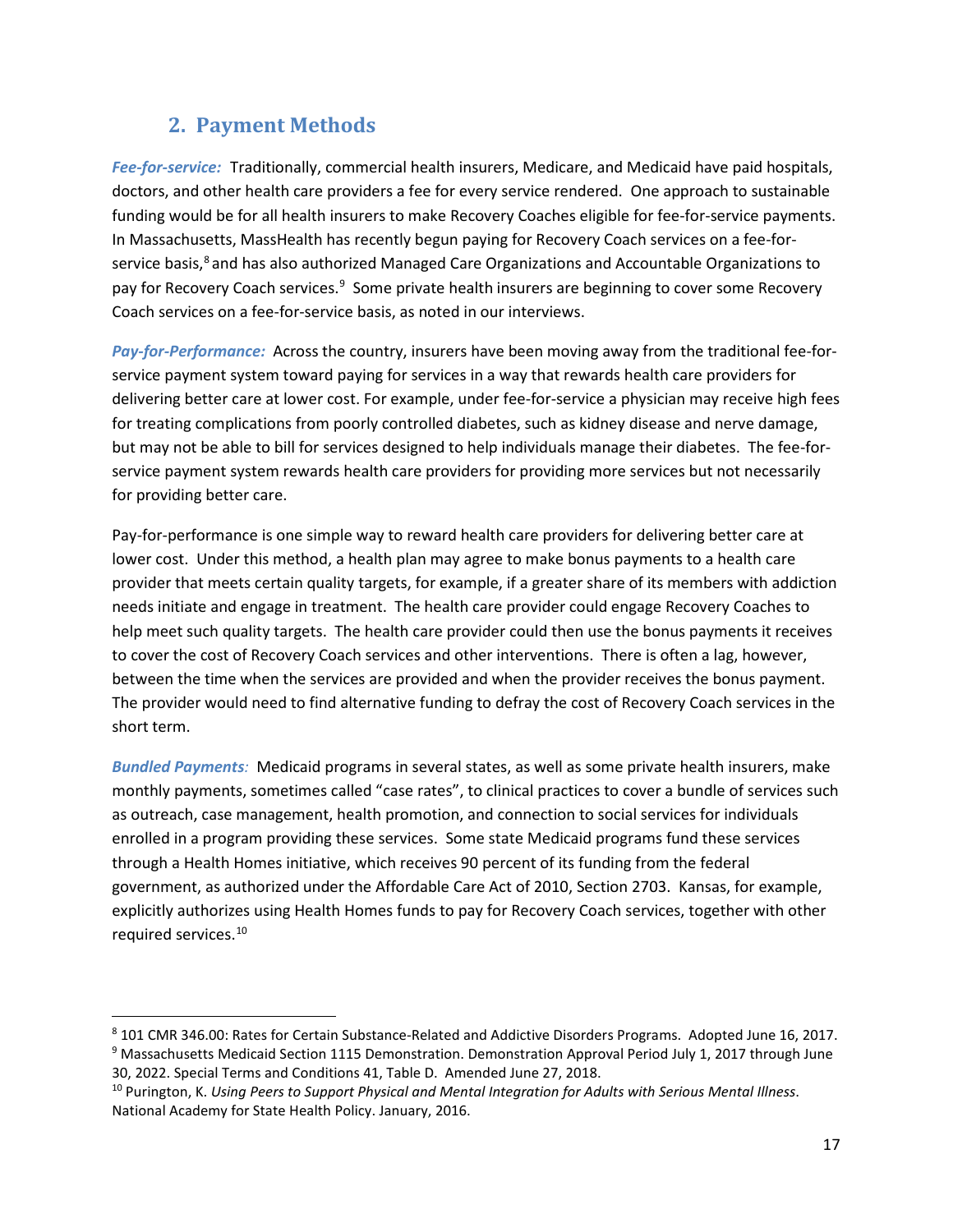*Global Payments*: MassHealth and many private health insurers have begun contracting with Accountable Care Organizations (ACOs) that are at financial risk for managing their members' care. An ACO typically receives a standard per-member, per-month (PMPM) payment amount, called a global payment or capitation, to care for all its members. If the health care provider meets its quality targets and its revenues exceed its costs, it keeps the difference, and may even earn an additional bonus payment. This global payment method aims to hold health care providers accountable for providing high-quality care while containing costs.

ACOs have a strong incentive to invest in services that have been shown to improve quality and contain costs. Most ACOs have the technical resources needed to analyze their member populations and identify members who could most benefit from Recovery Coach services, such as members who have been treated in an emergency department for SUD. ACOs could fund a Recovery Coach intervention targeted to these high-risk individuals.

In Oregon, Coordinated Care Organizations (CCOs) are responsible for coordinating care for Medicaid members to improve members' health, improve the quality of health care services, and contain costs. Oregon requires CCOs to make peer supports (Recovery Coaches) available to members as part of their care team. Oregon authorizes CCOs to use a portion of their global payments for peer supports.<sup>[11](#page-18-1)</sup>

Statewide Assessment: Vermont has used a very different strategy. It has established a statewide system for financing Recovery Coach and other preventive services. Vermont assesses health insurers a fee of \$17,500 per 1,000 members to support Community Health Teams (CHTs) across the state.<sup>[12](#page-18-2)</sup> The CHT includes Recovery Coaches and other health professionals who are responsible for outreach, care coordination, and connecting residents to needed services.<sup>[13](#page-18-3)</sup> Vermont's CHTs have been successful in reducing hospital and emergency department utilization, while improving health outcomes.<sup>[14](#page-18-4)</sup>

# <span id="page-18-0"></span>**V. Recovery Coach Program Interviews**

We interviewed 29 people in 10 programs in Maryland, Massachusetts, Pennsylvania, Rhode Island, Vermont, and West Virginia that employ Recovery Coaches. The purpose of the interviews was to gain an understanding of Recovery Coaching and to learn what Recovery Coaches do, where they work, at what points they engage with individuals, and how they perform their work.

<span id="page-18-1"></span> <sup>11</sup> Purington, K. U*sing Peers to Support Physical and Mental Integration for Adults with Serious Mental Illness.* National Academy for State Health Policy. January, 2016.

<span id="page-18-2"></span><sup>&</sup>lt;sup>12</sup> Institute for Economic and Clinical Review (ICER). (2013). The New England Comparative Effectiveness Public Advisory Council, An Action Guide on Community Health Workers: Guidance for Health Insurers[. http://icer](http://icer-review.org/wp-content/uploads/2011/04/Action-Guide-for-Health-Insurers_09-05-131.pdf)[review.org/wp-content/uploads/2011/04/Action-Guide-for-Health-Insurers\\_09-05-131.pdf.](http://icer-review.org/wp-content/uploads/2011/04/Action-Guide-for-Health-Insurers_09-05-131.pdf) Accessed December 14, 2018.

<span id="page-18-4"></span><span id="page-18-3"></span><sup>&</sup>lt;sup>13</sup> Vermont Agency of Human Services, Department of Vermont Health Access. (2015). Budget Document, State Fiscal Year 2016. [http://dvha.vermont.gov/budget-legislative/sfy201602042015.pdf.](http://dvha.vermont.gov/budget-legislative/sfy201602042015.pdf) Accessed December 14, 2018. <sup>14</sup> Bielaszka-Duvernay, C. (2011). Vermont's Blueprint for Medical Homes, Community Health Teams, and Better Health at Lower Cost. Health Affairs, 30(3), 383-386. doi:10.1377/hlthaff.2011.0169.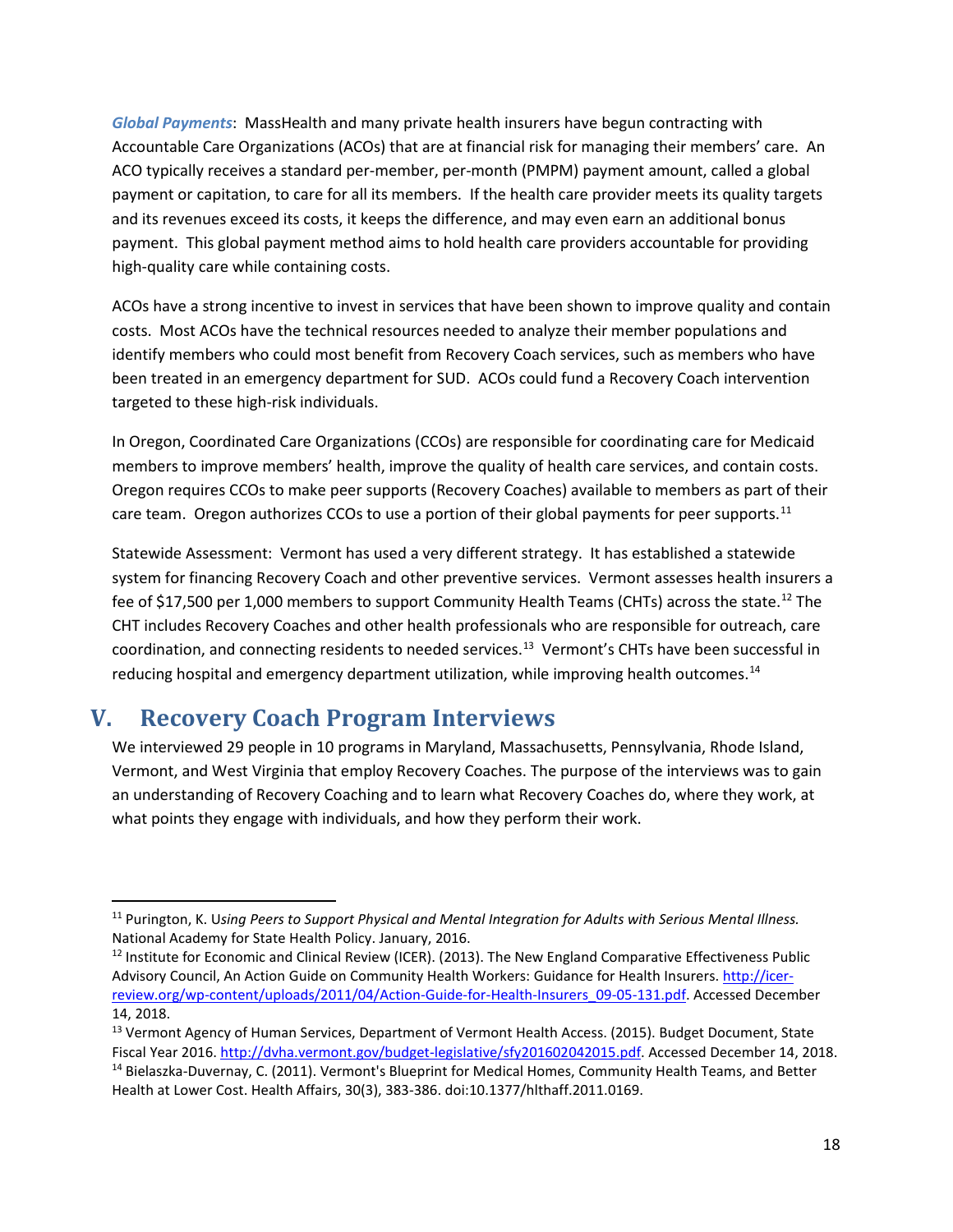# <span id="page-19-0"></span>**A. Selection Methodology**

We conducted a web-based search to identify programs that mentioned Recovery Coaches or similar terms in the provision of recovery services to those addicted to opioids or with SUD. Our initial review identified 37 programs that made reference to the employment of Recovery Coaches within their programs. We then applied five criteria listed below to select programs for interviews.

In consultation with our expert advisors, we prioritized programs based on:

- Location in a state with a high opioid-related overdose death rate,  $15$  as an indicator that Recovery Coaches in those states were likely to have a major focus on OUD;
- Longevity of the program, on the assumption that programs with more experience could share best practices and lessons learned; and
- Indications that the program could provide data on outcomes and effectiveness.

In addition, we sought to gather information from a diversity of programs in terms of:

- Geographic location of the program (e.g. rural, urban), and
- Setting in which the program provides services (e.g. hospital or emergency department; community-based recovery centers or clinics; remote technology).

Applying these criteria, we selected 10 programs for interviews: Anchor Recovery Center (ARC), Rhode Island; RPWV; Vermont Recovery Network (VTRN); Blue Guardian (BG), Pennsylvania; Wicomico County Community Outreach Addictions Team (COAT), Maryland; and five Massachusetts-based programs: Hospital Emergency Action Recovery Team (HEART); Police Assisted Addiction and Recovery Initiative (PAARI); Gosnold; Holyoke Health (HH); and Massachusetts General Hospital SUDs Initiative (MGH Initiative). An overview of each program is detailed in **Appendix C** and a listing of the benefits and supports the programs provide to Recovery Coaches is included in **Appendix D**.

From each of these programs, we invited people in two roles to participate in interviews: Recovery Coaches and program directors. We created an interview guide to address three main objectives in interviewing Recovery Coaches:

- to gain first-hand insight from Recovery Coaches on what, where, when, and how they do their day-to-day work
- to understand how Recovery Coaches handle their caseloads, and
- to learn what works and doesn't work in the provision of Recovery Coach services

Our interview guide for Recovery Coach program directors had four main objectives:

- to gain further insight on overall programmatic structure
- to learn about the history of each program interviewed
- to better understand each programs' data collection, analysis, and reporting practices, and
- to discuss lessons learned from the experience of these program directors

<span id="page-19-1"></span> <sup>15</sup> National Institute on Drug Abuse (NIDA). (2018). *Opioid Summaries by State*. Washington, DC. Retrieved from: [https://www.drugabuse.gov/drugs-abuse/opioids/opioid-summaries-by-state.](https://www.drugabuse.gov/drugs-abuse/opioids/opioid-summaries-by-state) Accessed on December 14, 2018.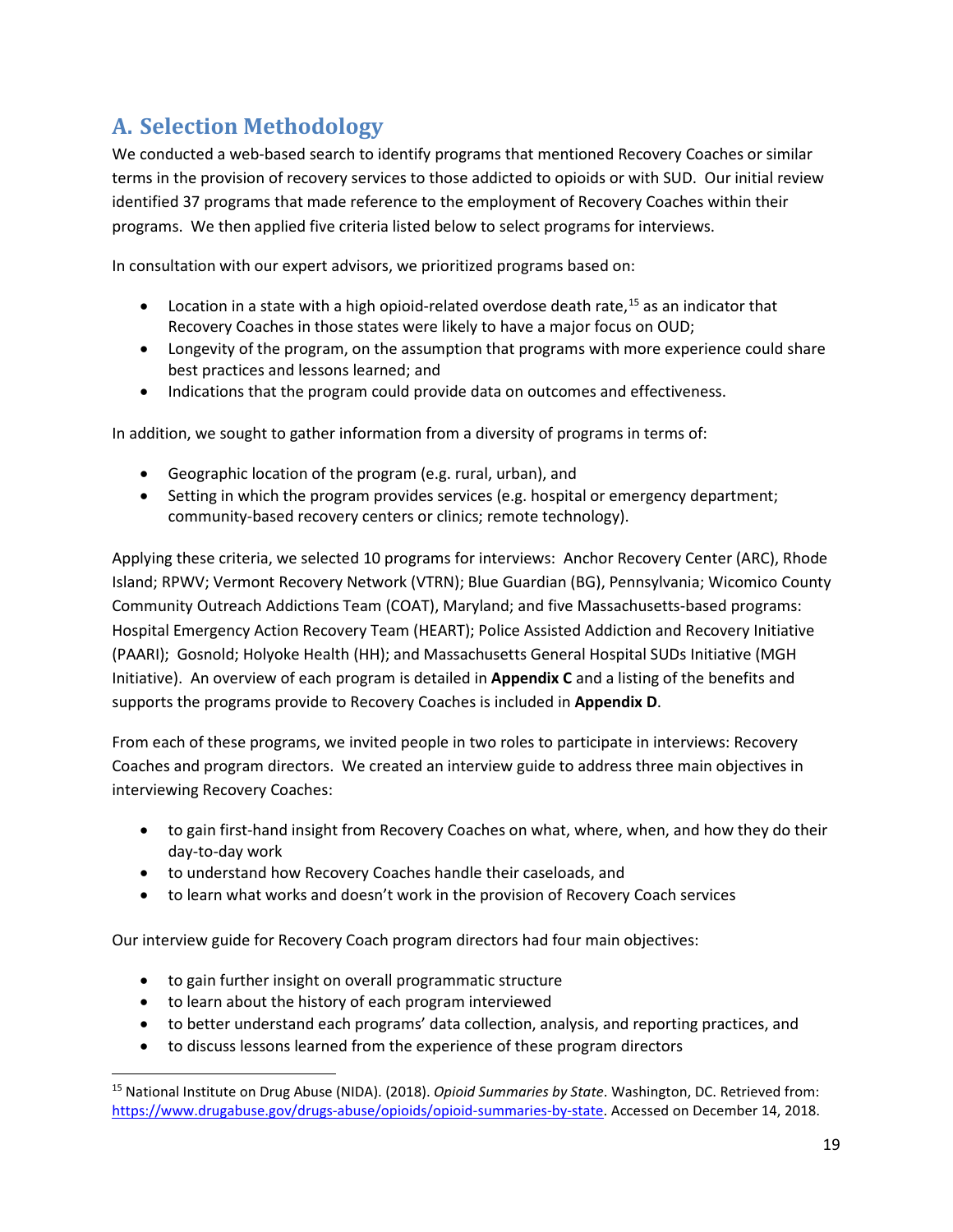# <span id="page-20-0"></span>**B. Recovery Coach Scope of Services**

Recovery Coaches assume several roles and conduct a range of activities in their goal of supporting the recovery of the individuals they work with. This section summarizes Recovery Coaches' roles and responsibilities excerpted from job descriptions submitted by the 10 interviewed programs, and further described in interviews. In addition, three sample job descriptions are provided in **Appendix E**.

### **1. Recovery Coach Roles**

Recovery Coaches undertake the following roles when supporting individuals.

*Supporter:* Provide hope and support to individuals diagnosed with or identifying as having SUDs throughout their recovery process to achieve sustained recovery.

*Motivator:* Encourage individuals to take empowering actions to regain control over their lives and recovery, guide participants in development self-determination and recovery skills that work for them, and relate recovery in a positive manner through coaching, role modeling, and mentoring to help individuals develop skills to achieve recovery goals.

"RECOVERY COACHING IS ONE OF THE MOST REWARDING JOBS POSSIBLE."

- RECOVERY COACH

*Problem-Solver:* Make connections to services and pathways chosen by the individual; help individuals develop skills to achieve self-directed recovery goals and overcome barriers presented by often fragmented and bureaucratic addiction treatment and health care delivery systems.

*Facilitator:* Assist individuals with navigating the transition to and from services and settings and from a professionally directed service plan to a self-directed recovery plan.

*Advocate:* Serve as an advocate for individuals in the program and help them develop self-advocacy skills.

# **2. Recovery Coach Duties and Responsibilities**

Recovery Coaching encompasses a range of duties and responsibilities. Some responsibilities are standard across all the programs we interviewed, while others are specific to certain programs. We have grouped Recovery Coach duties and responsibilities, as stated by the 10 programs, into common areas of focus.

*Engagement:* All Recovery Coaches encourage individuals to enter recovery.

- Engage with and meet individuals identified with SUD including OUD where they are through self-directed approaches.
- Share personal recovery experiences and develop authentic peer-to-peer relationships.
- Across all points of contact, serve as a role model, problem-solver, mentor, advocate and motivator to individuals by demonstrating that recovery is possible and maintain ongoing individual support regardless of relapse.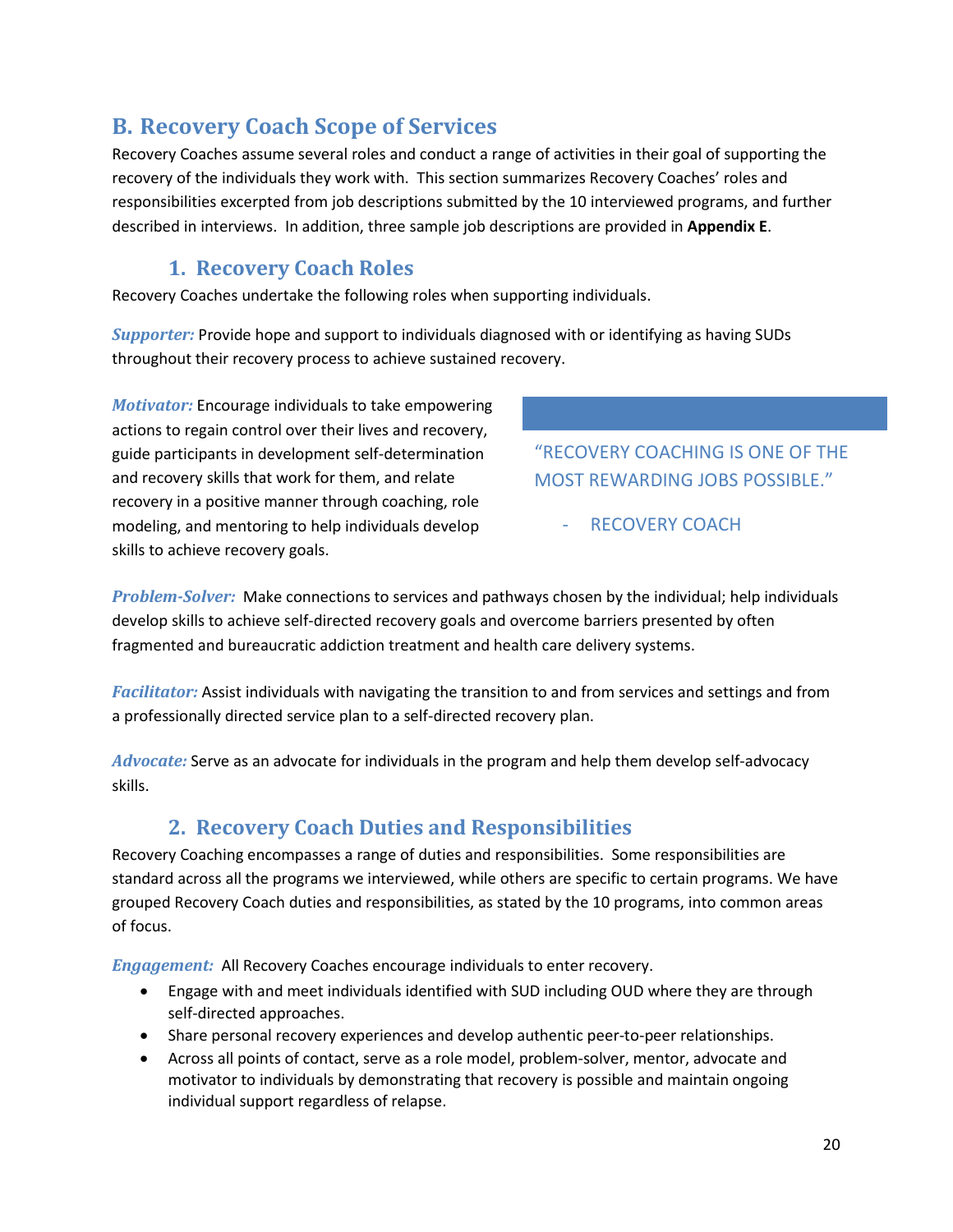*Assessment and Recovery Planning:* Most Recovery Coaches conduct or support self-assessment and help individuals develop and implement a Recovery Plan.

- Assist individuals in identifying their personal interests, recovery and improvement goals, strengths and weaknesses regarding recovery.
- Conduct screening assessments for individuals referred to specialists to ascertain suitability and receptivity to treatment referrals.
- Work with individuals to identify and overcome barriers to full engagement in recovery by coaching them prioritize working on identified psychosocial barriers to engagement in recovery such as: housing instability, transportation access, financial barriers, and unmet educational or vocational needs.
- Assist as requested with developing personal recovery plans including crisis prevention and that may also include components that address family issues.
- Provide transition assistance from a professionally assisted recovery initiation to personallydirected, community supported recovery maintenance
- Provide encouragement and suggest strategies to maintain or increase commitment to healthy, recovery behaviors, problem-solving, personal triggers and relapse prevention.

*Make Connections to Treatment or Other Recovery Resources:* All Recovery Coaches support community connections; the degree of support varies considerably across programs, however. In some programs, Recovery Coaches provide information and make referrals to community supports, others actively assist with connecting individuals to resources, and some accompany individuals to appointments, meetings and community resources. This list of duties from the various Recovery Coach programs is sequenced from a light touch to more intense support.

- Actively identify and support linkages to community resources that support the individual's goals and interests. Community resources may include detox facilities; medication for addiction treatment (MAT) programs; recovery community centers; 12-step, faith-based and SMART recovery group; and other resources.
- Develop relationships with referring entities such as law enforcement and hospitals and referral relationships with community resources such as communities of recovery, educational, vocational, social, cultural, spiritual resources, mutual self-help groups, professional services, etc.
- Disseminate community resource information including housing, employment, education, transportation, recreation, health, religious/spiritual and other resources;
- Recommend referral of individuals to appropriate treatment resources.
- Help individuals in starting or continuing treatment services in the community.
- Help individuals navigate the health care system and social service system.
- Facilitate individual access to recovery-oriented SUD treatment, resources, and community recovery groups.
- Work with participants to navigate and use community resources to advance recovery plans
- Ensure that outreached individuals are familiar with and become comfortable with recovery resources available within the community.
- Ensure that individuals are referred to and connected with recovery support services.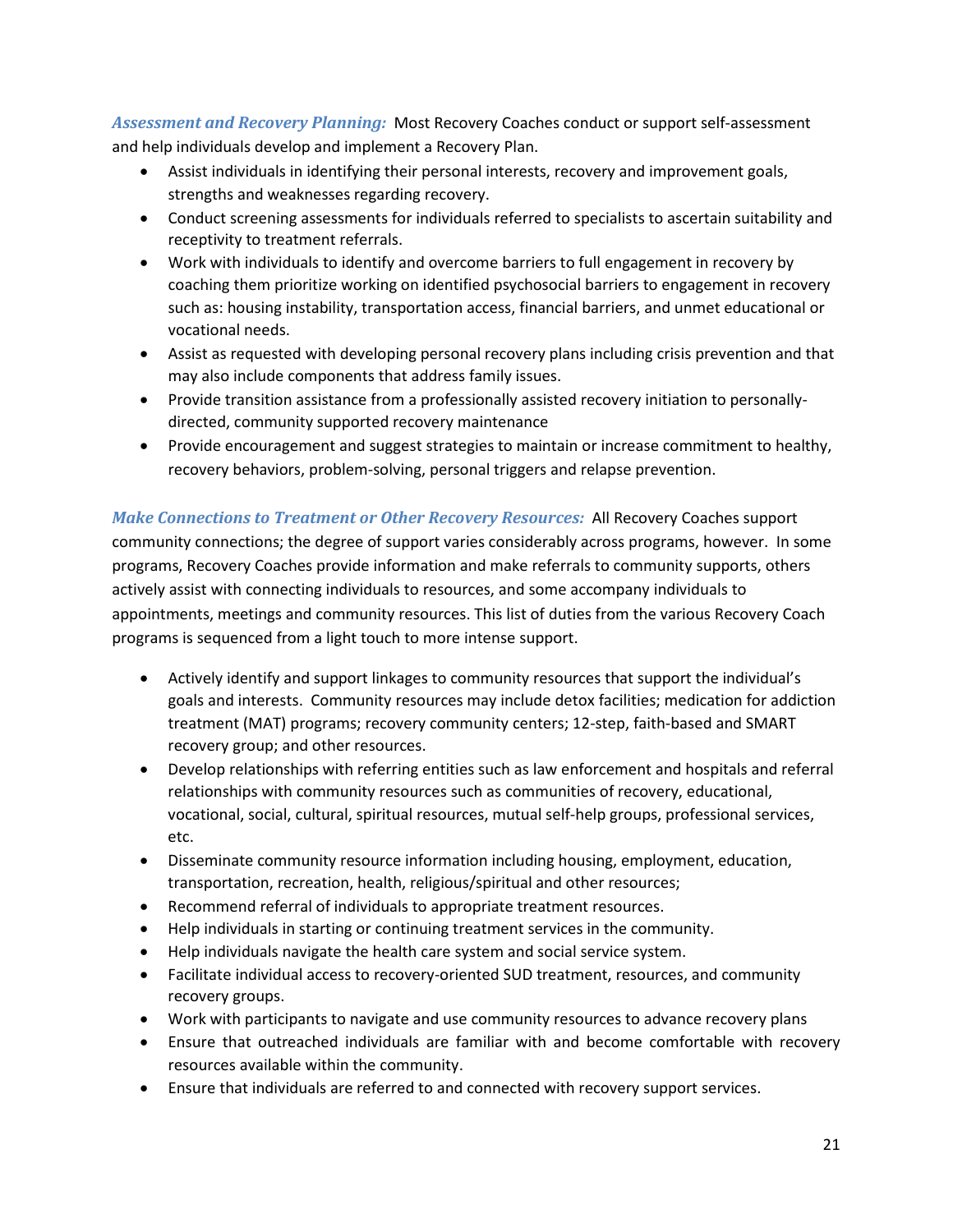- Accompany individuals to appointments and meetings, as needed.
- Assist with accessing and obtaining other social determinants of health such as obtaining entitlements: food stamps, Temporary Cash Assistance, Motor Vehicle Administration identification, insurance, etc.
- Directly assist or provide referrals for assistance to individuals applying for entitlement programs or funds, such as Social Security, Transitional Assistance, food stamps, etc.
- Manage issues related to stabilization of living arrangements such as housing search, applications, program referrals etc.

*Support the Recovery Process:* Recovery Coaches in some programs can offer additional support to the individual in navigating their chosen path of recovery.

- Conduct educational training sessions that promote skill development at every phase of the recovery journey.
- Distribute substance use, mental health recovery, and community resource information to promote behavioral changes leading to healthy behaviors and enhance insight and awareness.
- Provide or arrange for transportation individuals to and from services, medical, psychiatric, financial or other appointments, and meetings, etc.
- Aid with transitions from settings and services.

*Provide Crisis Support:* Some Recovery Coaches reported in interviews that they provide Crisis Support.

- Provide in-person or telephonic support during these times to stabilize an individual and get them back on the path to recovery.
- Administer support to individuals in immediate risk of relapse or for other time-sensitive matters during and outside of regular business hours.

*Collect and Report Data:* All Recovery Coaches collect and report data.

- Collect and record data elements such as an individual's name, the date and time of each contact, and an individual's substances of use.
- Some complete individual tracking and outcomes reporting, assuring compliance with privacy and confidentiality regulations

*Other activities:* Some Recovery Coaches have additional responsibilities.

- Facilitate recovery support groups
- Lead in-house and community activities and events
- Implement and promote recovery-oriented initiatives with staff and in partnership with the community.

### **3. Settings and Point of Contact**

As detailed in **Appendix C**, Recovery Coaches engage and work with individuals in a variety of settings. The programs we interviewed provide Recovery Coach services in the following settings: Hospital Units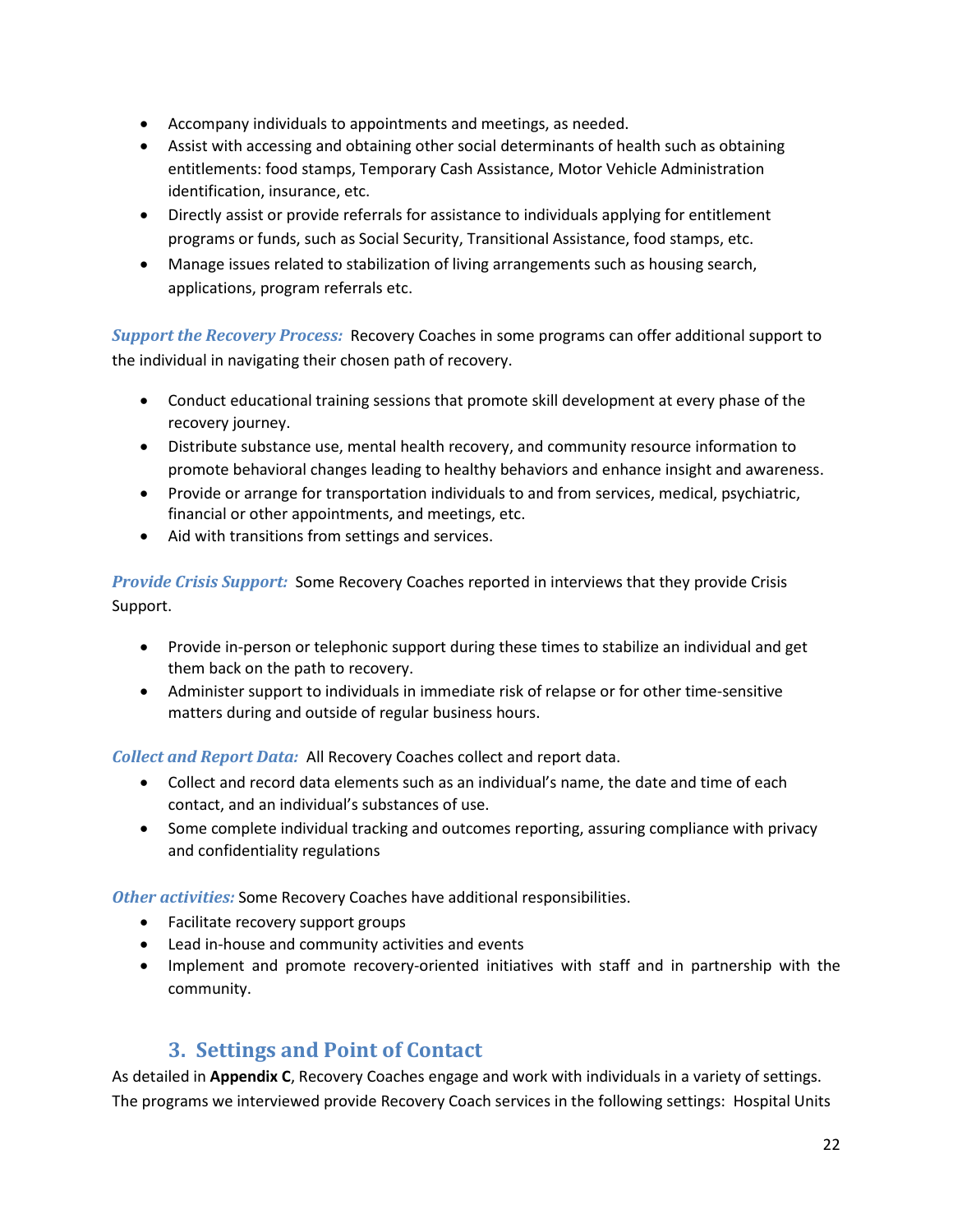or Emergency Departments (ARC, RPWV, HEART); Law Enforcement Departments/agencies (BG, PAARI); Recovery Center or Clinical-based Settings (COAT, Gosnold, HH, MGH Initiative, VTRN).

*Hospital Units or Emergency Departments:* In this setting*,* Recovery Coaches engage individuals in the hospital unit or emergency department prior to discharge, and typically within 24 hours of receiving a referral. Recovery Coaches help individuals to recognize that recovery is possible, and when individuals express interest in entering the next stage of treatment, Recovery Coaches facilitate access.

*Law Enforcement Departments/agencies:* In this community-based setting, Recovery Coaches collaborate with law enforcement entities to visit homes of non-fatal overdose victims with the goal to motivate them to accept help. Recovery Coaches receive self-referrals, as well as referrals from other providers, law enforcement, other criminal justice entities, and hot lines. For example, the COAT program offers a 24/7 staff monitored hot line that serves as a notification system for overdose admissions, triggering deployment of a Recovery Coach to meet with the individual.

*Recovery Center or Clinic-based Settings:* Recovery Coaches in community-based settings make connections via referrals from affiliated health centers, inpatient programs, center directors or Recovery Coach supervisors, warm hand-offs from clinical staff in other settings, walk-ins, and outreach sessions in the community, jails or prisons.

*Open-Door Policy:* Most organizations have a broad and inclusive philosophy regarding the individuals they assist. The open-door policy that most programs use reflects this approach. All the programs interviewed stated that they would provide Recovery Coach services to essentially any referred or selfreferred individual (except for one program that does not work with individuals with mental disorders). While multiple programs were created specifically to assist individuals with OUD, they quickly began assisting individuals with a wider array of SUDs as soon as they recognized that need. Additionally, one program specifically stated the philosophy that it would give every individual the same quality of services, regardless of the payment source.

### **4. Approaches to Coaching**

Three core approaches emerged, across all programs interviewed, about how Recovery Coaches do their work, regardless of setting. Recovery Coaches support multiple paths to recovery, engagement and communication with individuals, and self-care.

### a. Support Multiple Paths to Recovery

The Recovery Coaches and organizations interviewed emphasized there are multiple pathways to recovery and that individuals recovering from addiction are in the best position to decide for themselves which one(s) they want to pursue. All programs specifically stated this philosophy of multiple pathways with utmost conviction. Supporting individuals to determine their own path and formulate their personal recovery plan are central to assessment, planning, and progress in recovery. The individual drives the recovery process.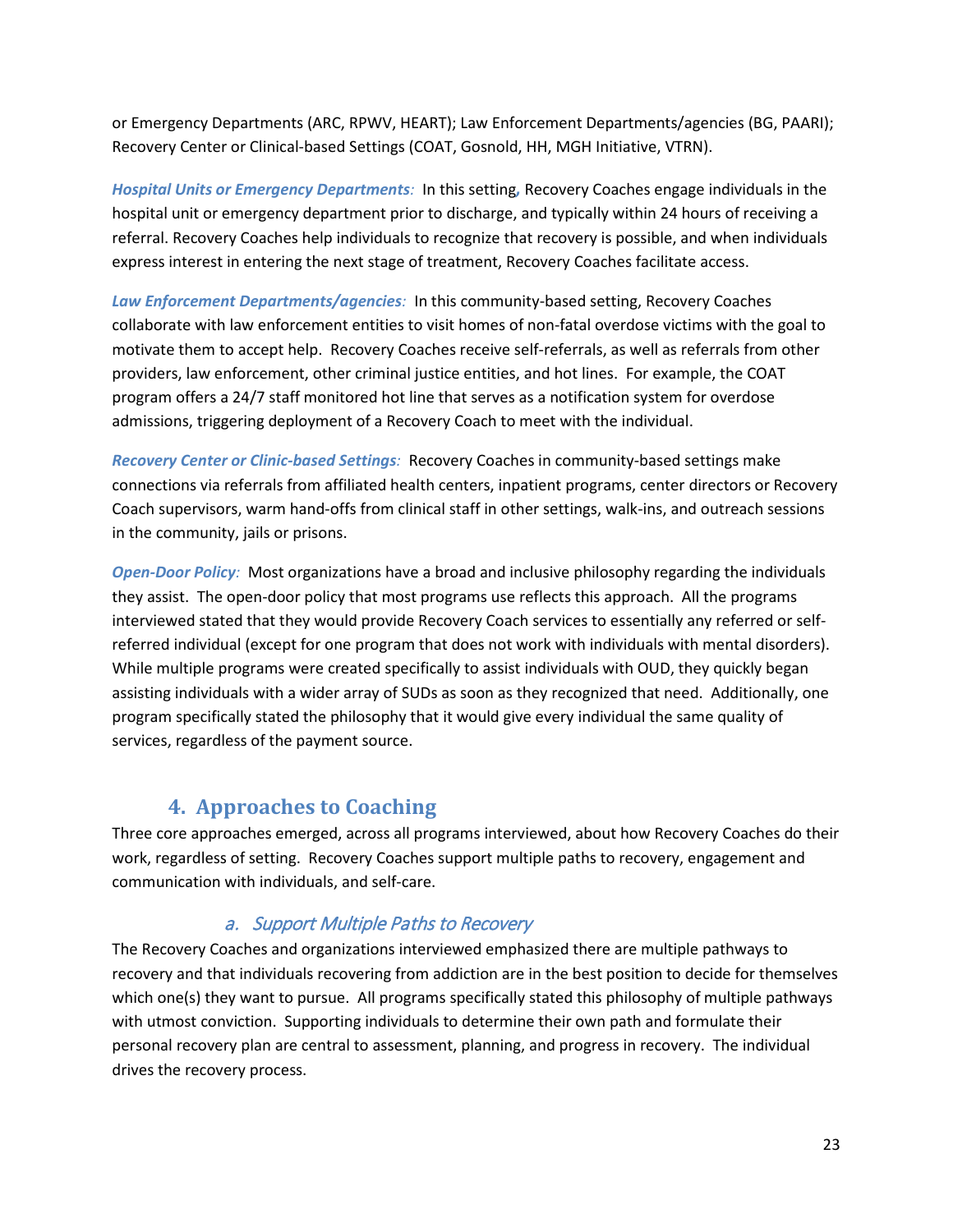Programs described their approach as meeting the individuals where they are. Two programs noted that where individuals are in their path to recovery affects their ability to engage in a Recovery Coaching relationship. For example, individuals who are connected to Recovery Coaches through a voluntary stay in a rehabilitation center or detox unit are more likely to engage with Recovery Coach services than individuals who meet Recovery Coaches during an emergency department visit.

All 10 Recovery Coach programs interviewed stated that it is essential for Recovery Coaches to promote the individual's right to self-determination by supporting the individual to set personal recovery goals, choose a recovery path or treatment regimen and identify barriers that may impede their recovery goals. Also, some programs noted the importance of supporting individuals to develop self-advocacy

skills. For example, if an individual chooses to use MAT and SMART, while the Recovery Coach prefers to engage in abstinence and a 12-step program, the Recovery Coach must support the individual's chosen path. Recovery Coaches stressed the central philosophy of all 10 of the organizations: one of the most important aspects of being a Recovery Coach is maintaining an open mind about the different pathways to recovery and supporting an individual in whichever path that individual chooses.

To best serve individuals, Recovery Coaches take broader views of recovery than providers in a clinical context. Several programs' stated philosophy is that recovery is not just about helping an individual to get treatment and maintain sobriety, it's also about the overall growth of the individual. Recovery Coaches participate in assessment and recovery planning that support the rapid identification

"Recovery [is] a process of change through which individuals improve their health and wellness, live self-directed lives, and strive to reach their full potential. Recovery is built on access to evidencebased clinical treatment and recovery support services for all populations. . . SAMHSA has delineated four major dimensions that support a life in recovery: [Health, Home, Purpose, and Community] . . .

Hope, the belief that these challenges and conditions can be overcome, is the foundation of recovery. A person's recovery is built on his or her strengths, talents, coping abilities, resources, and inherent values. It is holistic, addresses the whole person and their community, and is supported by peers, friends, and family members."

SAMHSA

Substance Abuse and Mental Health Services Administration (SAMHSA). (2018) *Recovery and Recovery Support*. Washington, DC. Retrieved from: [https://www.samhsa.gov/recovery.](https://www.samhsa.gov/recovery)

of each individual's recovery needs reflects each individual's goals, objectives, recovery path, or treatment regimen. The plan includes steps that best meet the individual's needs, be it through attaining a job, educational degree, or stable housing.

In sum, Recovery Coaches' function is not to set the pathway for individuals, but rather to assist individuals down whatever path they choose for themselves to attain self-acceptance, self-sufficiency, and emotional stability.

### b. Engage and communicate

All programs interviewed highlighted the importance of engaging individuals, building connections, and developing trust and rapport. Recovery Coaches use a variety of communication approaches to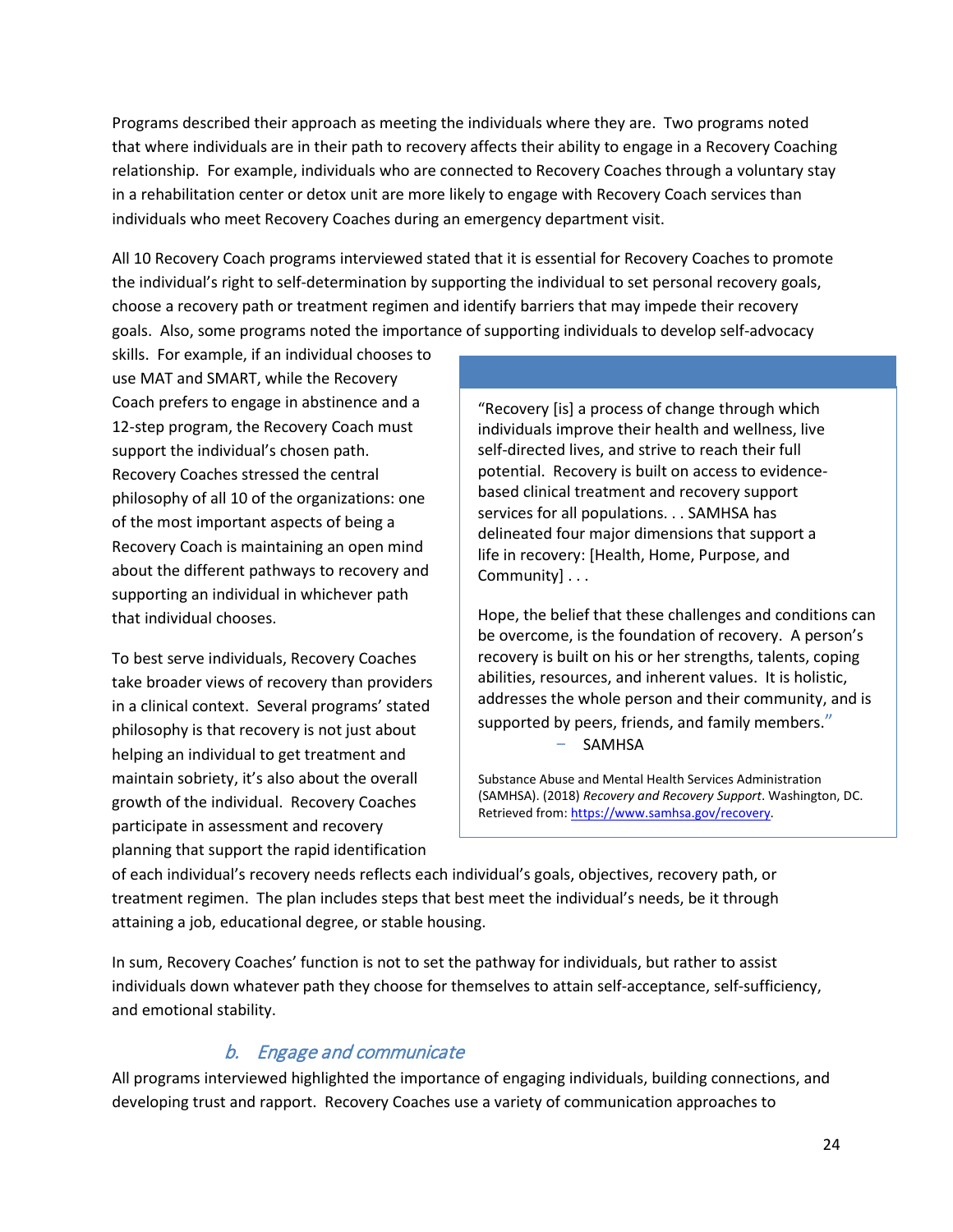establish and maintain engagement with individuals pursuing recovery. These strategies are described below.

*Strategy #1:* All programs interviewed reported that once Recovery Coaches share their story and explain the support they can provide; most individuals are more receptive to receiving Recovery Coach services. The program staff explained that the initial reaction of individuals is frequently one of hesitation toward the Recovery Coach program. One program explained this reluctance as frequently the result of the preconceived notion that a Recovery Coach is essentially a "glorified babysitter"; another program reported individuals are often reluctant to accept services because of the real or perceived difficulty of transitioning off opioids and onto medication assisted therapy. Two programs interviewed indicated that the hardest step for individuals to take in the recovery process is the first one.

*Strategy #2:* One program noted that it leaves programmatic information with individuals who initially decline services and reported that a "significant number" of these individuals end up engaging in Recovery Coach services a few weeks after the initial contact.

*Strategy #3:* Most programs include training in motivational interviewing for Recovery Coaches. This technique has an evidence-base demonstrating effectiveness in engaging with individuals and helping them make behavioral changes regarding their substance use to improve their health.<sup>16</sup>

*Strategy #4:* Some programs conduct follow-up and maintain regular contact via electronic media, phone and face to face contact with individuals.

*Strategy #5*: Unsurprisingly, one program reported that strong external care teams (e.g. family support) positively affects the relationship and communications between the individual receiving Recovery Coach services and the Recovery Coach.

In addition, job descriptions identified Recovery Coaches using some additional communication strategies, such as:

- Actively encouraging attendance and participation in recovery-oriented, self-help, and pro-social groups to help maintain connection with others in recovery after individuals leave treatment to insure their ongoing success and to provide re-engagement support in partnership with others.
- Serving as a liaison by clearly and effectively facilitating communication between the individual, primary care provider, consulting psychiatrist, and across systems of care (e.g. the recovery community, the addiction treatment system, the medical treatment system, and the individual's community and family), while maintaining appropriate confidentiality procedures and boundaries.

<span id="page-25-0"></span><sup>&</sup>lt;sup>16</sup> Substance Abuse and Mental Health Services Administration (SAMHSA) - Health Resources and Services Administration (HRSA) Center for Integrated Health Solutions (CIHS). (2011). *Motivational Interviewing*. Washington, DC. Retrieved from: [https://www.integration.samhsa.gov/clinical-practice/motivational-interviewing.](https://www.integration.samhsa.gov/clinical-practice/motivational-interviewing) Accessed on December 14, 2018.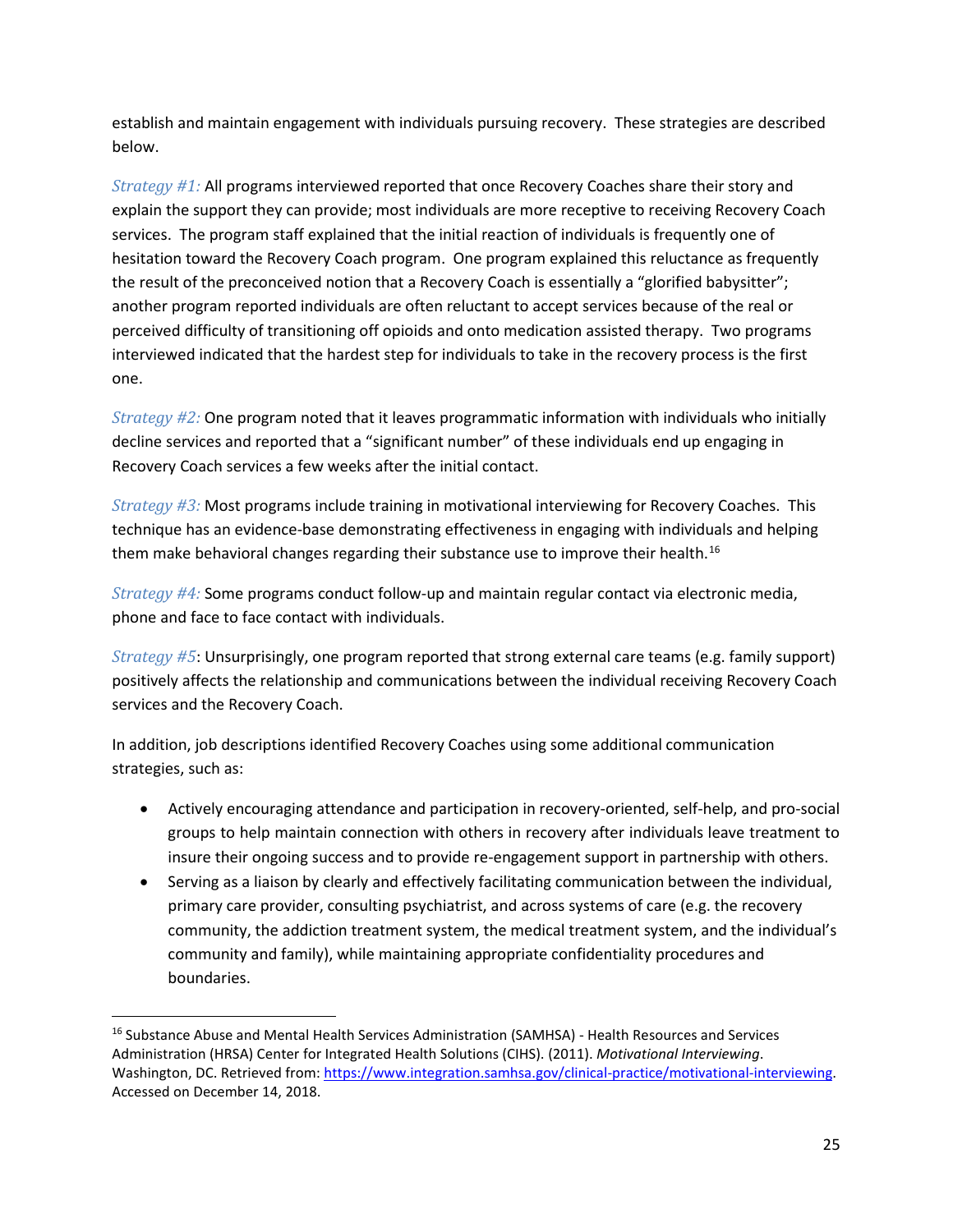• Providing outreach on the streets in cooperation with local law enforcement and hospital agencies in response to community overdose cases.

#### c. Importance of Self-Care

All Recovery Coaches and program directors we interviewed concurred that self-care is a priority for people working as Recovery Coaches. Because Recovery Coaches model and support recovery through approaches like telling their story, self-care is also essential to their effectiveness.

*Personal approaches:* As with the individuals they assist, Recovery Coaches' personal approaches to maintaining recovery themselves varied widely. Coaches reported: using meditation to maintain recovery, focusing on abstinence from all substances, attending therapist and psychiatrist appointments, attending 12-step group meetings, attending Bible study, and entering a drug rehabilitation facility. When discussing their philosophies, six Recovery Coaches specifically brought up the positive connection between their own recovery and their position as a Recovery Coach. All six reported that being a

Recovery Coach enhanced their own recovery. Specifically, one coach reported that being around individuals with addiction reminded the coach of how far the coach himself had come in his own recovery. Two coaches reported the role of Recovery Coach bringing them inner peace, with one commenting that it enables him to use all the negative experiences of his own life in a positive way. Finally, one coach explained that

"JOB #1 OF A RECOVERY COACH IS TO PROTECT OUR OWN RECOVERY AND THE THINGS THAT KEEP US THERE."

RECOVERY COACH

being a Recovery Coach adds external motivation to her own recovery by requiring her to maintain her own recovery to serve as a role model for the individuals that she helps.

*Mentoring:* Many programs provide mentoring structures in the form of individual and group meeting sessions where Recovery Coaches and mentors share experiences, issues, information, best practices and strategies with one another. Some programs provide a Recovery Coach Mentor who is not the Recovery Coach's day to day supervisor. In these programs, the Recovery Coaches work at a variety of different locations and report to an administrative supervisor who is not a Recovery Coach. The Recovery Coach Mentor helps Recovery Coaches strategize about challenges related to their work and helps support the Recovery Coaches' own recovery. One Mentor described his position as a Recovery Coach to the Recovery Coaches.

*Supervision:* All programs provide supervision to support Recovery Coaches as they perform their day to day work. For example, some programs have a director that works or has worked as a Recovery Coach and who meets weekly with each Recovery Coach staff. Other programs rely on clinicians to provide some clinical supervision related to individuals receiving support and administrators to provide personal supervision of the Recovery Coaches. While we did not identify a prevalent structural approach to supervision, all the Recovery Coach programs we interviewed provided Recovery Coaches with access to regular supervision and clear lines of communication. These supervisors help coaches to overcome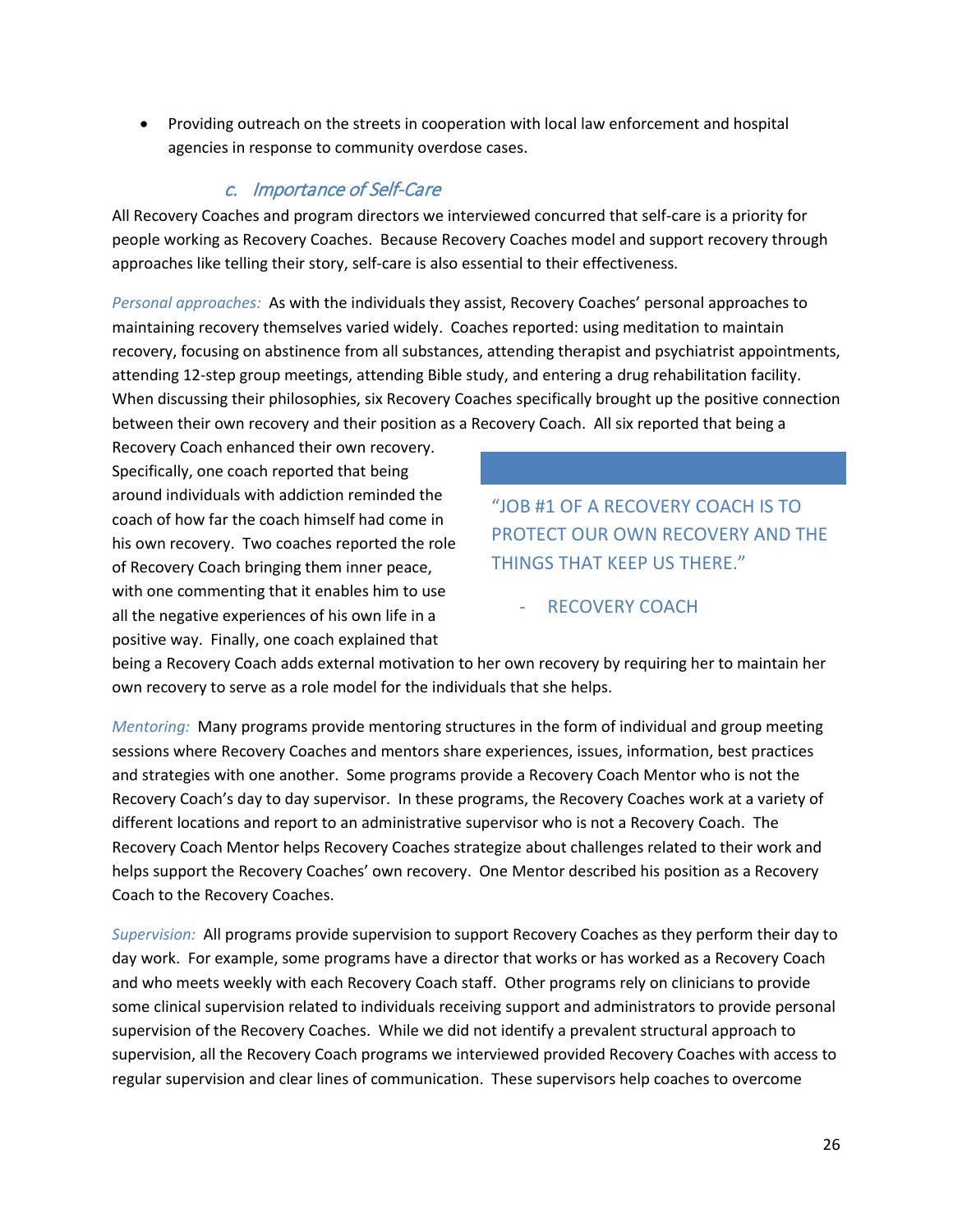challenges and barriers in accessing resources, to assess participant progress, and to formulate recovery plans.

# <span id="page-27-0"></span>**C. Measuring Effectiveness**

*Defining Effectiveness and Success.* Definitions of success vary greatly among the programs interviewed. One potential explanation for the wide range of responses is that variation in programmatic models (e.g. short-term vs. long-term intervention) naturally lend themselves towards different measures. For example, preventing deaths from overdoses may be more of an immediate focus for an emergency department-based program, while job attainment may be one of the measurements of success for a long-term program.

The following metrics represent how the corresponding number of programs measure success:

- The individual is placed into a treatment program (5 programs stated this)
- The individual reaches the goals that they set for themselves (3)
- Successfully supporting an individual to get out of active addiction (2)
- The individual's use of opioids decreases (2)
- Preventing overdose deaths (2)
- Increasing recovery capital (recovery capital is the internal and external resources that an individual develops to enter, and maintain, recovery. Examples of internal resources are selfconfidence and coping mechanisms. Examples of external resources are stable housing, proper nutrition, access to transportation, and the availability of Narcan) (2)
- The individual makes any improvement in their life (2)
- Enabling the individual to help themselves with any issue or challenge that they may face (2)
- Enabling an individual's life to become more manageable (1)
- Removing barriers to recovery (1)
- The individual transitions to suboxone / methadone (if the individual desires that treatment path) (1)
- The individual feels physically and emotionally safe with the coach (1)

*Tracking Outcomes and Effectiveness:* Perhaps because the field of Recovery Coach services is relatively new, most of the programs we interviewed lack standardized and comprehensive ways of collecting and reporting data.

Several programs reported using process measures (e.g. to track the number of contacts their Recovery Coaches make with individuals; three programs track the number of engagements with individuals; and three track the number of referrals to treatment programs). One organization also reported using outcome measures to track the following metrics:

- Days in remission
- Number of arrests
- Emergency department utilization
- Days employed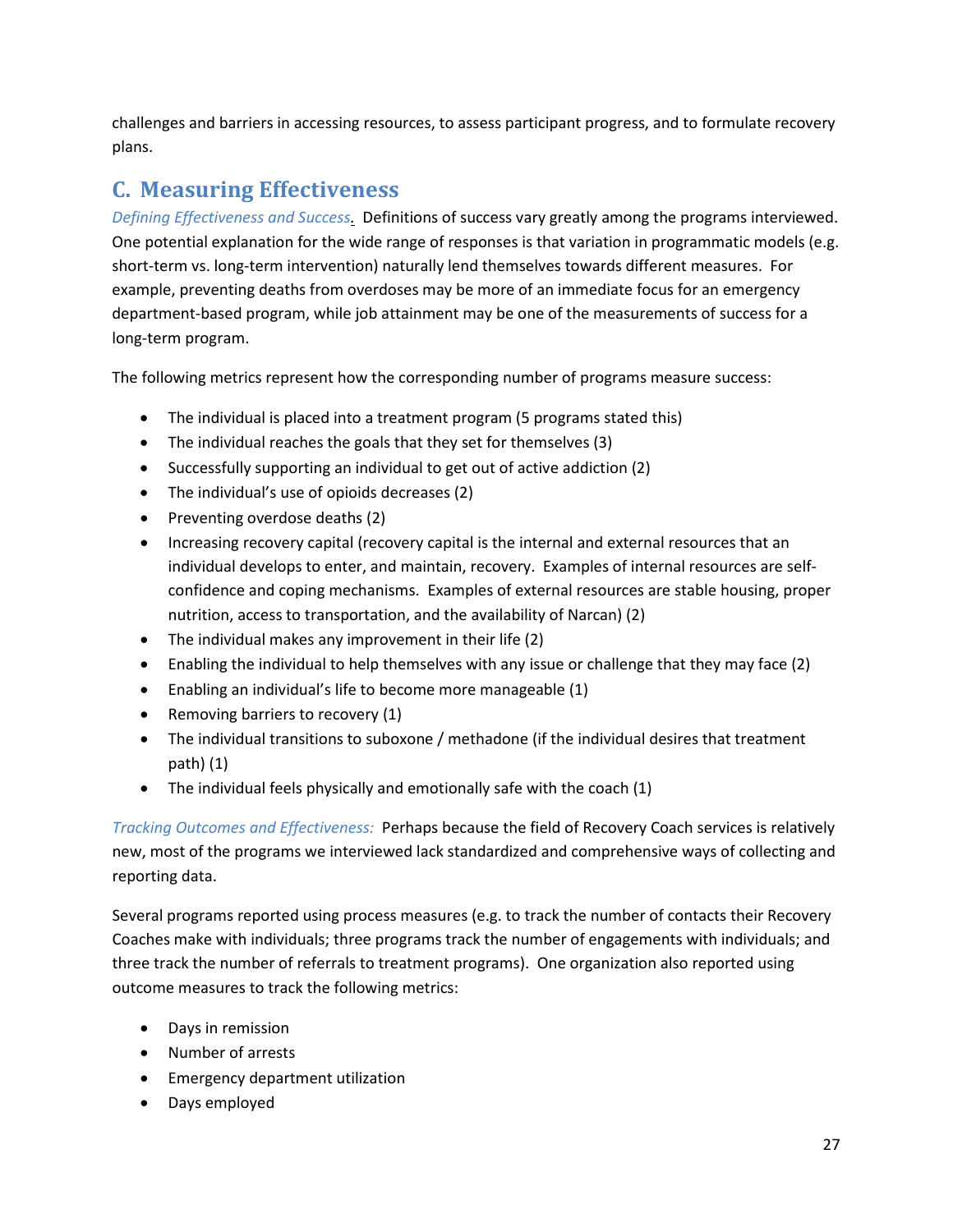- Medication adherence / use
- 12-step program engagement
- Number of admittances into detox
- Treatment placement rate

### <span id="page-28-0"></span>**D. Funding Sources**

This section addresses funding sources that the 10 interviewed programs either currently utilize to support Recovery Coach services or are in the process of exploring. (In addition, Section IV.C. above describes funding methods, based on our survey of the national literature and web searches, that support addiction services, including in some cases Recovery Coach services.)

*Grants:* As detailed below, Recovery Coach program funding comes primarily from public grants. In addition to state and county dollars, state and county entities frequently administer federally funded grants such as the SAMHSA's State Targeted Response to the Opioid Crisis and State Opioid Response Grants.

*Medicaid:* While there is a growing trend for states' Medicaid programs and private insurance to cover Recovery Coach services, multiple programs expressed concern that moving to such funding sources would limit the services that Recovery Coaches could provide, thereby inhibiting Recovery Coaches' effectiveness. One program that accepts Medicaid dollars has a funding structure such that the amount it receives from the state is reduced by the amount of reimbursement it receives from private insurance company. For example, if the program bills private insurance for \$50,000 then the state reduces public funding to the program by \$50,000.

The following chart details the number of Recovery Coach programs receiving funding from the indicated funders.

| <b>Funding Category</b> | <b>Funder</b>                    | <b>Programs Interviewed</b><br><b>Reported as Funding Source</b> |
|-------------------------|----------------------------------|------------------------------------------------------------------|
|                         | Department of Public Health      | 3                                                                |
|                         | Non-specified state entities     | 3                                                                |
|                         | County                           | $\overline{2}$                                                   |
|                         | Department of Behavioral         | 1                                                                |
|                         | Healthcare, Developmental        |                                                                  |
| <b>Public Grants</b>    | Disabilities, and Hospitals      |                                                                  |
|                         | <b>Department of Corrections</b> | 1                                                                |
|                         | Department of Health             | 1                                                                |
|                         | Department of Health and Human   | 1                                                                |
|                         | Services                         |                                                                  |
|                         | Department of Social Services    | 1                                                                |
|                         | AmeriCorps                       | 1                                                                |
| <b>Private Grants</b>   | <b>Foundations</b>               | 2                                                                |
|                         | Medicaid                         | $\overline{2}$                                                   |
| <b>Insurance</b>        | Private insurance                | 3                                                                |

#### **TABLE 2: Funding Sources Accessed by Programs Interviewed**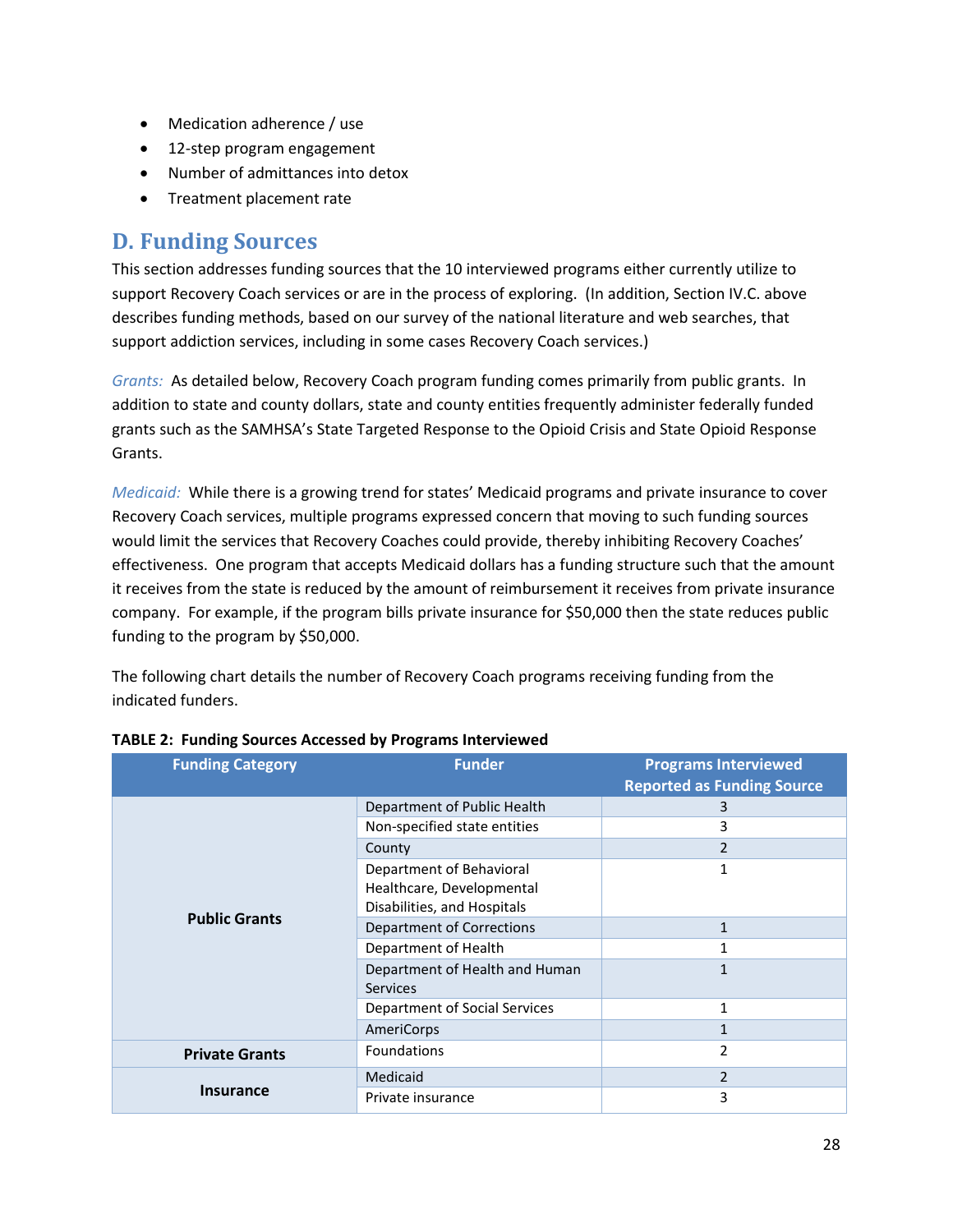| <b>Funding Category</b> | <b>Funder</b>  | <b>Programs Interviewed</b><br><b>Reported as Funding Source</b> |
|-------------------------|----------------|------------------------------------------------------------------|
|                         | Private donors |                                                                  |
| <b>Individuals</b>      | Self-pay       |                                                                  |

### <span id="page-29-0"></span>**E. Best Practices and Barriers**

The programs interviewed offered opinions about best practices related to data, hiring, workforce, length of enrollment, and partnerships. The Recovery Coaches themselves spoke about boundaries and level of effort. Each of these themes are explained below.

### **1. Organizational Best Practices**

*Data:* One organization highlighted the value of regularly collecting data regarding the quality of the Recovery Coach services and individuals' status. Such data collection allows for measurements to be put in place to gauge the effectiveness of the Recovery Coach model the organization has implemented. Relatedly, collecting and analyzing such data allows the organization to continuously adapt and improve the Recovery Coach model based on what Recovery Coaches and individuals are learning and experiencing in the field.

*Hiring:* The same organization stressed the importance of finding and hiring people with the appropriate personal qualities as Recovery Coaches; people that have a strong ability to make connections with others, communicate well, who are compassionate and caring, and who can take an open-minded approach to recovery.

*Unique workforce:* Multiple programs recognized that Recovery Coaches represent a unique work force. As such, several programs emphatically recommended that organizations ensure each Recovery Coach receives a high level of training and supervision. Two programs suggested mandating a minimum number of years an individual must be in recovery to qualify as a Recovery Coach and that organizations facilitate peer support amongst Recovery Coaches. One organization felt very strongly that Recovery Coaches should be credentialed, educated, and professional. Two organizations detailed how providing clearly articulated Recovery Coach job roles, functions, and scope helps Recovery Coaches to function effectively.

Length of enrollment: Two programs recommended against placing limits on the duration that individuals could receive Recovery Coach services because it would be detrimental to individuals' health and the effectiveness of Recovery Coach services. One organization recommended focusing on the social aspect of recovery during the service delivery period; engaging individuals in sober recreational, cultural, social and outdoor activities resulted in improved outcomes for the individuals.

*Partnerships:* Finally, one organization recommended establishing partnerships with other communitybased organizations to build a positive reputation, which will ultimately lead to referrals. These partnerships can promote care coordination and assure that Recovery Coaches are embedded within the overall care delivery system.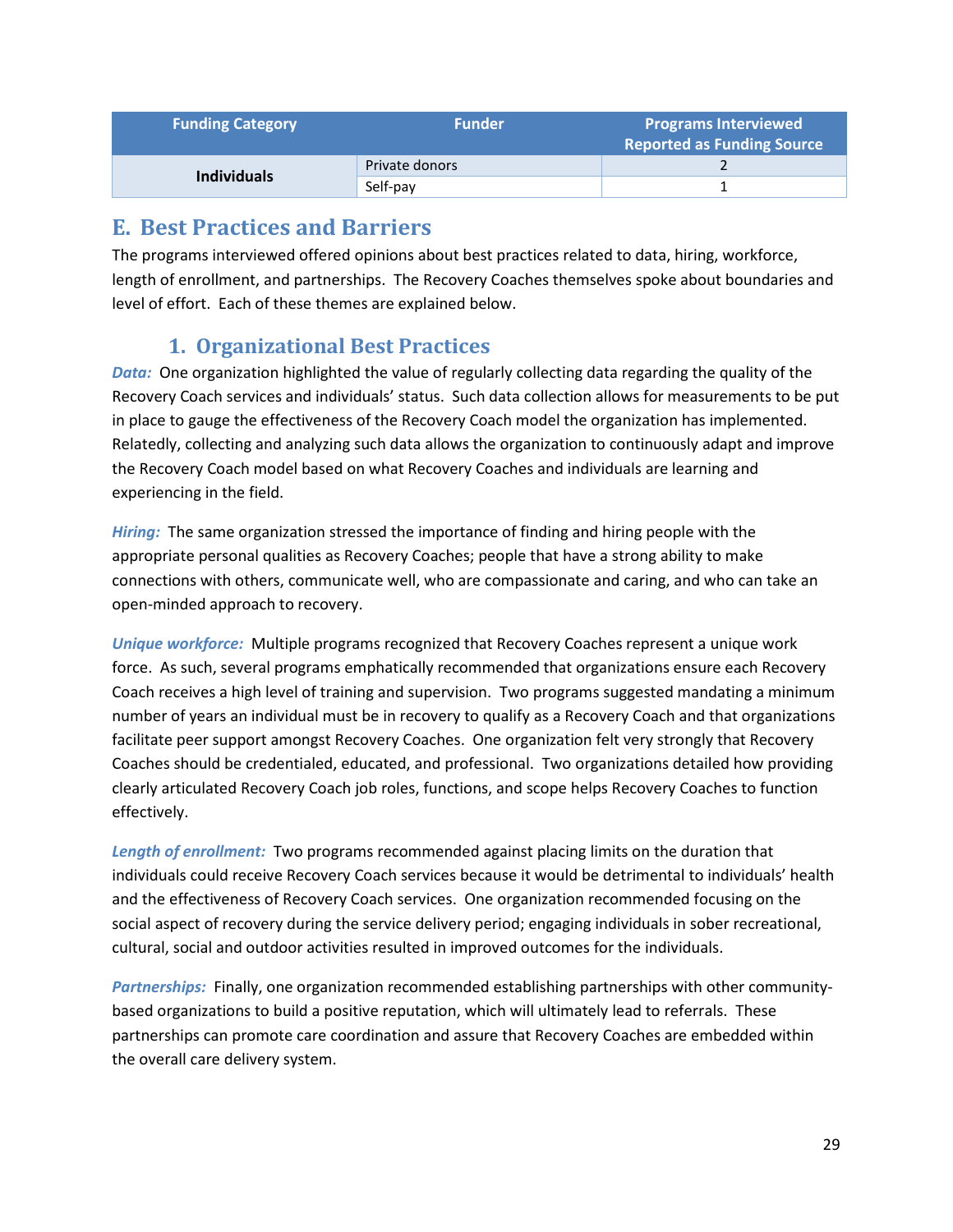### **2. Recovery Coach Best Practices**

*Healthy Boundaries:* Six of the Recovery Coaches interviewed stressed the importance of setting boundaries with the individuals that they work with and that it is critical that they do not take their work home with them. Relatedly, four coaches highlighted the need to focus on the coach's own self-care. Two Recovery Coaches highlighted that Recovery Coaches must be clear not only on what their scope and role is, but also what it is not. Recovery Coaches are not sponsors or clinicians, and Recovery Coaches must clearly communicate the difference to the individual they are helping and to any clinical providers on their care team.

*Effort:* Four Recovery Coaches reported that it is important not to work an individual's recovery harder than they are working it for themselves; while a Recovery Coach can be an extremely effective support, the individual must be the main component of their own recovery.

"DON'T WORK SOMEONE'S RECOVERY HARDER THAN THEY'RE WORKING IT THEMSELVES"

RECOVERY COACH

### **3. Barriers to Effectiveness**

Organizations identified the following obstacles as the largest hurdles that Recovery Coach programs face, including lack of resources and a variety of other issues:

#### *Lack of resources:*

- Lack of detox, sober home, and treatment beds (6 programs stated this)
- Lack of funding (3)
- Lack of transportation for individuals (3)
- Lack of other clinical providers, especially medication-assisted treatment providers and mental health hospitals (2)
- Lack of programs for women (1)

#### *Other barriers:*

- Stigma (2)
- Interacting with, and seeking reimbursement from, insurance companies (2)
- Workforce/staffing development and transitions (2)
- Ensuring that the job does not jeopardize Recovery Coaches' own recovery (1)

### <span id="page-30-0"></span>**VI. Summary of Findings**

This report has investigated the evidence for using Recovery Coach services in OUD care through reviewing published sources and conducting a series of interviews.

*Literature Review:* A small number of studies have examined the effectiveness of Recovery Coaches in SUD care, in conjunction with a continuum of other services. It is very difficult to measure the additive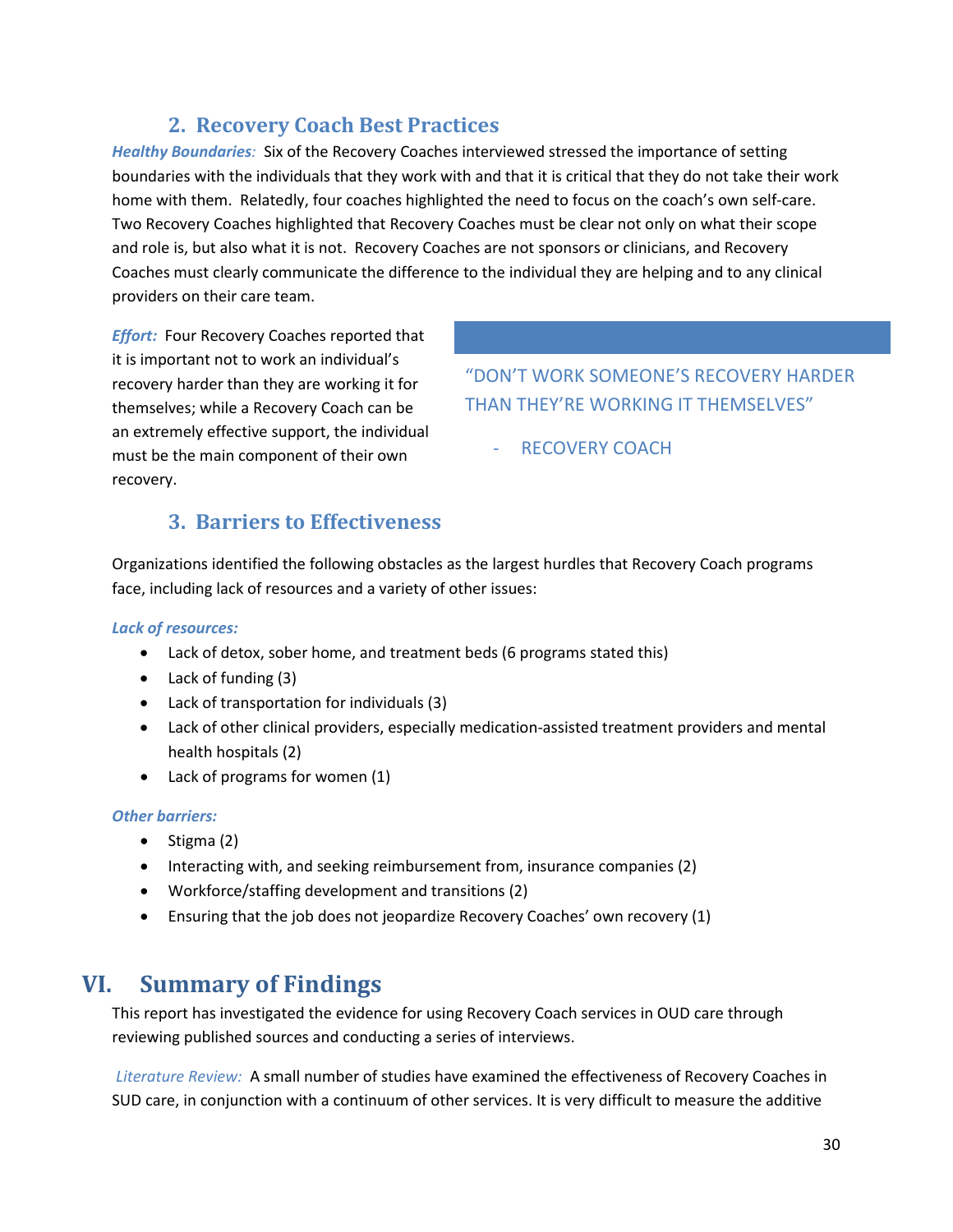effect of Recovery Coaches alone, nonetheless these studies generally reported a small to moderate positive impact from adding Recovery Coaches to treatment of SUD.

*Certification:* There is a certification process for Recovery Coach or a similar title in 48 states plus the District of Columbia. A national professional association also offers certification. The number of hours of experience Massachusetts requires for certification is higher than the number required for national certification and is above average relative to other states.

*Payment Methods:* Medicaid programs in 39 states covered peer support services for SUD or for mental health or for both in 2018. Private health insurers are just beginning to cover these services. Some health insurers authorize providers to use a portion of a bundled or global payment to support Recovery Coach services.

*Recovery Coach Scope of Services:* Recovery Coach roles and responsibilities vary somewhat depending on the setting and duration of engagement, but there are certain core duties that are common to all Recovery Coaches. These common Recovery Coach roles include serving as an individual's supporter, motivator, problem-solver, facilitator, and advocate. Recovery Coaches engage with individuals with SUD, help individuals develop a recovery plan, support multiple paths to recovery, connect individuals to ongoing services, and record information on each encounter. Recovery Coaches may also help individuals navigate the health care system, access community resources such as housing and transportation, apply for public assistance benefits, and address other issues that arise.

*Recovery Coach Settings:* Recovery Coaches engage with individuals in hospitals and emergency departments, in community settings in conjunction with law enforcement, in community recovery centers, in residential and clinic-based treatment centers, and through outreach in the community, jails, and prisons.

*Approaches to Coaching:* The Recovery Coaches and program directors we interviewed agreed on three core approaches to Recovery Coaching:

- *Support multiple paths to recovery:* All interview respondents emphasized that Recovery Coaches should support whatever path to recovery or treatment regimen an individual expresses interest in pursuing. Facilitating self-determination by individuals in the creation, implementation, and maintenance of their personal recovery plans is a fundamental approach to Recovery Coach support. In addition, all programs aim to serve any referred or self-referred individual.
- *Engage and communicate:* All programs interviewed highlighted the importance of engaging individuals, building connections, and developing trust and rapport. The Recovery Coaches observed that once they share their own story, individuals are more receptive to receiving Recovery Coach services. The hardest step in the recovery process can be the first one, and Recovery Coaches often help individuals take that first step.
- *Prioritize self-care:* All programs interviewed emphasized the importance of maintaining a focus on Recovery Coaches' own self-care. Some programs offer individual mentoring or group meetings to help support Recovery Coaches' self-care needs.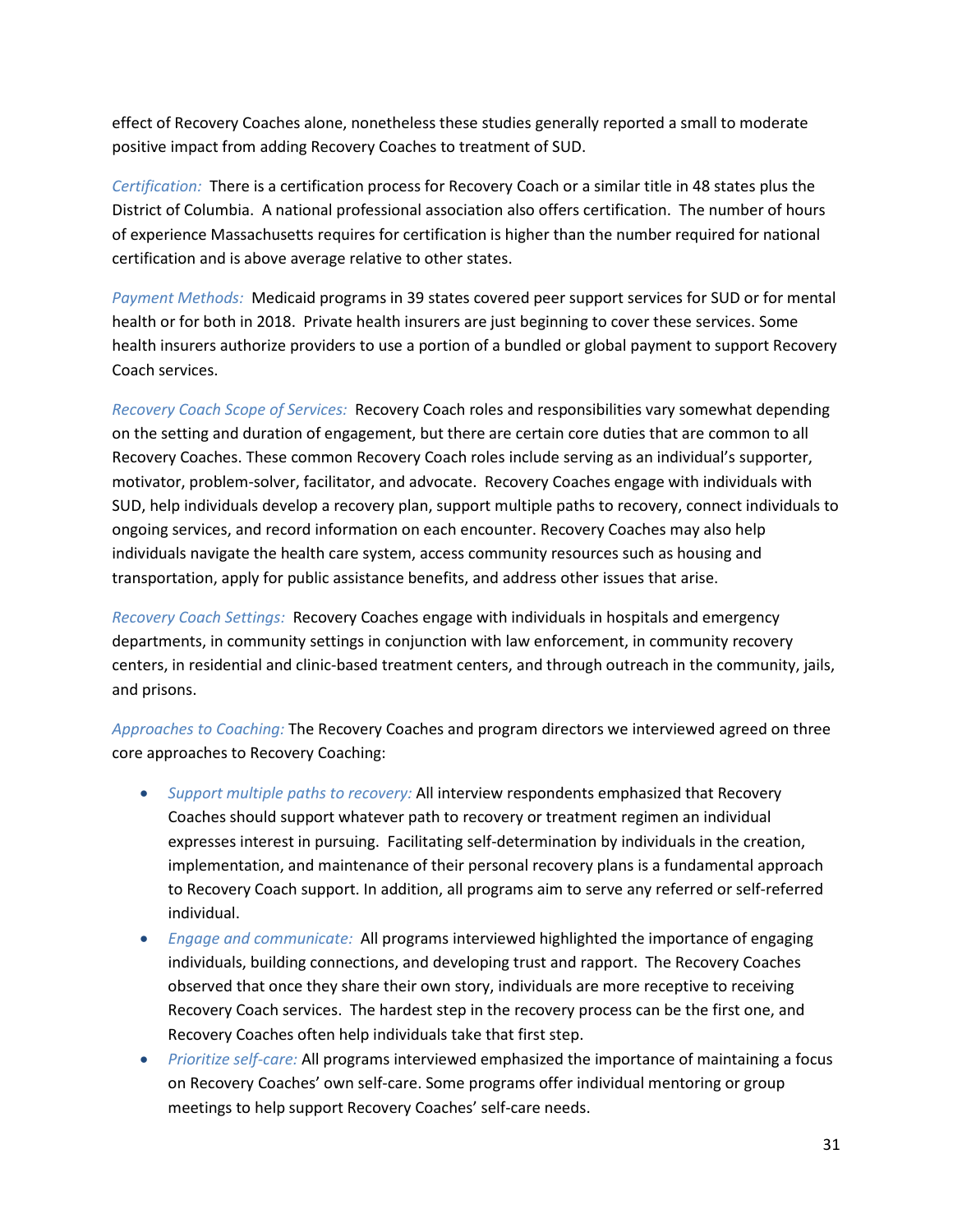*Effectiveness:* There is no standard process or set of outcome measures in use across all programs. Recovery Coach programs define success differently depending on the setting and type of the intervention. For some, success means placing an individual in a treatment program, while others consider it a success when individuals reach whatever goals they have set for themselves.

*Funding Sources:* All programs interviewed receive most of their Recovery Coach funding through federal, state, and private grants. Several programs reported that they receive some funding from Medicaid or private insurers or both. Others are in the process of implementing structures and policies needed to receive funding from Medicaid and private insurers.

*Best Practices and Barriers:* Interviewees highlighted several best practices for Recovery Coach programs including: collecting standardized data; hiring people with the appropriate personal qualifications to be effective Recovery Coaches; providing training, mentoring, supervision, and other supports to Recovery Coaches; avoiding setting limits on the length of time individuals can receive Recovery Coach services; and forming partnerships with community organizations. Recovery Coaches also noted the importance of maintaining healthy boundaries with the individuals they serve and ensuring that individuals take the lead in their own recovery. Interviewees identified the lack of treatment resources as a barrier to success, along with lack of transportation, stigma, lack of funding, and support for workforce development.

# **VII. Policy Recommendations**

<span id="page-32-0"></span>The value, effectiveness, and overall success of Recovery Coach programs ultimately rests on the quality of the Recovery Coach workforce. The potential pitfalls of an untrained or undertrained workforce in this field are particularly dangerous: increased chances of relapse for both individuals and Recovery Coaches. This section lays out actions that policymakers, employers, and health insurers could take to support the development and expertise of the Recovery Coach workforce.

### **1. Prioritize lived experience for Recovery Coaches**

Policy-makers and employers should place a high value on a prospective employee's lived experience and sustained recovery. Recovery Coaches' first-hand knowledge of SUD and recovery can provide a foundation of common ground from which to build trust between the Recovery Coach and the individual. Frequently, the coach's own history is the first piece of assistance the coach offers the individual. Coaches with lived experience and their stories, epitomize hope for individuals. Coaches embody the possibility for overcoming addiction and demonstrates that a life in recovery is attainable.

# **2. Incorporate Recovery Coach self-care into organizational structure**

Employers should establish and actively support the development of policies, infrastructure, and an organizational culture to support the self-care needs of their Recovery Coach workforce. In particular, employers should consider creating a Recovery Coach Mentor position and establishing structured, regular, and recurring meetings focused on self-care.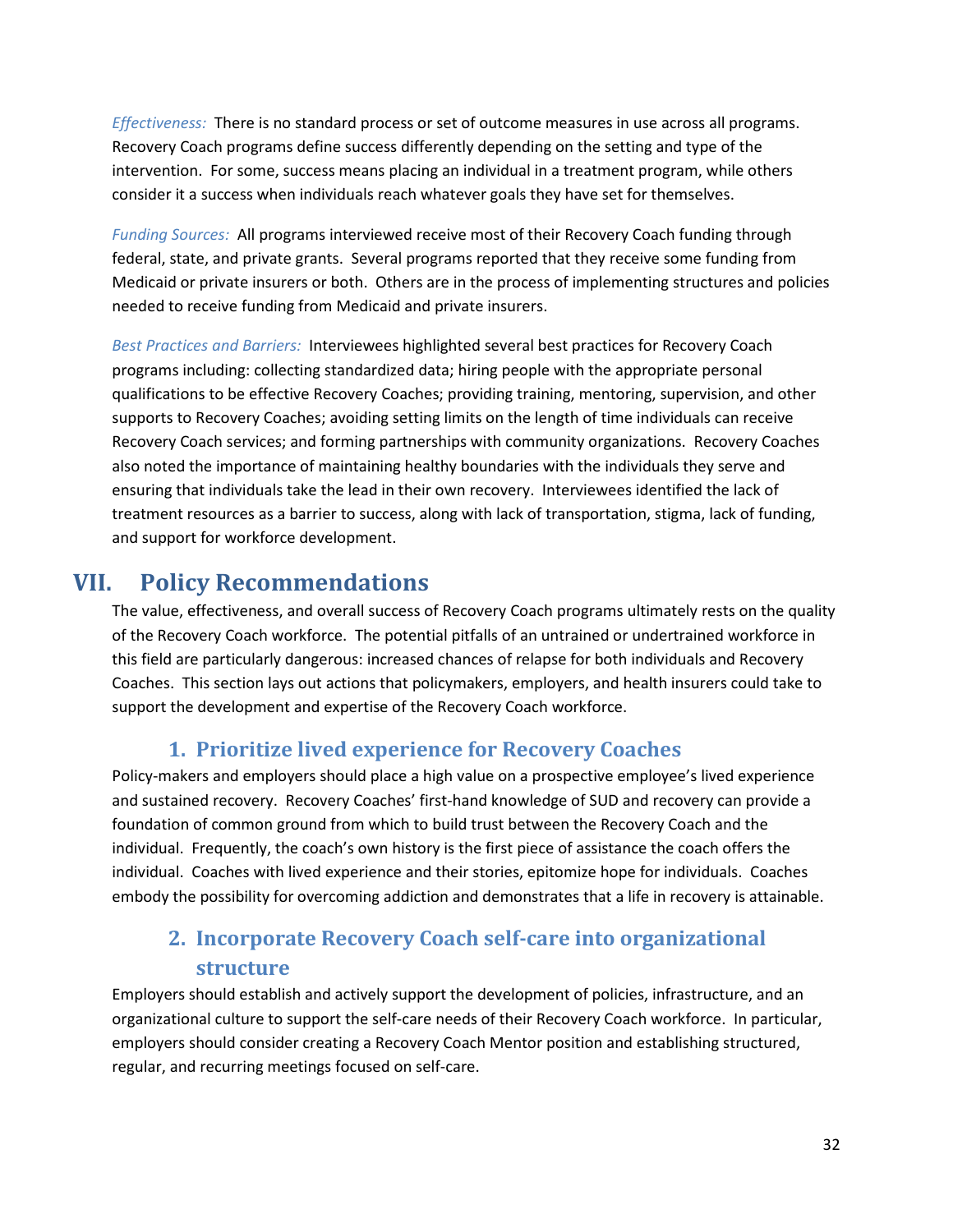Self-care, the steps individuals take to keep themselves physically, emotionally, spiritually, and mentally healthy, is essential to maintaining long-term recovery. Proper self-care enables Recovery Coaches to preserve their own recovery and continue to fulfill their duties. Additionally, a Recovery Coach's modelling appropriate self-care behavior may have profound effects on individuals' recovery.

Employers should consider creating a Recovery Coach Mentor position to provide support from a highly experienced Recovery Coach. This Mentor position can be separate from the supervisor role. Recovery Coaches often work closely with teams of other professionals (e.g. clinicians, police), but less often work closely with other Recovery Coaches. Mentors can provide Recovery Coaches with first-hand guidance on best practices and how to address the unique occupational hazards that coaches face: from establishing ethical boundaries with individuals to overcoming stigma. Equally importantly, the mentor can support self-care for Recovery Coaches.

Employers should consider establishing structured, regular, and recurring self-care meetings between Mentors and Recovery Coaches on a group or individual basis or both. In our interviews, Recovery Coaches frequently noted that specifically designating a time for a Recovery Coach and mentor to meet and focus on the coach's own recovery and well-being was a particularly effective self-care support.

# **3. Support Recovery Coach Workforce Development**

Policymakers and employers should provide financial support for Recovery Coach training, encourage Recovery Coaches to obtain certification within a reasonable time period, and establish career ladders and pathways from entry level up to Mentor positions for experienced coaches.

Policymakers should provide financial support for Recovery Coach training and cover wages lost while attending training. Too often the cost of essential training represents a barrier to entry for potential Recovery Coaches. Investing in training will ultimate pay off in the form of a capable workforce that is able to best meet current needs.

Employers should strongly encourage their Recovery Coach employees to obtain certification within a reasonable time period, such as one year from hiring, and should provide support for obtaining certification. Employers should provide on-the-job training and time off to attend outside training. Employers should pay for training costs and provide paid time off for attending training, or should help

*"WORKING* IN RECOVERY IS NOT THE SAME AS *BEING* IN RECOVERY."

RECOVERY COACH

Recovery Coach program structures should include appropriate career ladders and pathways, from entry level positions for individuals in the process of getting certified up to Mentor positions for experienced coaches. Implementing organizational tiers would boost workforce retention, development, and overall quality.

### **4. Provide financial support for Recovery Coach services**

Public and private health insurers should provide sustainable funding mechanisms that enable Recovery Coaches to engage individuals with addictions and support their recovery on an ongoing basis. Payment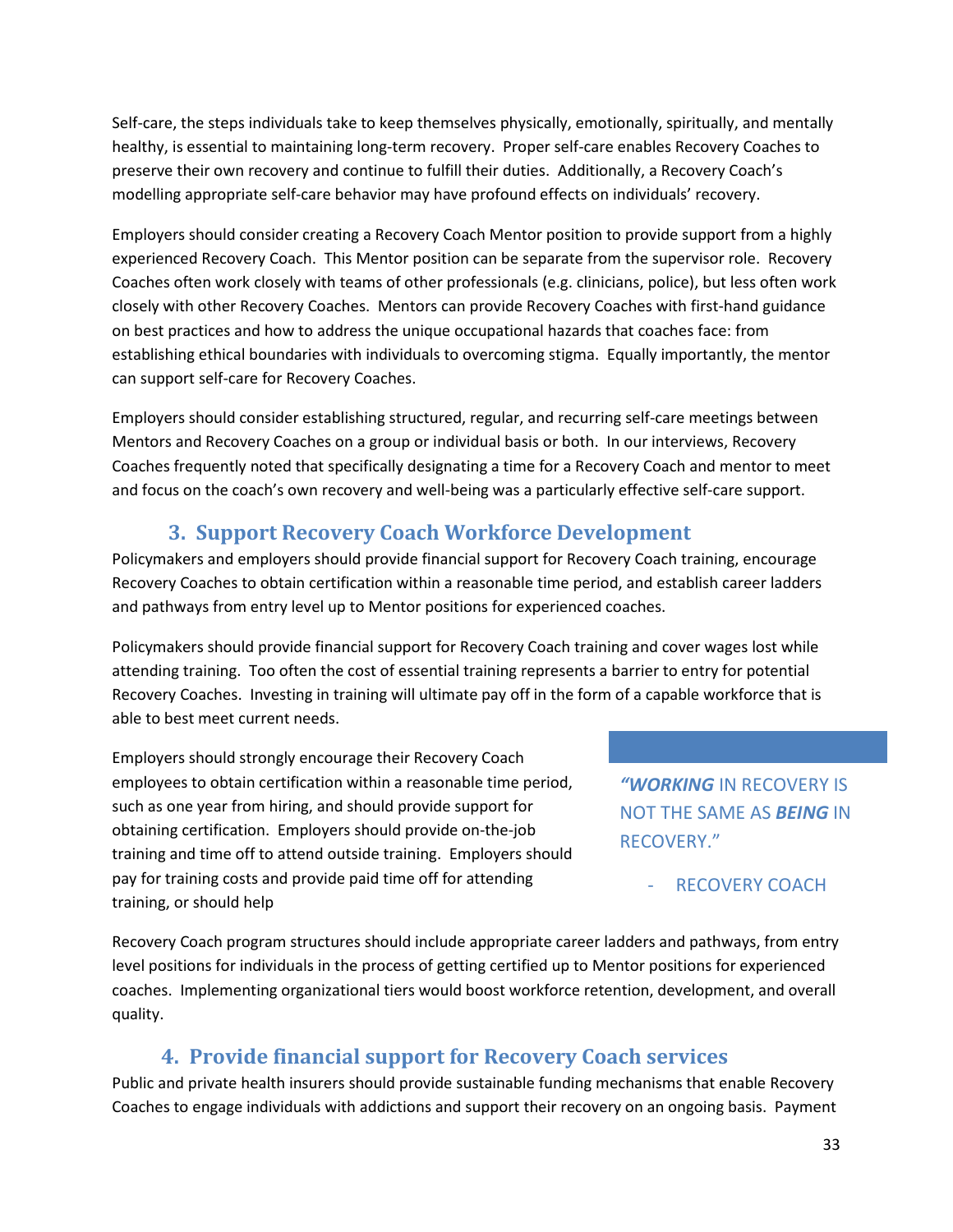methods should enable Recovery Coaches to provide services consistent with the wide scope of service utilized in the field and described in this report.

Recovery Coach services are a key component in a full spectrum of addiction services, helping individuals to engage in addiction services and support recovery. Health insurers should develop payment methods to support these services. These payment methods could include bundled payments, global payments or block grants that give employers flexibility to deploy Recovery Coaches to meet an individual's essential needs. Alternatively, if a health insurer implemented a fee-for-service model for Recovery Coach services, the health insurer should ensure that employers can bill for the full range of Recovery Coach services for a reasonable duration and frequency.

# **5. Establish a state-sponsored certification process for Recovery Coaches**

Policymakers should establish a certification process, sponsored or sanctioned by the state, to increase transparency about Recovery Coach qualifications and lend credibility to the competency of Recovery Coaches. A state agency could either administer a certification process itself or review and approve a certification process administered by a private entity. In either case, the state should ensure ample opportunity for public input. The state-sponsored certification process should include but should not be limited to: training and experience requirements for certification, programs and curricula that are approved to provide the training, a process for certifying individuals, maintenance of a registry of certified individuals, a process that enables employers and health insurers to verify that an individual is certified, and a process for investigating and adjudicating complaints. Policymakers should post information about these processes so that members of the public can easily find and understand the requirements, as well as to whom to address any issues, questions, or problems.

The goal of certification is to bestow credibility on the Recovery Coach workforce, providing assurance to employers that prospective hires are qualified, and to health insurers that their funds are supporting high quality services. State sponsorship would provide assurance to Recovery Coaches, employers, health insurers, and individuals using Recovery Coach services that the Recovery Coach certification is meaningful and reliable.

Policymakers should conceptualize and implement a certification process as a protection for individuals and tool for coaches, not as a barrier to employment. As such, policymakers should limit administrative and documentation burdens on coaches to the extent possible.

# **6. Establish standardized data collection tools and measures to support evaluation of the effectiveness of Recovery Coach services**

Policymakers should promote additional research to quantify the effect of using Recovery Coaches to engage and support individuals with OUD in addition to usual SUD care. Policymakers, health insurers and employers should collaborate to establish a standardized set of data collection tools and measures to evaluate the effectiveness of Recovery Coach services. The field of Recovery Coaching is still in its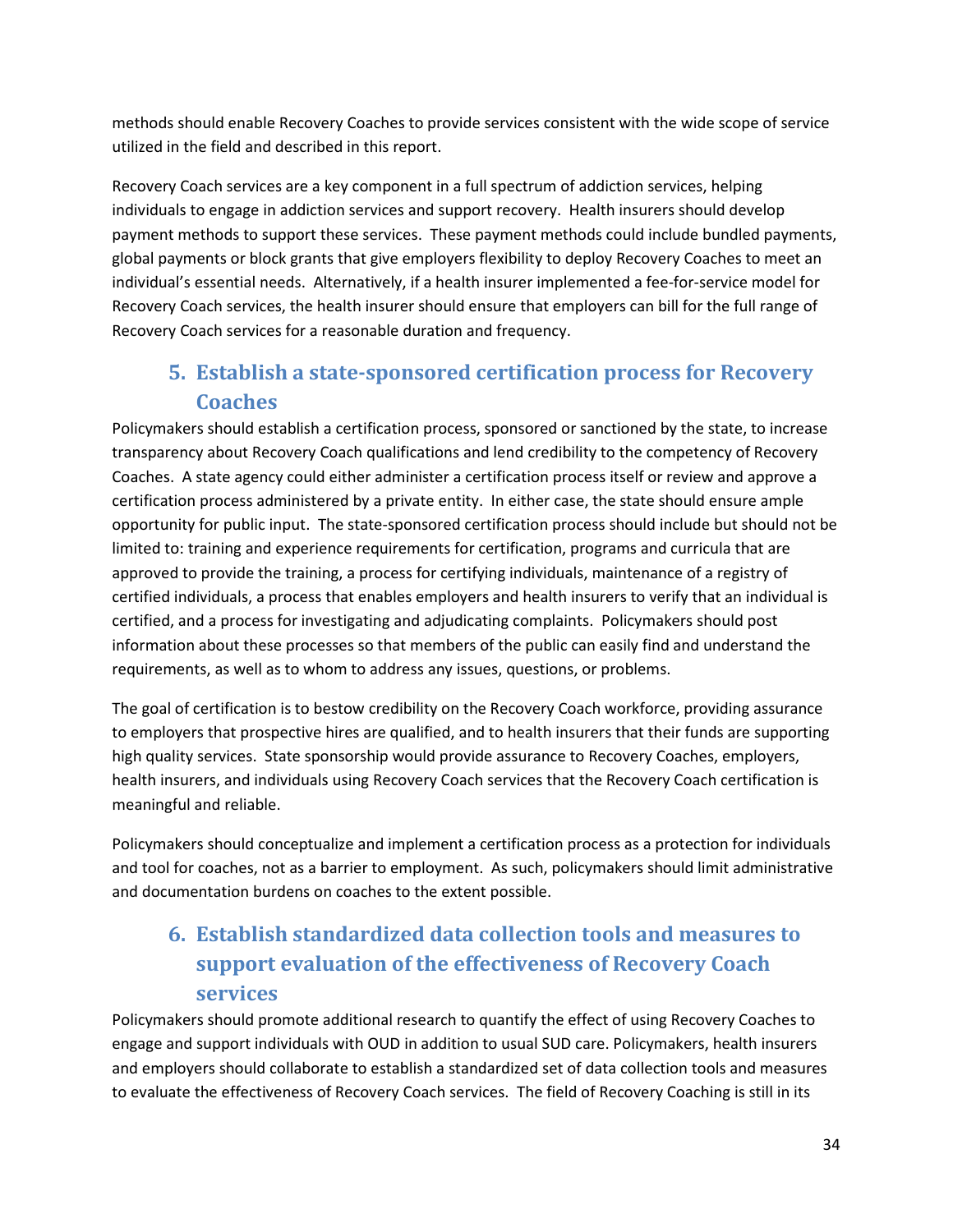relative infancy, as demonstrated by the lack of academic studies. By requiring collection and access to relevant programmatic data and reports, health insurers can simultaneously assist programs in improving and ensure they are paying for effective and efficient Recovery Coach services. As MassHealth and other health insurers continue to develop and strengthen their support for Recovery Coach services, they should require all providers that receive payment for Recovery Coach services to report data on these services.

At minimum, Recovery Coach programs could collect and report short-term measures, such as:

- Number of individuals contacted
- Number of engagements
- Number of individuals referred to a treatment program

In addition, health insurers should consider tracking follow-up measures after receiving Recovery Coach services, such as:

- Initiation and Engagement of Alcohol and Other Drug Abuse or Dependence Treatment (IET)
- Initiation and Engagement in MAT
- Detox admissions
- Residential program admissions
- Hospital admissions
- Mortality rate from overdose and from all causes

Finally, programs that provide a wide spectrum of addiction services could also consider tracking longerterm outcome measures, such as:

- Engagement in a recovery community such as a 12-step group or SMART recovery
- Community tenure (days living in the community)
- Days in remission
- Days employed
- Legal involvement (e.g., arrest, incarceration)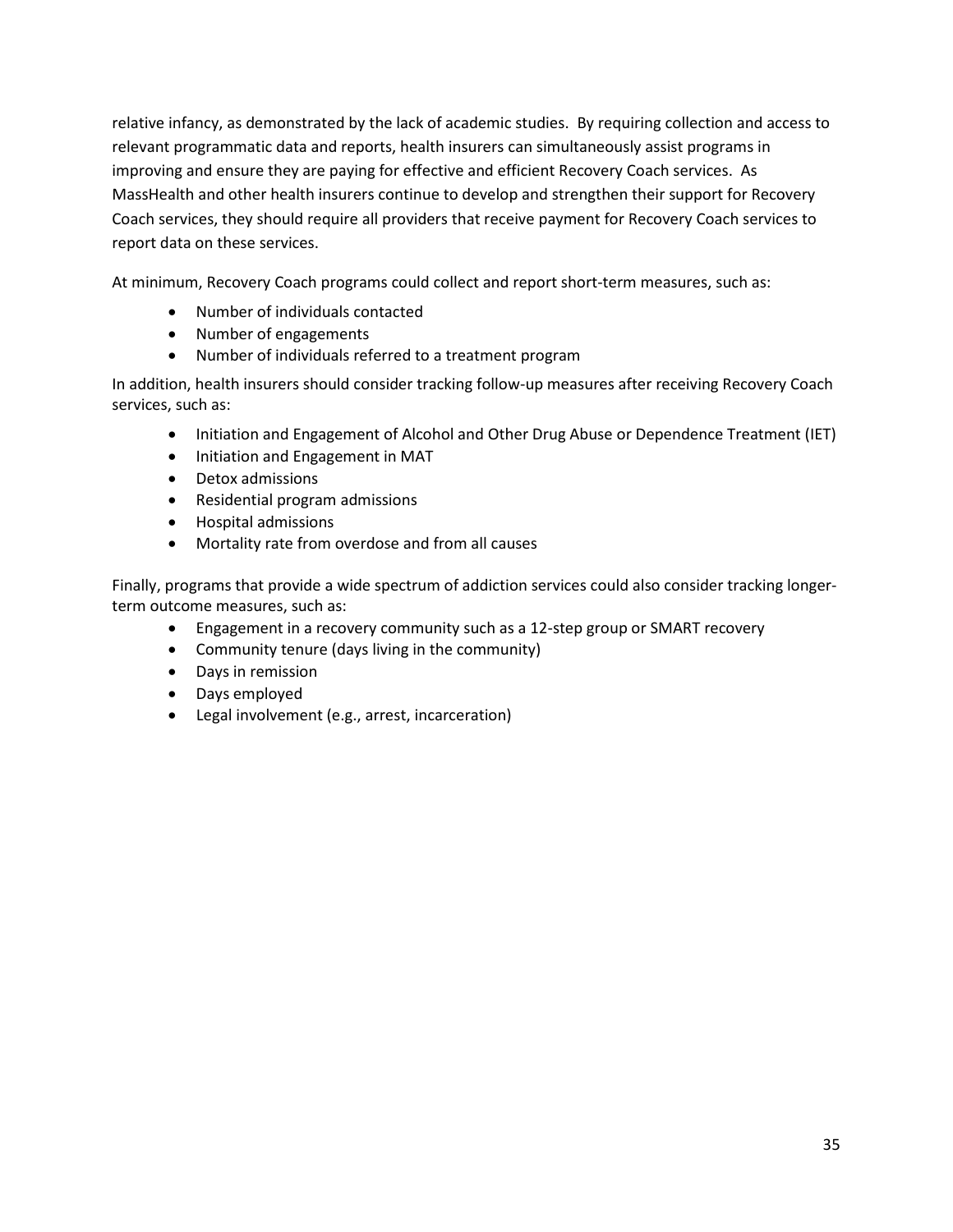# <span id="page-36-0"></span>**VIII. Conclusion**

State Medicaid agencies, private health insurers, and other entities are beginning to develop and fund Recovery Coach programs, largely in response to the opioid epidemic. While these programs' settings, duration of engagement, and certification requirements vary, Recovery Coaches frequently perform common roles for the individuals they work with as supporters, motivators, problem-solvers, facilitators, and advocates.

Mutual themes also emerged during interviews with the 10 recovery coach programs, including the importance of: lived experience for Recovery Coaches; facilitating self-determination by individuals in the creation, implementation, and maintenance of their personal recovery plans; and the importance of self-care for Recovery Coaches.

Policy makers may maximize the effectiveness of this relatively new field by: providing flexible financial support for Recovery Coach programs and training; establishing a state-sponsored certification process for Recovery Coaches moving forward; promoting additional research to further quantify the effect of using Recovery Coaches to engage; and supporting individuals with OUD and SUD care.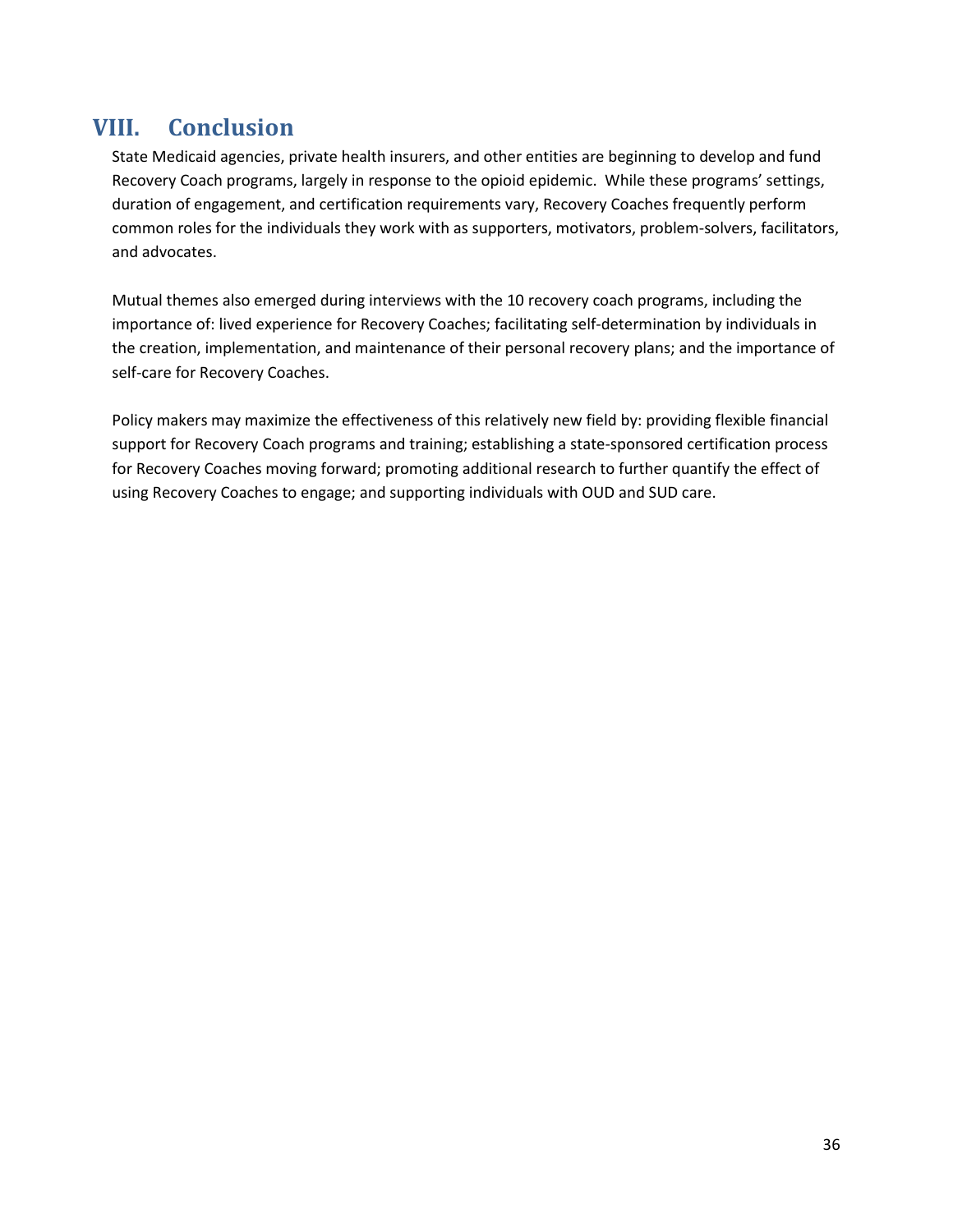### <span id="page-37-0"></span>**IX. Glossary**

- ACO Accountable Care Organization
- ARC Anchor Recovery Center
- BG Blue Guardian, Pennsylvania
- BSAS Bureau of Substance Addiction Services
- CCO Coordinated Care Organization
- CHT Community Health Team
- CIHS Center for Integrated Health Solutions
- COAT Wicomico County Community Outreach Addictions Team
- FFS Fee-for-service
- HEART Hospital Emergency Action Recovery Team
- HH Holyoke Health
- IC&RC International Certification & Reciprocity Consortium
- IET Initiation and Engagement of Alcohol and Other Drug Abuse or Dependence Treatment
- MAT Medication for Addiction Treatment
- MBSACC Massachusetts Board of Substance Abuse Counselor Certification
- MGH Initiative Massachusetts General Hospital Substance Use Disorders Initiative
- NAADAC National Association of Alcoholism and Drug Abuse Counselors
- NCBI National Center for Biotechnology Information
- NCPRSS National Certified Peer Recovery Support Specialist
- OUD Opioid Use Disorder
- PAARI Police Assisted Addiction and Recovery Initiative
- RIZE RIZE Massachusetts
- RPWV Recovery Point West Virginia
- SAMHSA Substance Abuse and Mental Health Services Administration
- SMART Self-Management and Recovery Training
- SNAP Supplemental Nutrition Assistance Program
- SUD Substance Use Disorder
- UMass University of Massachusetts Medical School
- VRTN Vermont Recovery Network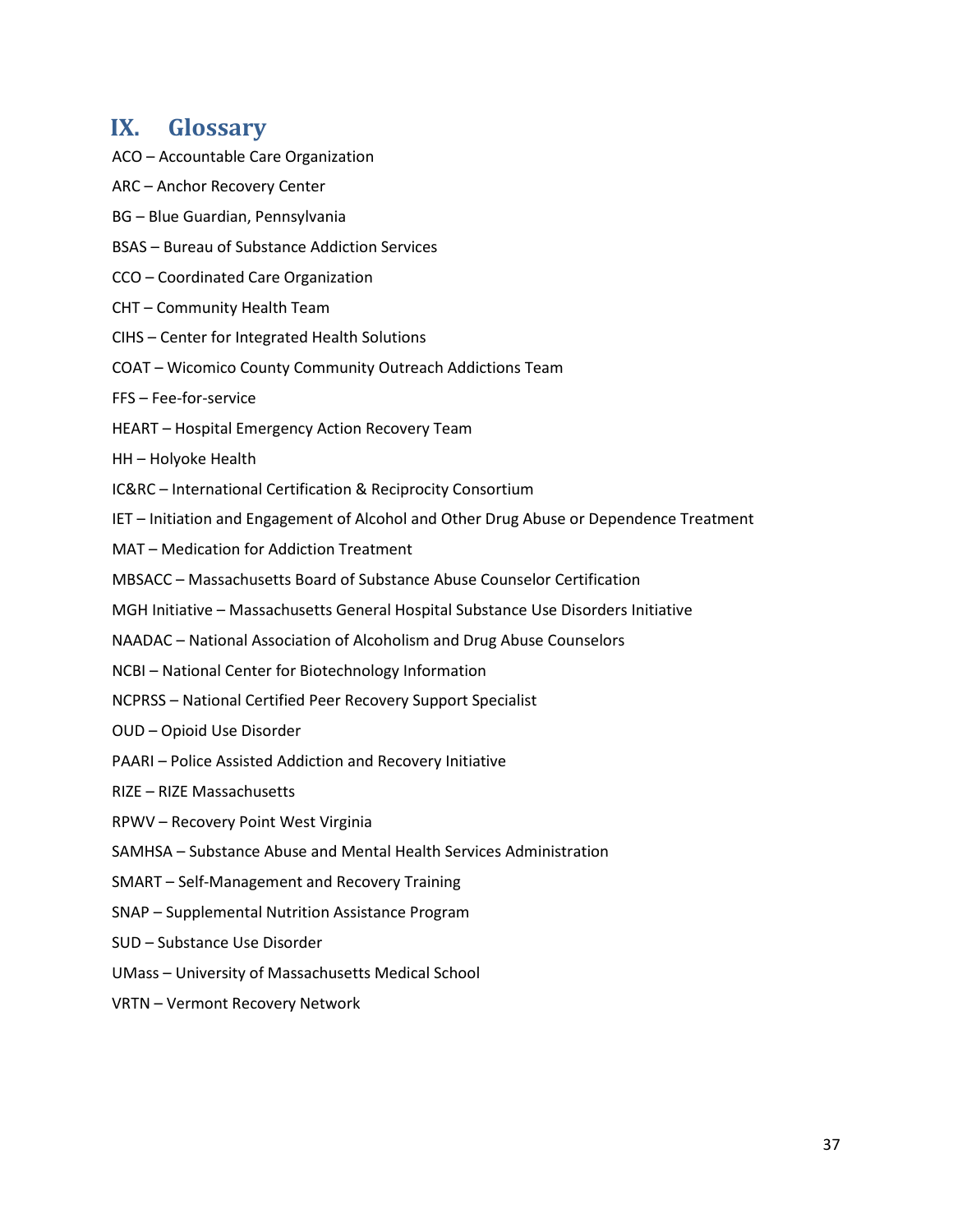# **X. Appendices**

#### <span id="page-38-1"></span><span id="page-38-0"></span>**Author & Year Name of Intervention/ Location Description of Intervention Interventio n Focus Outcomes Measured Summary of Findings** *Randomized Control Trials* 1 **Bernstein et al, 2004** Massachusetts | Peer Interventionist delivered one-to-one brief motivational intervention, with telephone booster at 10 days Cocaine and heroin users Substance use, readiness to change, addiction severity index (ASI), contact with the substance use treatment system At 6 months, the intervention group had a greater proportion of participants with cocaine abstinence and heroin abstinence and who were drug-free. The intervention group showed a trend for greater improvement in addiction severity index (ASI) drug severity scores and medical severity scores. 2 **Rowe et al, 2007** Connecticut An intervention consisting of group and peer support (peer mentors) combined with standardized clinical treatment. Peers met with participants approximately once weekly for 4 months, helping with goalsetting, coping strategies, advocating for services, and encouraging sobriety. COD and Justice Involvement Alcohol and drug use; criminal justice charges There were significantly lower levels of alcohol use in the intervention group at 6 and 12 months. Intervention group decreased alcohol use over time while control group increased alcohol use over time. Drug use decreased significantly in both groups to the same extent. Criminal justice charges decreased significantly in both groups. 3 **Tracy et al, 2011** New York Peer mentor, open-ended individual contact and peer-led groups; escort to first outpatient program; community reinforcement approach. COD and SUD | Post-discharge treatment attendance Intervention led to significantly greater use of postdischarge outpatient treatment. In addition, mentors participating in this program reported the experience as contributing to their own recovery efforts.

# **A. Literature Review of Effectiveness of Recovery Coaches**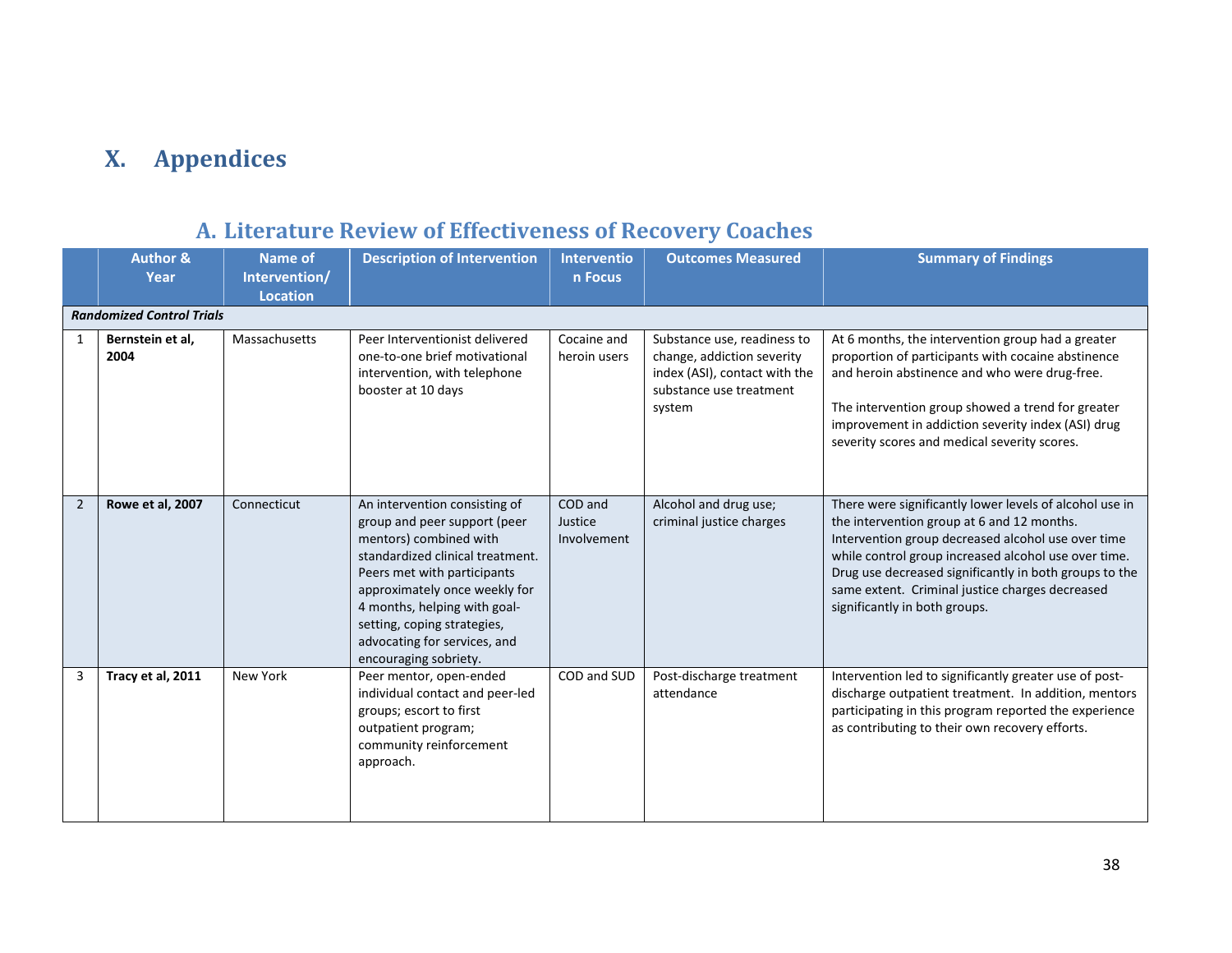|                | <b>Author &amp;</b><br>Year    | <b>Name of</b><br>Intervention/<br><b>Location</b>                                                        | <b>Description of Intervention</b>                                                                                                                                                                                                                                                                 | <b>Interventio</b><br>n Focus | <b>Outcomes Measured</b>                                                                                                | <b>Summary of Findings</b>                                                                                                                                                                                                                                                                                                     |
|----------------|--------------------------------|-----------------------------------------------------------------------------------------------------------|----------------------------------------------------------------------------------------------------------------------------------------------------------------------------------------------------------------------------------------------------------------------------------------------------|-------------------------------|-------------------------------------------------------------------------------------------------------------------------|--------------------------------------------------------------------------------------------------------------------------------------------------------------------------------------------------------------------------------------------------------------------------------------------------------------------------------|
|                | Quasi Experimental Design      |                                                                                                           |                                                                                                                                                                                                                                                                                                    |                               |                                                                                                                         |                                                                                                                                                                                                                                                                                                                                |
| 4              | Mangrum, 2008                  | Texas Access to<br>Recovery<br>(ATR)/Texas                                                                | Recovery coaching services<br>(individual peer coaching,<br>groups, and marital and family<br>counseling) in combination with<br>substance use treatment.                                                                                                                                          | SUD                           | Substance use treatment<br>completion                                                                                   | ATR individuals achieved better outcomes in the<br>areas of treatment completion/past month<br>abstinence at discharge and longer treatment stays.                                                                                                                                                                             |
| 5              | Smelson et al,<br>2013         | Maintaining<br>Independence<br>through Systems<br>Integration,<br>Outreach and<br>Networking<br>(MISSION) | Study comparing a wraparound<br>intervention with a peer<br>component (Peer Specialist<br>Team) to treatment as usual<br>with assessment at 12-month<br>follow-up. MISSION peer<br>support component.                                                                                              | COD                           | SCID-IV; ASI; self-reported<br>hospital admission                                                                       | Individuals in the MISSION and TAU-only groups both<br>showed statistically significant improvements in<br>substance use and related problems at 12 months,<br>with those in MISSION less likely to drink to<br>intoxication and experience serious tension or<br>anxiety.                                                     |
|                | <b>Pre-post Service Design</b> |                                                                                                           |                                                                                                                                                                                                                                                                                                    |                               |                                                                                                                         |                                                                                                                                                                                                                                                                                                                                |
| 6              | Armitage et al,<br>2010        | Recovery<br><b>Association Project</b><br>(RAP)/Oregon                                                    | RAP: recovery center with drop-<br>in resource center with<br>Recovery Coaches/mentors,<br>clean-and-sober social and<br>recreational activities, and self-<br>help meetings; café and job<br>training program for peers;<br>leadership training for civic<br>engagement of people in<br>recovery. | SUD                           | Substance use, consumer<br>satisfaction, progress<br>toward<br>RAP's goals                                              | At 6 months, 86 percent of participants indicated no<br>use of alcohol or drugs in the past 30 days, and<br>another 4 percent indicated reduced use. A total of<br>95 percent reported strong willingness to recommend<br>the program to others, 89 percent found services<br>helpful, and 92 percent found materials helpful. |
| $\overline{7}$ | Boisvert et al,<br>2008        | Florida                                                                                                   | Peer supportive communities<br>(PSC); occupational therapy<br>services, SUD counselling,<br>mental health services and<br>medications management.                                                                                                                                                  | SUD                           | Relapse rates, perceived<br>community affiliation,<br>supportive behaviors, self-<br>determination, quality of<br>life. | Relapse rate was reduced (24 percent versus 7<br>percent) in the year after PSC, and qualitative findings<br>of support and appreciation of PSC goals were<br>reported.                                                                                                                                                        |
| 8              | Boyd et al, 2005               | A Peer Counseling<br>Intervention for<br><b>Rural Women with</b><br>HIV/Georgia,                          | Peer counseling one-to-one<br>intervention for<br>SUDs; emotional and<br>informational support to<br>develop motivation to change                                                                                                                                                                  | SUD                           | Substance use, substance<br>abuse, and consequences;<br>stages of change; loss of<br>control; self-advocacy             | Intervention was associated with increased<br>recognition of substance use as a problem (20<br>percent to 40 percent increase), beginning to change<br>substance use (25 percent to 42 percent), fewer<br>substance use consequences (varied by subscale), and                                                                 |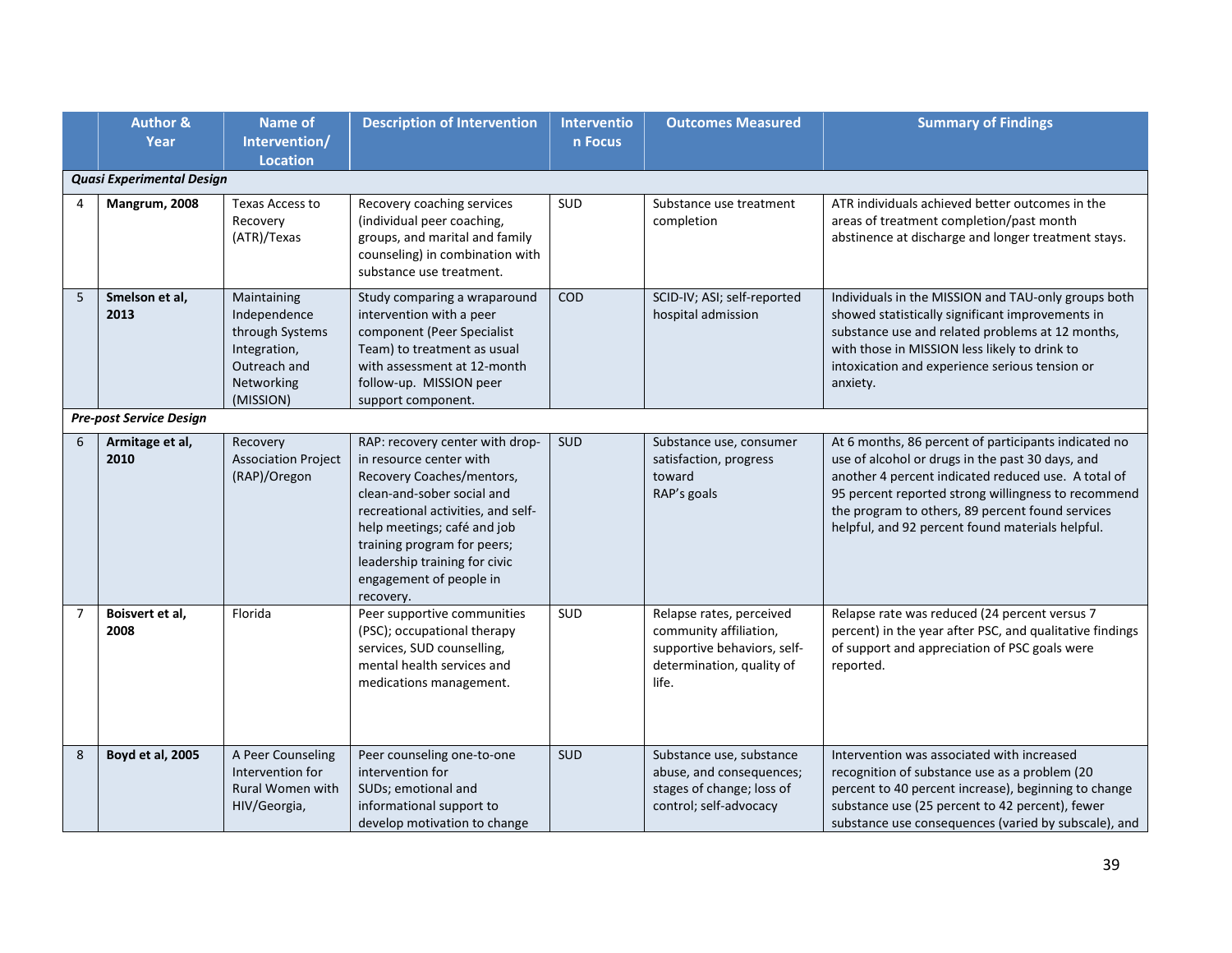|    | <b>Author &amp;</b>        | <b>Name of</b>                                                                                                            | <b>Description of Intervention</b>                                                                                                                                                                                                                                                                                                                                                      | Interventio | <b>Outcomes Measured</b>                                                                      | <b>Summary of Findings</b>                                                                                                                                                                                                                                                                                                                                                                                                                                                                                                                                                                                                                                                                                                                                                                                                                                                                                                      |
|----|----------------------------|---------------------------------------------------------------------------------------------------------------------------|-----------------------------------------------------------------------------------------------------------------------------------------------------------------------------------------------------------------------------------------------------------------------------------------------------------------------------------------------------------------------------------------|-------------|-----------------------------------------------------------------------------------------------|---------------------------------------------------------------------------------------------------------------------------------------------------------------------------------------------------------------------------------------------------------------------------------------------------------------------------------------------------------------------------------------------------------------------------------------------------------------------------------------------------------------------------------------------------------------------------------------------------------------------------------------------------------------------------------------------------------------------------------------------------------------------------------------------------------------------------------------------------------------------------------------------------------------------------------|
|    | Year                       | Intervention/                                                                                                             |                                                                                                                                                                                                                                                                                                                                                                                         | n Focus     |                                                                                               |                                                                                                                                                                                                                                                                                                                                                                                                                                                                                                                                                                                                                                                                                                                                                                                                                                                                                                                                 |
|    |                            | <b>Location</b>                                                                                                           |                                                                                                                                                                                                                                                                                                                                                                                         |             |                                                                                               |                                                                                                                                                                                                                                                                                                                                                                                                                                                                                                                                                                                                                                                                                                                                                                                                                                                                                                                                 |
|    |                            | Alabama, and                                                                                                              | substance use and to develop                                                                                                                                                                                                                                                                                                                                                            |             |                                                                                               | slightly increased control of substance use (varied by                                                                                                                                                                                                                                                                                                                                                                                                                                                                                                                                                                                                                                                                                                                                                                                                                                                                          |
|    |                            | South Carolina                                                                                                            | coping strategies for substance                                                                                                                                                                                                                                                                                                                                                         |             |                                                                                               | subscale).                                                                                                                                                                                                                                                                                                                                                                                                                                                                                                                                                                                                                                                                                                                                                                                                                                                                                                                      |
|    |                            |                                                                                                                           | use and HIV.                                                                                                                                                                                                                                                                                                                                                                            |             |                                                                                               |                                                                                                                                                                                                                                                                                                                                                                                                                                                                                                                                                                                                                                                                                                                                                                                                                                                                                                                                 |
| 9  | Magidson et al,<br>2018    | Reduced<br>Hospitalizations<br>and Increased<br><b>Abstinence Six</b><br><b>Months After</b><br>Recovery Coach<br>Contact | Study abstract (full paper not<br>available) did not contain this<br>information.                                                                                                                                                                                                                                                                                                       | SUD         |                                                                                               | The percent of patients hospitalized decreased from<br>the pre- to post-coaching period (29 percent to 23<br>percent; p=0.02); there was no change in ED<br>utilization from pre- to post-coaching periods.<br>Outpatient utilization significantly increased. Among<br>individuals prescribed buprenorphine (n=154),<br>abstinence significantly increased, examined both by<br>number of months abstinent and abstinence at target<br>time periods; in the three months prior to the start of<br>coaching, 70 percent of individuals were abstinent<br>whereas in the three- to six-month period after<br>Recovery Coach contact, 90 percent of individuals<br>were abstinent, which was a statistically significant<br>increase.                                                                                                                                                                                             |
|    | <b>Other Study Designs</b> |                                                                                                                           |                                                                                                                                                                                                                                                                                                                                                                                         |             |                                                                                               |                                                                                                                                                                                                                                                                                                                                                                                                                                                                                                                                                                                                                                                                                                                                                                                                                                                                                                                                 |
| 10 | Deering et al, 2011        | <b>Mobile Access</b><br>Project<br>[MAP]/Canada                                                                           | The objectives of this study<br>were to examine the<br>determinants of using a peer-<br>led mobile outreach program<br>(the Mobile Access Project<br>[MAP]) among a sample of<br>street-based female sex<br>workers (FSWs) who use drugs<br>in an urban Canadian setting<br>and evaluate the relationship<br>between program exposure and<br>utilizing addiction treatment<br>services. | SUD         | Use of inpatient addiction<br>treatment services; Use of<br>outpatient addiction<br>treatment | Over 18 months, 42.2 percent (202) reports of peer-<br>led mobile outreach program use were made. High-<br>risk women, including those servicing a higher weekly<br>client volume (10+ compared to <10; AOR: 1.7, 95<br>percent CIs: 1.1-2.6) and those soliciting clients in<br>deserted, isolated settings (AOR: 1.7, 95 percent CIs:<br>1.1-2.7) were more likely to use the program. In<br>total, 9.4 percent (45) reports of using inpatient<br>addiction treatment services were made (7.5 percent<br>detoxification; 4.0 percent residential drug<br>treatment), and 33.6 percent (161) using outpatient<br>treatment (28.8% methadone; 9.6% alcohol/drug<br>counsellor). Women who used the peer-led mobile<br>outreach were more likely to use inpatient addiction<br>treatment (AOR: 4.2, 95%CIs: 2.1-8.1), even after<br>adjusting for drug use, environmental-structural<br>factors, and outpatient drug treatment. |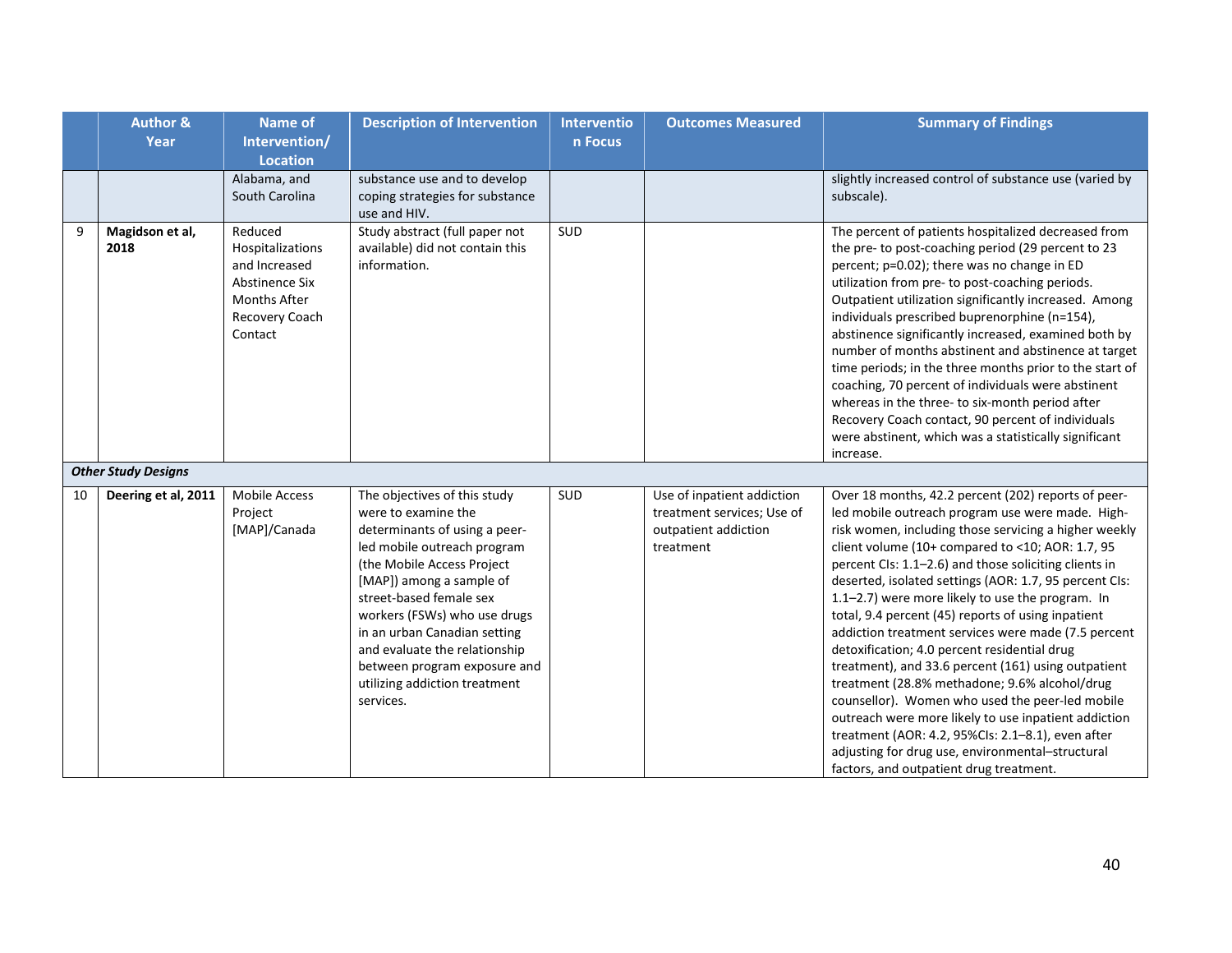|    | <b>Author &amp;</b><br>Year | Name of<br>Intervention/<br>Location           | <b>Description of Intervention</b>                                                                                                                              | Interventio<br>n Focus    | <b>Outcomes Measured</b>                                                        | <b>Summary of Findings</b>                                                                                                                       |
|----|-----------------------------|------------------------------------------------|-----------------------------------------------------------------------------------------------------------------------------------------------------------------|---------------------------|---------------------------------------------------------------------------------|--------------------------------------------------------------------------------------------------------------------------------------------------|
| 11 | Kamon et al, 2013           | <b>Vermont Recovery</b><br>Network/Vermont     | Recovery coaching at one of the<br>Vermont Recovery Network's<br>recovery centers.                                                                              | Alcohol and<br><b>SUD</b> | Community-based recovery<br>capital, measured by the<br>Self-Sufficiency Matrix | At baseline, participants reported an average of 118<br>days abstinent. At follow-up, participants reported<br>an average of 123 days abstinent. |
| 12 | Min et al, 2007             | The Friends<br>Connection<br>(FC)/Pennsylvania | FC paired consumers one to<br>one with peers for community<br>activities, recreation, and self-<br>help; aimed to enhance social<br>network and social support. | <b>COD</b>                | Inpatient psychiatric<br>hospitalization within 3<br>years                      | Program participants have a higher probability of<br>having a longer community tenure and are re-<br>hospitalized less in a three-year period.   |

- 1. Bernstein, J., Bernstein, E., Tassiopoulos, K., Heeren, T., Levenson, S., & Hingson, R. (2005). Brief motivational intervention at a clinic visit reduces cocaine and heroin use. *Drug and Alcohol Dependence*, 77(1), 49-59. Retrieved from [https://www.ncbi.nlm.nih.gov/pubmed/?term=Brief+motivational+intervention+at+a+clinic+visit+reduces+cocaine+and+heroin+use.](https://www.ncbi.nlm.nih.gov/pubmed/?term=Brief+motivational+intervention+at+a+clinic+visit+reduces+cocaine+and+heroin+use) Accessed on November 9, 2018.
- 2. Rowe, M., Bellamy, C., Baranoski, M., Wieland, M., O'connell, M. J., Benedict, P., & Sells, D. (2007). A peer-support, group intervention to reduce substance use and criminality among persons with severe mental illness. *Psychiatric Services*, 58(7), 955-961. Retrieved from [https://www.ncbi.nlm.nih.gov/pubmed/?term=A+Peer-](https://www.ncbi.nlm.nih.gov/pubmed/?term=A+Peer-Support%2C+Group+Intervention+to+Reduce+Substance+Use+and+Criminality+Among+Persons+With+Severe+Mental+Illness)[Support%2C+Group+Intervention+to+Reduce+Substance+Use+and+Criminality+Among+Persons+With+Severe+Mental+Illness.](https://www.ncbi.nlm.nih.gov/pubmed/?term=A+Peer-Support%2C+Group+Intervention+to+Reduce+Substance+Use+and+Criminality+Among+Persons+With+Severe+Mental+Illness) Accessed on

November 9, 2018.

- 3. Tracy, K., Burton, M., Nich, C., & Rounsaville, B. (2011). Utilizing peer mentorship to engage high recidivism substance-abusing patients in treatment. *The American Journal of Drug and Alcohol Abuse*, 37(6), 525-531. Retrieved from [https://www.ncbi.nlm.nih.gov/pubmed/?term=Utilizing+Peer+Mentorship+to+Engage+High+Recidivism+Substance-](https://www.ncbi.nlm.nih.gov/pubmed/?term=Utilizing+Peer+Mentorship+to+Engage+High+Recidivism+Substance-Abusing+Patients+in+Treatment)[Abusing+Patients+in+Treatment.](https://www.ncbi.nlm.nih.gov/pubmed/?term=Utilizing+Peer+Mentorship+to+Engage+High+Recidivism+Substance-Abusing+Patients+in+Treatment) Accessed on November 9, 2018.
- 4. Gulf Coast Addiction Technology Transfer Center. (2008). *Creating access to recovery though drug courts: Final evaluation report*. Austin, TX: Mangrum, L. Retrieved from [https://socialwork.utexas.edu/dl/files/cswr/institutes/ari/pdf/ATRFinalEvaluationReport-Final.pdf.](https://socialwork.utexas.edu/dl/files/cswr/institutes/ari/pdf/ATRFinalEvaluationReport-Final.pdf) Accessed on November 9, 2018.
- 5. Smelson, D. A., Kline, A., Kuhn, J., Rodrigues, S., O'Connor, K., Fisher, W., & Kane, V. (2013). A wraparound treatment engagement intervention for homeless veterans with co-occurring disorders. *Psychological Services*, 10(2), 161. Retrieved from [https://www.ncbi.nlm.nih.gov/pubmed/23244030.](https://www.ncbi.nlm.nih.gov/pubmed/23244030) Accessed on November 9, 2018.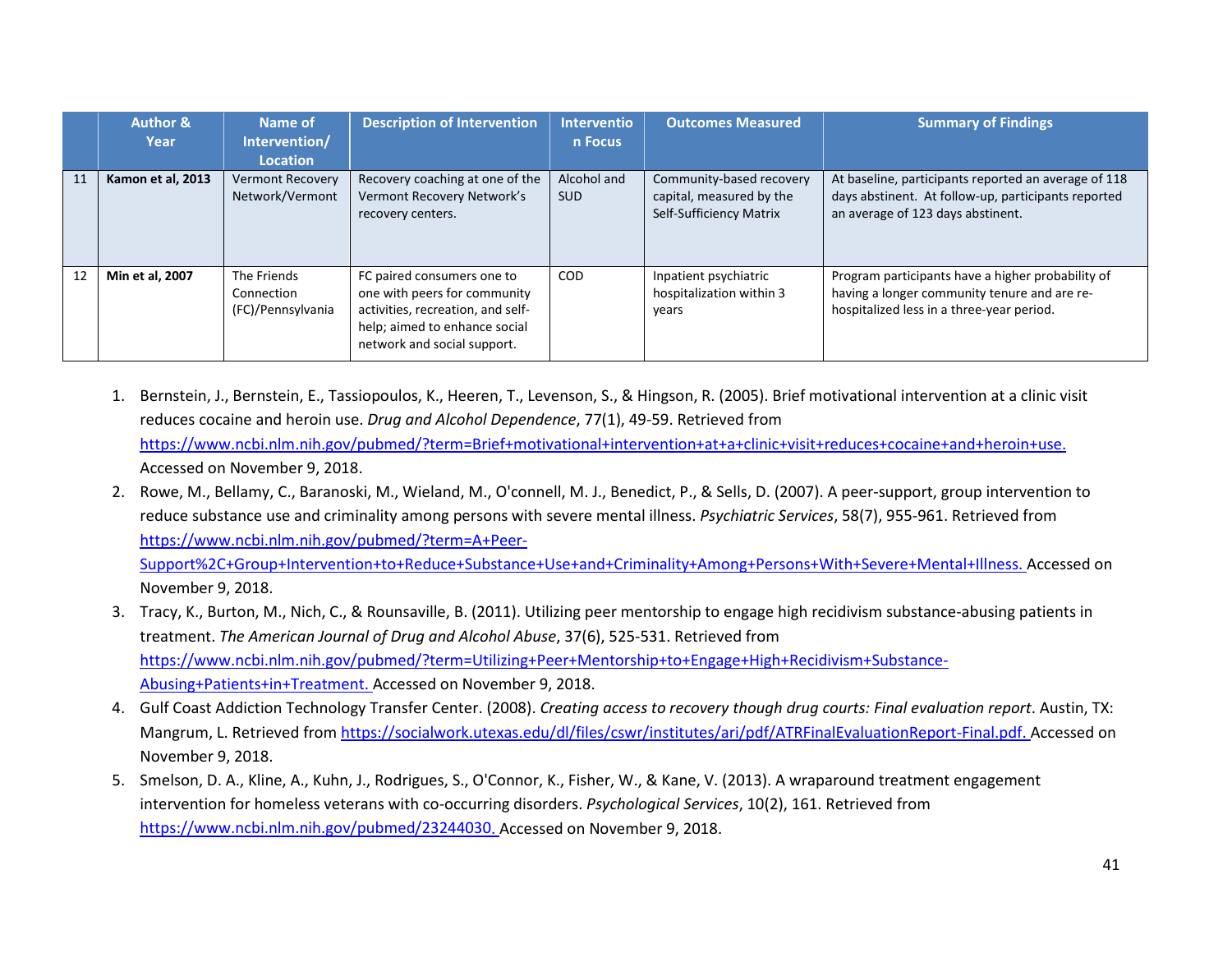- 6. Armitage, E. V., Lyons, H., & Moore, T. L. (2010). Recovery Association Project (RAP), Portland, Oregon. *Alcoholism Treatment Quarterly*, 28(3), 339-357. Retrieved from [https://www.tandfonline.com/doi/abs/10.1080/07347324.2010.488539.](https://www.tandfonline.com/doi/abs/10.1080/07347324.2010.488539) Accessed on November 9, 2018.
- 7. Boisvert, R. A., Martin, L. M., Grosek, M., & Clarie, A. J. (2008). Effectiveness of a peer-support community in addiction recovery: participation as intervention. *Occupational Therapy International*, 15(4), 205-220. Retrieved from [https://www.ncbi.nlm.nih.gov/pubmed/?term=Effectiveness+of+a+peer%E2%80%90support+community+in+addiction+recovery%3A+partic](https://www.ncbi.nlm.nih.gov/pubmed/?term=Effectiveness+of+a+peer%E2%80%90support+community+in+addiction+recovery%3A+participation+as+intervention) [ipation+as+intervention.](https://www.ncbi.nlm.nih.gov/pubmed/?term=Effectiveness+of+a+peer%E2%80%90support+community+in+addiction+recovery%3A+participation+as+intervention) Accessed on November 9, 2018.
- 8. Boyd, M. R., Moneyham, L., Murdaugh, C., Phillips, K. D., Tavakoli, A., Jackwon, K., & Vyavaharkar, M. (2005). A peer-based substance abuse intervention for HIV+ rural women: A pilot study. *Archives of Psychiatric Nursing*, 19(1), 10-17. Retrieved from [https://www.ncbi.nlm.nih.gov/pubmed/?term=A+Peer-](https://www.ncbi.nlm.nih.gov/pubmed/?term=A+Peer-Based+Substance+Abuse+Intervention+for+HIV%2B+Rural+Women%3A+A+Pilot+Study)[Based+Substance+Abuse+Intervention+for+HIV%2B+Rural+Women%3A+A+Pilot+Study.](https://www.ncbi.nlm.nih.gov/pubmed/?term=A+Peer-Based+Substance+Abuse+Intervention+for+HIV%2B+Rural+Women%3A+A+Pilot+Study) Accessed on November 9, 2018.
- 9. Magidson, J.M., Regan, S.R., Jack, H., & Wakeman, S. (2018). Reduced Hospitalizations and Increased Abstinence Six Months After Recovery Coach Contact. ASAM Conference Presentation. Retrieved from [https://www.eventscribe.com/2018/ASAM/ajaxcalls/PosterInfo.asp?efp=Tk5JV0RMTEEzNDgz&PosterID=125204&rnd=0.9485711.](https://www.eventscribe.com/2018/ASAM/ajaxcalls/PosterInfo.asp?efp=Tk5JV0RMTEEzNDgz&PosterID=125204&rnd=0.9485711) Accessed on November 9, 2018.
- 10. Deering, K. N., Kerr, T., Tyndall, M. W., Montaner, J. S., Gibson, K., Irons, L., & Shannon, K. (2011). A peer-led mobile outreach program and increased utilization of detoxification and residential drug treatment among female sex workers who use drugs in a Canadian setting. *Drug and Alcohol Dependence*, 113(1), 46-54. Retrieved from [https://www.ncbi.nlm.nih.gov/pubmed/?term=A+peer](https://www.ncbi.nlm.nih.gov/pubmed/?term=A+peer-led+mobile+outreach+program+and+increased+utilization+of+detoxification+and+residential+drug+treatment+among+female+sex+workers+who+use+drugs+in+a+Canadian+setting)[led+mobile+outreach+program+and+increased+utilization+of+detoxification+and+residential+drug+treatment+among+female+sex+workers](https://www.ncbi.nlm.nih.gov/pubmed/?term=A+peer-led+mobile+outreach+program+and+increased+utilization+of+detoxification+and+residential+drug+treatment+among+female+sex+workers+who+use+drugs+in+a+Canadian+setting) [+who+use+drugs+in+a+Canadian+setting.](https://www.ncbi.nlm.nih.gov/pubmed/?term=A+peer-led+mobile+outreach+program+and+increased+utilization+of+detoxification+and+residential+drug+treatment+among+female+sex+workers+who+use+drugs+in+a+Canadian+setting) Accessed on November 9, 2018.
- 11. Evidence-Based Solutions. (2013). *Recovery coaching in recovery centers: What the initial data suggest: A brief report from the Vermont Recovery Network*. Montpelier, Vermont: Kamon, J., & Turner,W. Retrieved from [https://vtrecoverynetwork.org/PDF/VRN\\_RC\\_eval\\_report.pdf.](https://vtrecoverynetwork.org/PDF/VRN_RC_eval_report.pdf) Accessed on November 9, 2018.
- 12. Min, S. Y., Whitecraft, J., Rothbard, A. B., & Salzer, M. S. (2007). Peer support for persons with co-occurring disorders and community tenure: a survival analysis. *Psychiatric Rehabilitation Journal*, 30(3), 207. Retrieved from [https://www.ncbi.nlm.nih.gov/pubmed/?term=Peer+Support+for+Persons+with+Co-](https://www.ncbi.nlm.nih.gov/pubmed/?term=Peer+Support+for+Persons+with+Co-Occurring+Disorders+and+Community+Tenure%3A+A+Survival+Analysis)[Occurring+Disorders+and+Community+Tenure%3A+A+Survival+Analysis.](https://www.ncbi.nlm.nih.gov/pubmed/?term=Peer+Support+for+Persons+with+Co-Occurring+Disorders+and+Community+Tenure%3A+A+Survival+Analysis) Accessed on November 9, 2018.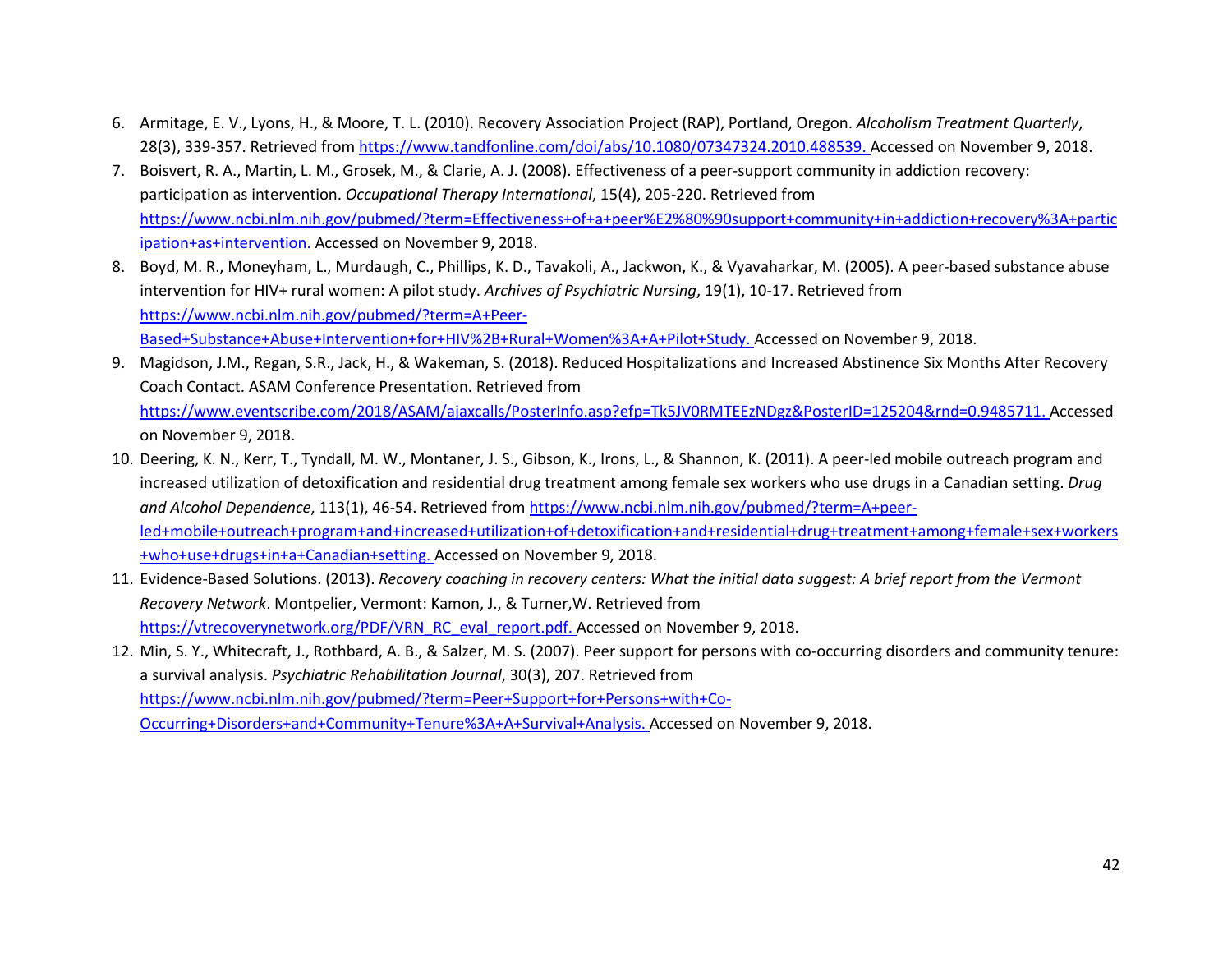# <span id="page-43-1"></span>**B. Recovery Coach Certification Requirements by State**

The credential and the requirements reported here are those available as of November 2018. Additional information about each program is Retrieved from their individual websites; this information may have been updated after that date.

<span id="page-43-0"></span>

| <b>State</b>                          | <b>Job Title</b>                       | <b>Credentialing</b><br><b>Entity</b>                                               | IC&RC<br><b>Member</b><br>17 | <b>Private</b><br><b>Public</b> | HS<br><b>Diploma</b><br>or GED<br>Regd | <b>Exam</b><br><b>Regd</b> | <b>Lived</b><br><b>Exp Regd</b> | <b>Years</b><br>Cont<br><b>Recovery</b><br><b>Regd</b> | <b>Training</b><br><b>Hours</b><br><b>Regd</b> | <b>Experienc</b><br>e Hours<br><b>Regd</b> | <b>Supervision</b><br><b>Hours Regd</b> |  |
|---------------------------------------|----------------------------------------|-------------------------------------------------------------------------------------|------------------------------|---------------------------------|----------------------------------------|----------------------------|---------------------------------|--------------------------------------------------------|------------------------------------------------|--------------------------------------------|-----------------------------------------|--|
| NR/M/U = Not Required/Missing/Unknown |                                        |                                                                                     |                              |                                 |                                        |                            |                                 |                                                        |                                                |                                            |                                         |  |
| Alabama                               | Recovery<br>Support<br>Specialist      | AL Dept of Mental<br>Health                                                         | N                            | Public                          | Y                                      | Y                          | Y                               | $\overline{2}$                                         | 40                                             | NR/M/U                                     | NR/M/U                                  |  |
| Alaska                                | Peer Recovery<br>Support<br>Specialist | AK Commission for<br><b>Behavioral Health</b><br>Certification                      | N.                           | Private                         | Y                                      | Y                          | Y                               | $\overline{2}$                                         | 48                                             | 200                                        | NR/M/U                                  |  |
| Arizona                               | Peer Recovery<br>Specialist            | AZ Board for<br>Certification of<br><b>Addiction Counselors</b>                     | Y                            | Private                         | NR/M/U                                 | Y                          | NR/M/U                          | NR/M/U                                                 | NR/M/U                                         | NR/M/U                                     | NR/M/U                                  |  |
| <b>Arkansas</b>                       | Peer Recovery<br>Coach                 | AR Substance Abuse<br><b>Certification Board</b>                                    | Y                            | Private                         | Y                                      | Y                          | NR/M/U                          | NR/M/U                                                 | 46                                             | 500                                        | 25                                      |  |
| California                            | Peer Recovery<br>Specialist            | CA Consortium of<br><b>Addiction Programs</b><br>and Professionals<br>Credentialing | Y                            | Private                         | NR/M/U                                 | Y                          | NR/M/U                          | NR/M/U                                                 | 100                                            | 500                                        | 25                                      |  |
| Colorado                              | Recovery<br>Coach<br>Professional      | <b>CO Prevention</b><br><b>Certification Board</b>                                  | Y                            | Private                         | Y                                      | Y                          | NR/M/U                          | NR/M/U                                                 | 120                                            | 2000                                       | 120                                     |  |
| <b>Connecticut</b>                    | Recovery<br>Coach                      | CT Community for<br><b>Addiction Recovery</b>                                       | Y                            | Private                         | NR/M/U                                 | NR/M/U                     | NR/M/U                          | NR/M/U                                                 | 40                                             | NR/M/U                                     | NR/M/U                                  |  |

<sup>&</sup>lt;sup>17</sup> IC&RC Member: The International Certification & Reciprocity Consortium (IC&RC) is a private, not-for-profit organization that promotes public protection by offering internationally-recognized credentials and examinations for prevention, substance use treatment, and recovery professionals. To date, 25 certifying entities offer IC&RC's peer recovery credential.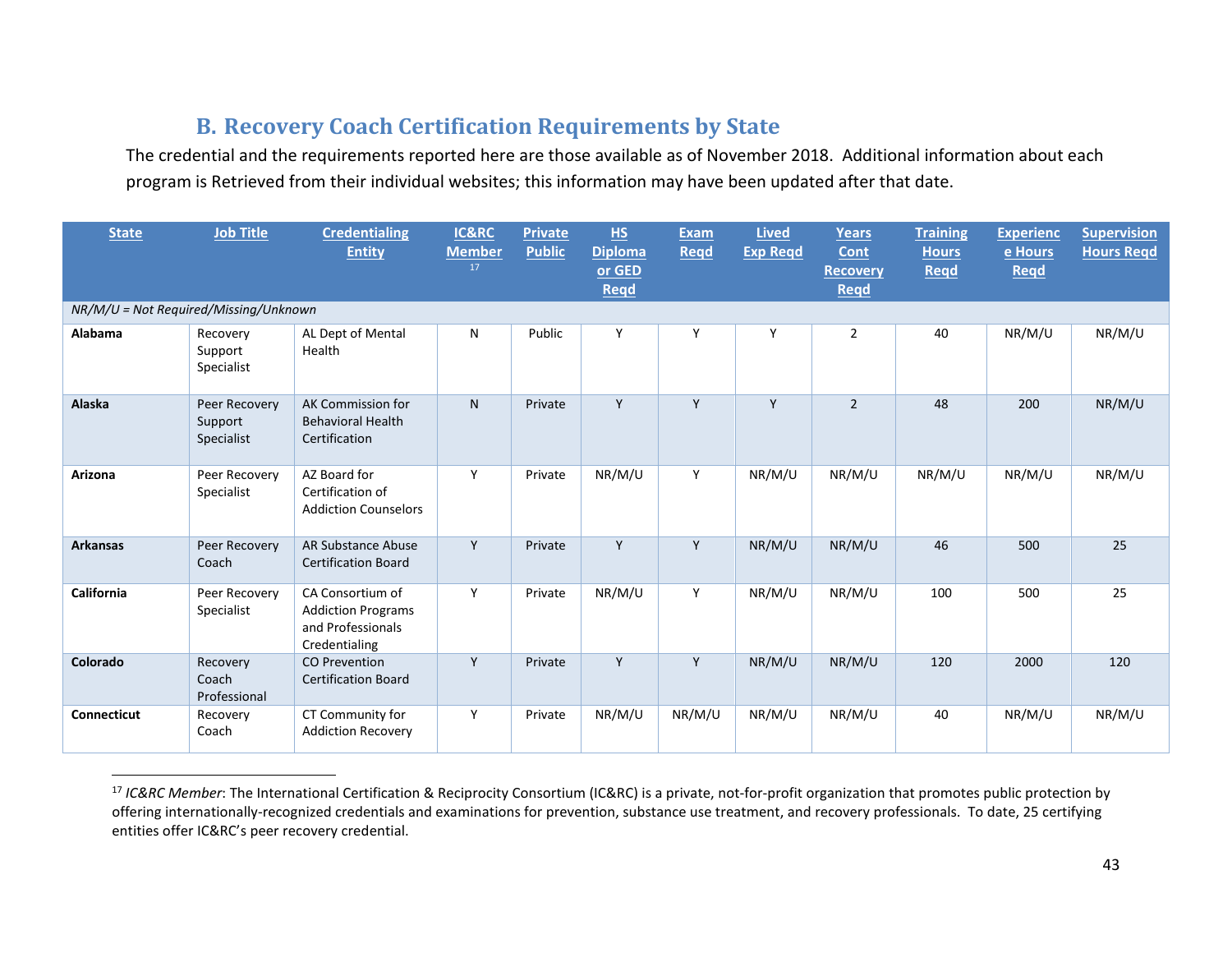<span id="page-44-0"></span>

| <b>State</b>         | <b>Job Title</b>                       | <b>Credentialing</b><br><b>Entity</b>                                   | IC&RC<br><b>Member</b><br>17 | <b>Private</b><br><b>Public</b> | HS<br><b>Diploma</b><br>or GED<br>Regd | <b>Exam</b><br>Read | <b>Lived</b><br><b>Exp Regd</b> | Years<br>Cont<br><b>Recovery</b><br><b>Regd</b> | <b>Training</b><br><b>Hours</b><br>Regd | <b>Experienc</b><br>e Hours<br><b>Regd</b> | <b>Supervision</b><br><b>Hours Regd</b> |
|----------------------|----------------------------------------|-------------------------------------------------------------------------|------------------------------|---------------------------------|----------------------------------------|---------------------|---------------------------------|-------------------------------------------------|-----------------------------------------|--------------------------------------------|-----------------------------------------|
| <b>Delaware</b>      | Peer Recovery<br>Specialist            | DE Certification Board                                                  | Y                            | Private                         | NR/M/U                                 | Y                   | NR/M/U                          | NR/M/U                                          | 25                                      | 1000                                       | NR/M/U                                  |
| Florida              | Peer Recovery<br>Specialist            | FL Certification Board                                                  | Y                            | Private                         | Y                                      | Y                   | Υ                               | $\overline{2}$                                  | 40                                      | NR/M/U                                     | 500                                     |
| Georgia              | Peer Recovery<br>Coach                 | Alcohol and Drug<br><b>Abuse Certification</b><br>Board of GA           | Y                            | Private                         | Y                                      | Y                   | NR/M/U                          | NR/M/U                                          | 100                                     | 500                                        | 50                                      |
| Hawaii <sup>18</sup> | Peer Specialist                        | HI Alcohol & Drug<br><b>Abuse Division</b>                              | Y                            | N/A                             | Y                                      | Y                   | Y                               | $\mathbf{1}$                                    | NR/M/U                                  | NR/M/U                                     | NR/M/U                                  |
| Idaho                | Peer Recovery<br>Coach                 | ID Board of<br>Alcohol/Drug Abuse<br>Counselor<br>Certification         | Y                            | Private                         | Y                                      | Y                   | NR/M/U                          | NR/M/U                                          | 46                                      | 500                                        | 25                                      |
| <b>Illinois</b>      | Peer Recovery<br>Specialist            | IL Certification Board,<br>Inc.                                         | Y                            | Private                         | NR/M/U                                 | NR/M/U              | NR/M/U                          | NR/M/U                                          | 100                                     | NR/M/U                                     | NR/M/U                                  |
| Indiana              | Peer Addiction<br>Recovery<br>Coach    | <b>IN Counselors</b><br><b>Association of Alcohol</b><br>and Drug Abuse | Y                            | Private                         | Y                                      | Y                   | NR/M/U                          | NR/M/U                                          | 52                                      | 500                                        | 25                                      |
| lowa                 | Peer Recovery<br>Specialist            | IA Certification Board                                                  | Y                            | Private                         | Y                                      | Y                   | NR/M/U                          | NR/M/U                                          | 52                                      | 500                                        | 25                                      |
| <b>Kansas</b>        | Peer Specialist                        | <b>KS State University</b>                                              | N.                           | Public                          | Y                                      | Y                   | Y                               | NR/M/U                                          | NR/M/U                                  | NR/M/U                                     | NR/M/U                                  |
| Kentucky             | Kentucky Peer<br>Specialist            | KY Dept of Behavioral<br>Health                                         | N                            | Public                          | Y                                      | Y                   | NR/M/U                          | NR/M/U                                          | 30                                      | NR/M/U                                     | NR/M/U                                  |
| Louisiana            | Peer Recovery<br>Support<br>Specialist | LA Substance Abuse<br>Counselors and<br><b>Trainers</b>                 | Y                            | Private                         | Y                                      | Y                   | NR/M/U                          | NR/M/U                                          | 46                                      | 500                                        | 25                                      |

<sup>&</sup>lt;sup>18</sup> Must have a diagnosis of mental illness or COD. Diagnosis of a SUD not enough.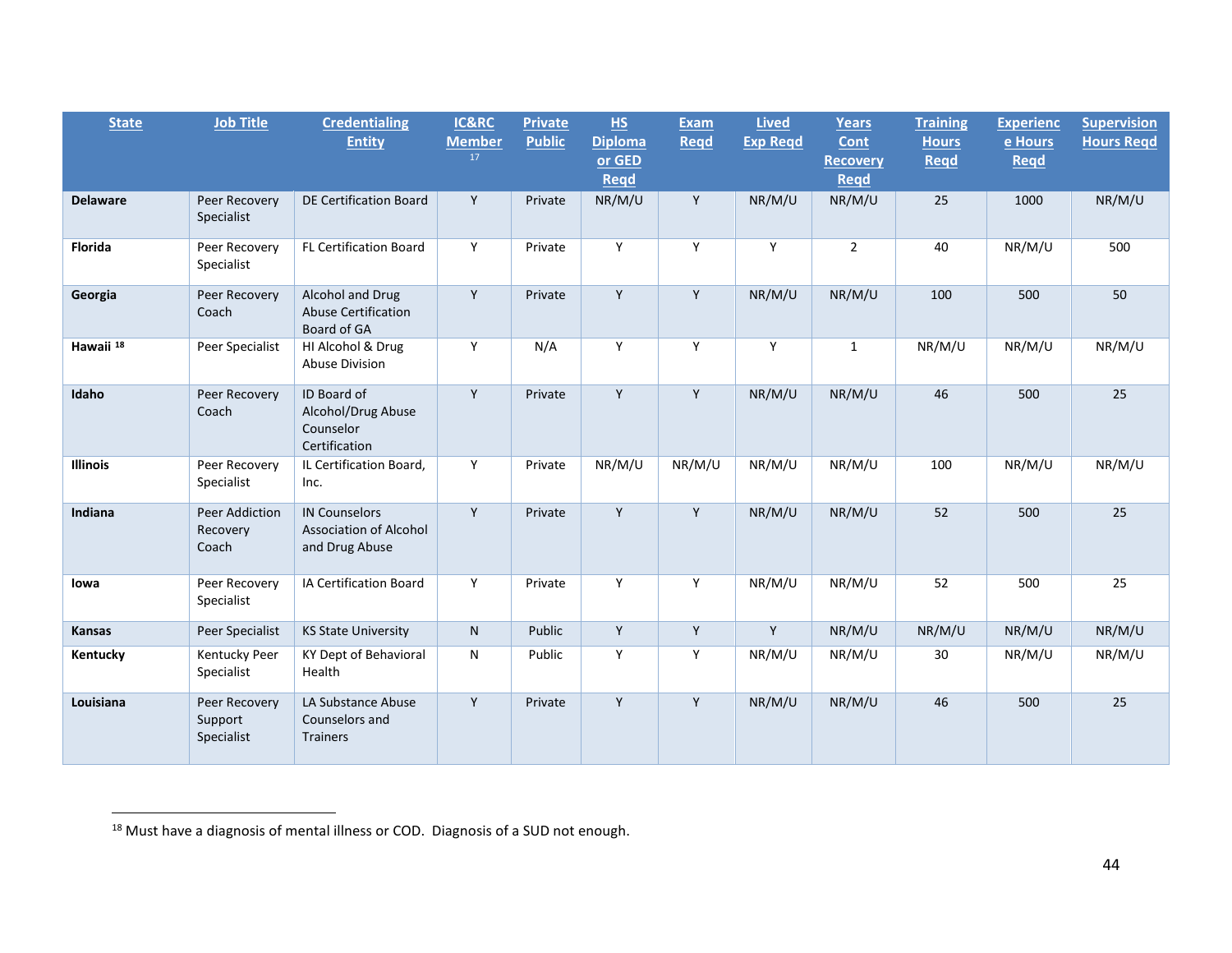<span id="page-45-1"></span><span id="page-45-0"></span>

| <b>State</b>           | <b>Job Title</b>                                          | <b>Credentialing</b><br><b>Entity</b>                                                                       | IC&RC<br><b>Member</b><br>17 | <b>Private</b><br><b>Public</b> | H <sub>S</sub><br><b>Diploma</b><br>or GED | <b>Exam</b><br>Read | <b>Lived</b><br><b>Exp Regd</b> | <b>Years</b><br>Cont<br><b>Recovery</b> | <b>Training</b><br><b>Hours</b><br>Regd | <b>Experienc</b><br>e Hours<br><b>Regd</b> | <b>Supervision</b><br><b>Hours Regd</b> |
|------------------------|-----------------------------------------------------------|-------------------------------------------------------------------------------------------------------------|------------------------------|---------------------------------|--------------------------------------------|---------------------|---------------------------------|-----------------------------------------|-----------------------------------------|--------------------------------------------|-----------------------------------------|
|                        |                                                           |                                                                                                             |                              |                                 | <b>Regd</b>                                |                     |                                 | <b>Regd</b>                             |                                         |                                            |                                         |
| <b>Maine</b>           | Recovery<br>Coach                                         | University of New<br>England - ME                                                                           | N                            | Private                         | NR/M/U                                     | Y                   | NR/M/U                          | NR/M/U                                  | 80                                      | NR/M/U                                     | NR/M/U                                  |
| Maryland               | Peer Recovery<br>Specialist                               | <b>MD</b> Addiction and<br><b>Behavioral Health</b><br>Professionals<br><b>Certification Board</b>          | Y                            | Private                         | Y                                          | Y                   | Y                               | $\overline{2}$                          | 46                                      | 500                                        | 25                                      |
| <b>Massachusetts</b>   | Addiction<br>Recovery<br>Coach                            | MA Board of<br>Substance Abuse<br>Counselor<br>Certification                                                | N                            | Public/<br>Private              | NR/M/U                                     | Y                   | NR/M/U                          | NR/M/U                                  | 35                                      | NR/M/U                                     | 500                                     |
| Michigan               | Peer Recovery<br>Mentor                                   | <b>MI Certification Board</b><br>for Addiction<br>Professionals                                             | Y                            | Private                         | Y                                          | Y                   | NR/M/U                          | NR/M/U                                  | 46                                      | 500                                        | 25                                      |
| Minnesota              | Peer Recovery<br>Specialist                               | <b>MN Certification</b><br>Board                                                                            | Y                            | Private                         | Y                                          | Y                   | NR/M/U                          | NR/M/U                                  | 40                                      | NR/M/U                                     | NR/M/U                                  |
| <b>Mississippi</b>     | Peer Support<br>Specialist                                | MS Dept of Mental<br>Health                                                                                 | $\mathsf{N}$                 | Public                          | NR/M/U                                     | Y                   | Y                               | NR/M/U                                  | 34                                      | NR/M/U                                     | NR/M/U                                  |
| Missouri               | Reciprocal<br>Peer Recovery                               | <b>MO Credentialing</b><br>Board                                                                            | Y                            | Private                         | Y                                          | Y                   | NR/M/U                          | NR/M/U                                  | 46                                      | 500                                        | 25                                      |
| Montana <sup>19</sup>  | Behavioral<br><b>Health Peer</b><br>Support<br>Specialist | MT Board of<br><b>Behavioral Health</b>                                                                     | $\mathsf{N}$                 | N/A                             | NR/M/U                                     | Y                   | Y                               | $\overline{2}$                          | 40                                      | NR/M/U                                     | NR/M/U                                  |
| Nebraska <sup>20</sup> | Peer Support<br>and Wellness<br>Specialist                | NE Dept of Health<br>and Human Services<br>Div of Behavioral<br>Health Office of<br><b>Consumer Affairs</b> | N                            | Public                          | NR/M/U                                     | Y                   | Y                               | NR/M/U                                  | 40                                      | NR/M/U                                     | NR/M/U                                  |

 $\frac{19}{19}$  Requirements are set forth in a 2017 bill from the Montana legislature.

<sup>&</sup>lt;sup>20</sup> Nebraska is revising its peer support training. All data is as of 2017, it does not reflect 2018 updates.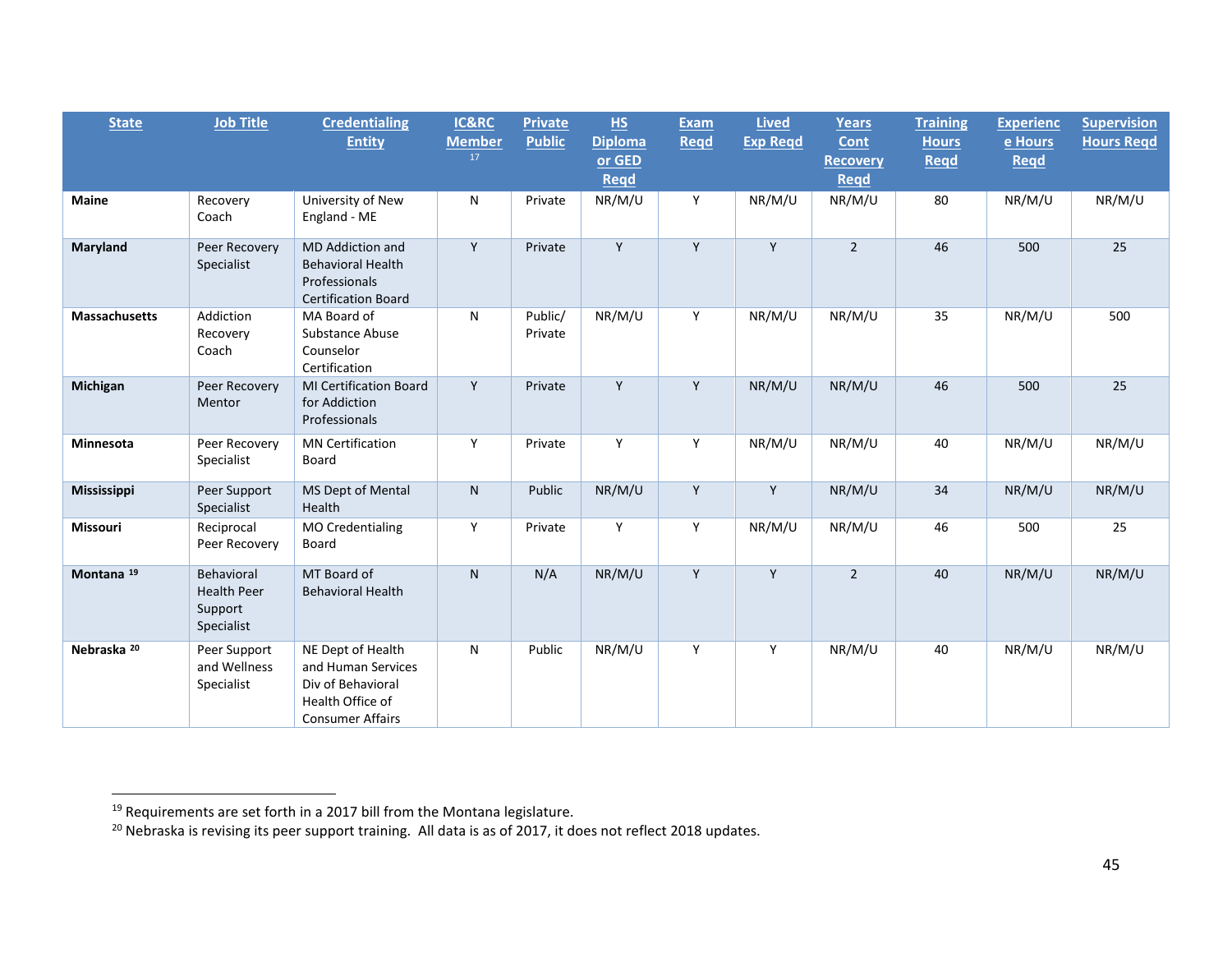<span id="page-46-0"></span>

| <b>State</b>               | <b>Job Title</b>                           | <b>Credentialing</b><br><b>Entity</b>                                                                                    | <b>IC&amp;RC</b><br><b>Member</b><br>17 | <b>Private</b><br><b>Public</b> | H.S<br><b>Diploma</b><br>or GED<br>Regd | <b>Exam</b><br>Read | <b>Lived</b><br><b>Exp Regd</b> | Years<br>Cont<br><b>Recovery</b><br><b>Regd</b> | <b>Training</b><br><b>Hours</b><br>Regd | <b>Experienc</b><br>e Hours<br><b>Regd</b> | <b>Supervision</b><br><b>Hours Regd</b> |
|----------------------------|--------------------------------------------|--------------------------------------------------------------------------------------------------------------------------|-----------------------------------------|---------------------------------|-----------------------------------------|---------------------|---------------------------------|-------------------------------------------------|-----------------------------------------|--------------------------------------------|-----------------------------------------|
| <b>Nevada</b>              | Peer Recovery<br>and Support<br>Specialist | NV Behavioral Health<br>Association                                                                                      | Y                                       | Private                         | Y                                       | Y                   | NR/M/U                          | NR/M/U                                          | 46                                      | 500                                        | 25                                      |
| <b>New Hampshire</b>       | Recovery<br>Support<br>Worker              | NH Office of<br>Professional<br>Licensure and<br>Certification                                                           | N                                       | Private                         | Y                                       | Y                   | NR/M/U                          | NR/M/U                                          | 46                                      | 500                                        | NR/M/U                                  |
| <b>New Jersey</b>          | Peer Recovery<br>Specialist                | Addiction<br>Professionals<br>Certification Board of<br>NJ                                                               | Y                                       | Private                         | Y                                       | Y                   | NR/M/U                          | NR/M/U                                          | 46                                      | 500                                        | 25                                      |
| <b>New Mexico</b>          | Peer Support<br>Worker                     | <b>NM Human Services</b><br>Dept, Office of Peer<br>Recovery &<br>Engagement<br><b>Behavioral Health</b><br>Services Div | N                                       | Public                          | Y                                       | Y                   | Y                               | $\overline{2}$                                  | 40                                      | NR/M/U                                     | NR/M/U                                  |
| <b>New York</b>            | Recovery<br>Coach                          | NY Office of<br>Alcoholism and<br>Substance Abuse<br>Services                                                            | N                                       | Public                          | NR/M/U                                  | NR/M/U              | NR/M/U                          | NR/M/U                                          | NR/M/U                                  | NR/M/U                                     | NR/M/U                                  |
| <b>North Carolina</b>      | Peer Support<br>Specialist                 | NC Div of Mental<br>Health,<br>Developmental<br>Disabilities and<br>Substance Abuse<br>Services                          | N                                       | Public                          | Y                                       | NR/M/U              | Y                               | $\mathbf{1}$                                    | NR/M/U                                  | NR/M/U                                     | NR/M/U                                  |
| North Dakota <sup>21</sup> | N/A                                        | N/A                                                                                                                      | N                                       | N/A                             | NR/M/U                                  | NR/M/U              | NR/M/U                          | NR/M/U                                          | N/A                                     | NR/M/U                                     | NR/M/U                                  |
| Ohio                       | Peer Recovery<br>Supporter                 | OH Dept of Mental<br>Health & Addiction<br>Services                                                                      | N                                       | Public                          | NR/M/U                                  | Y                   | Υ                               | NR/M/U                                          | 56                                      | NR/M/U                                     | NR/M/U                                  |

<sup>&</sup>lt;sup>21</sup> Certification process in development.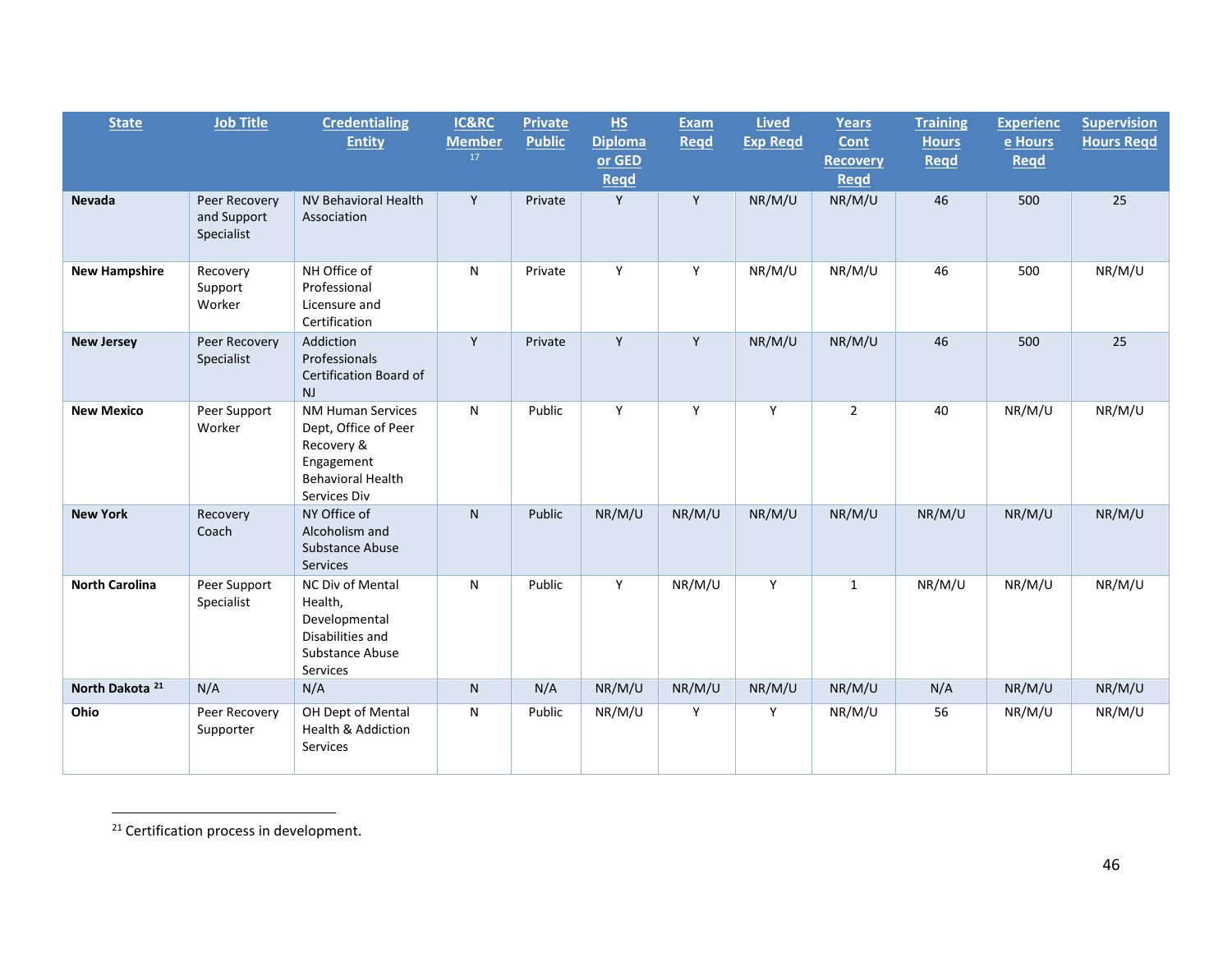<span id="page-47-0"></span>

| <b>State</b>               | <b>Job Title</b>                                      | <b>Credentialing</b><br><b>Entity</b>                                                                                              | IC&RC<br><b>Member</b> | <b>Private</b><br><b>Public</b> | H <sub>S</sub><br><b>Diploma</b> | <b>Exam</b><br>Read | <b>Lived</b><br><b>Exp Regd</b> | Years<br>Cont                  | <b>Training</b><br><b>Hours</b> | <b>Experienc</b><br>e Hours | <b>Supervision</b><br><b>Hours Regd</b> |
|----------------------------|-------------------------------------------------------|------------------------------------------------------------------------------------------------------------------------------------|------------------------|---------------------------------|----------------------------------|---------------------|---------------------------------|--------------------------------|---------------------------------|-----------------------------|-----------------------------------------|
|                            |                                                       |                                                                                                                                    | 17                     |                                 | or GED<br><b>Regd</b>            |                     |                                 | <b>Recovery</b><br><b>Regd</b> | <b>Regd</b>                     | <b>Regd</b>                 |                                         |
| <b>Oklahoma</b>            | Peer Recovery<br>Support<br>Specialist                | OK Dept of Mental<br><b>Health and Substance</b><br><b>Abuse Services</b>                                                          | N.                     | Public                          | Y                                | Y                   | NR/M/U                          | NR/M/U                         | 40                              | NR/M/U                      | NR/M/U                                  |
| Oregon                     | Recovery<br>Mentor                                    | <b>Addiction Counselor</b><br>Certification Board of<br><b>OR</b>                                                                  | Y                      | Private                         | NR/M/U                           | N                   | NR/M/U                          | NR/M/U                         | NR/M/U                          | NR/M/U                      | NR/M/U                                  |
| Pennsylvania               | Recovery<br>Specialist                                | PA Certification Board                                                                                                             | N.                     | Private                         | Y                                | Y                   | Y                               | 1.5                            | 54                              | NR/M/U                      | NR/M/U                                  |
| <b>Rhode Island</b>        | Peer Recovery<br>Specialist                           | <b>RI Certification Board</b>                                                                                                      | Y                      | Private                         | Y                                | Y                   | NR/M/U                          | NR/M/U                         | 46                              | 500                         | 25                                      |
| <b>South Carolina</b>      | Peer Support<br>Specialist                            | SC Dept of Mental<br><b>Health and SC SHARE</b>                                                                                    | N                      | Public/Pr<br>ivate              | Y                                | Y                   | Y                               | NR/M/U                         | 40                              | NR/M/U                      | NR/M/U                                  |
| South Dakota <sup>22</sup> | N/A                                                   | N/A                                                                                                                                | N                      | N/A                             | NR/M/U                           | NR/M/U              | NR/M/U                          | NR/M/U                         | NR/M/U                          | NR/M/U                      | NR/M/U                                  |
| <b>Tennessee</b>           | Peer Recovery<br>Specialist                           | TN Dept of Mental<br><b>Health and Substance</b><br>Abuse Services, Office<br>of Consumer Affairs<br>and Peer Recovery<br>Services | N.                     | Public                          | Y                                | Y                   | Y                               | $\overline{2}$                 | 40                              | NR/M/U                      | 75                                      |
| <b>Texas</b>               | Peer Mentor/<br>Peer Recovery<br>Coach<br>Designation | TX Cert Board of<br>Addiction<br>Professionals                                                                                     | Y                      | Private                         | Y                                | NR/M/U              | NR/M/U                          | NR/M/U                         | 46                              | 500                         | 25                                      |
| Utah                       | Peer Support<br>Specialist                            | Optum;<br>UT State University;<br>Veteran's<br>Administration                                                                      | N.                     | Public<br>and<br>Private        | NR/M/U                           | NR/M/U              | NR/M/U                          | NR/M/U                         | 40                              | NR/M/U                      | 100                                     |

<sup>&</sup>lt;sup>22</sup> No certification process.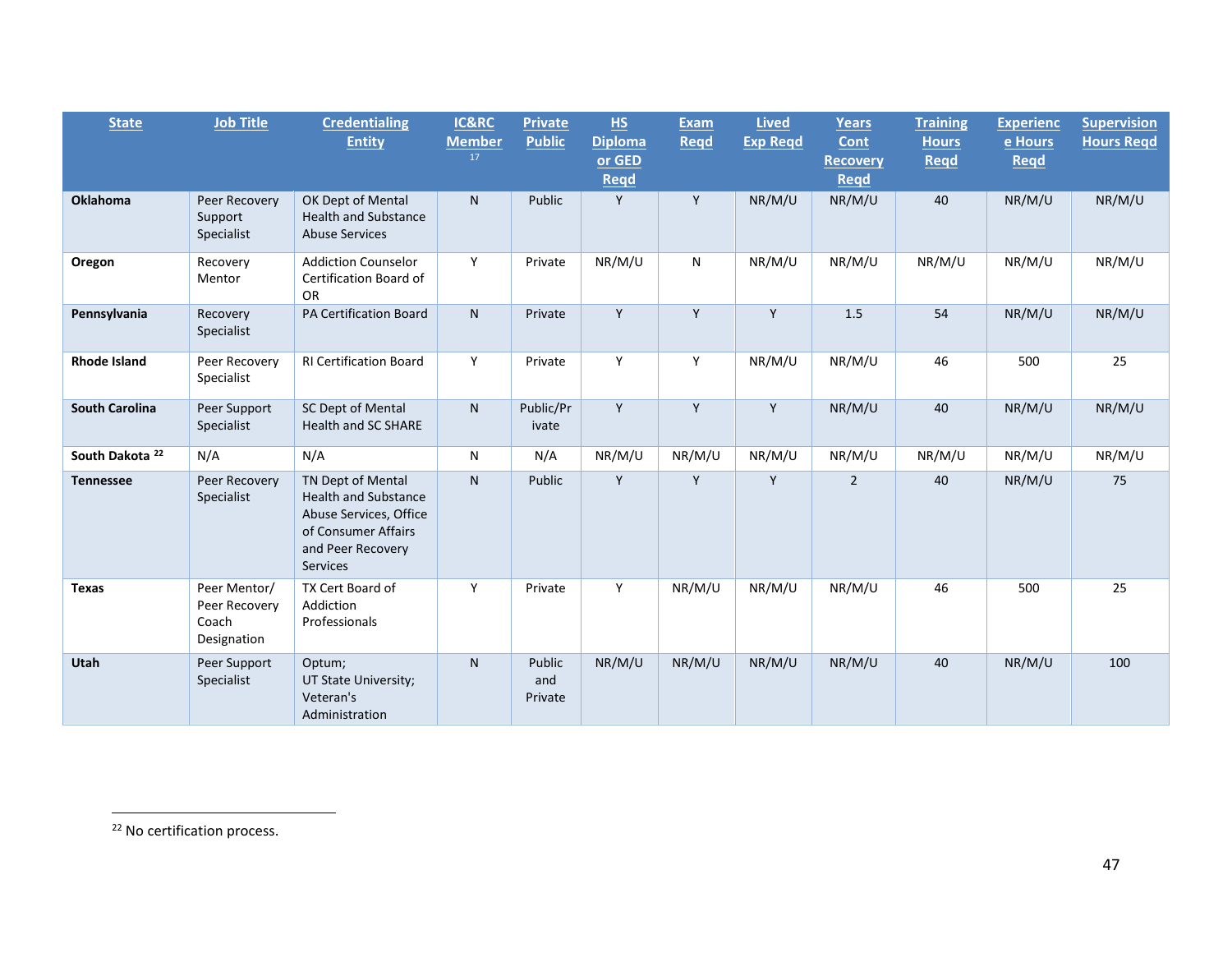<span id="page-48-2"></span><span id="page-48-1"></span><span id="page-48-0"></span>

| <b>State</b>                        | <b>Job Title</b>            | <b>Credentialing</b><br><b>Entity</b>                                                          | IC&RC<br><b>Member</b><br>17 | <b>Private</b><br><b>Public</b> | HS<br><b>Diploma</b><br>or GED<br><b>Regd</b> | <b>Exam</b><br>Read | <b>Lived</b><br><b>Exp Regd</b> | <b>Years</b><br>Cont<br><b>Recovery</b><br><b>Regd</b> | <b>Training</b><br><b>Hours</b><br><b>Regd</b> | <b>Experienc</b><br>e Hours<br><b>Regd</b> | <b>Supervision</b><br><b>Hours Regd</b> |
|-------------------------------------|-----------------------------|------------------------------------------------------------------------------------------------|------------------------------|---------------------------------|-----------------------------------------------|---------------------|---------------------------------|--------------------------------------------------------|------------------------------------------------|--------------------------------------------|-----------------------------------------|
| Vermont                             | Recovery<br>Coach           | VT Recovery Network<br>&<br>VT Association for<br>Mental Health &<br><b>Addiction Recovery</b> | N                            | Private                         | NR/M/U                                        | Y                   | Y                               | $\mathbf{1}$                                           | 40                                             | NR/M/U                                     | NR/M/U                                  |
| Virginia                            | Peer Recovery<br>Specialist | <b>VA Certification Board</b>                                                                  | Y                            | Private                         | Y                                             | Y                   | NR/M/U                          | NR/M/U                                                 | 72                                             | 500                                        | 25                                      |
| Washington <sup>23</sup>            | Peer Counselor              | <b>WA Health Care</b><br>Authority                                                             | N                            | Public                          | NR/M/U                                        | Y                   | Y                               | $\mathbf{1}$                                           | 40                                             | NR/M/U                                     | NR/M/U                                  |
| <b>West Virginia</b>                | Peer Recovery               | <b>WV Certification</b><br>Board for Addiction &<br>Prevention<br>Professionals                | Y                            | Private                         | Y                                             | Y                   | NR/M/U                          | NR/M/U                                                 | 46                                             | 500                                        | 25                                      |
| Wisconsin                           | Peer Specialist             | WI Dept of Health<br>Services                                                                  | N                            | Public                          | Y                                             | Y                   | Y                               | NR/M/U                                                 | NR/M/U                                         | NR/M/U                                     | NR/M/U                                  |
| Wyoming                             | Peer Specialist             | WY Dept of Health<br><b>Behavioral Health</b><br>Division                                      | N.                           | Public                          | Y                                             | N                   | Y                               | NR/M/U                                                 | 36                                             | NR/M/U                                     | NR/M/U                                  |
| <b>District of</b><br>Columbia      | Peer Specialist             | D.C. Dept of<br><b>Behavioral Health</b>                                                       | N                            | Public                          | Y                                             | Y                   | Y                               | $\overline{2}$                                         | 80                                             | NR/M/U                                     | NR/M/U                                  |
| <b>Puerto</b><br>Rico <sup>24</sup> | N/A                         | N/A                                                                                            | N                            | N/A                             | NR/M/U                                        | NR/M/U              | NR/M/U                          | NR/M/U                                                 | NR/M/U                                         | NR/M/U                                     | NR/M/U                                  |
| <b>U.S. Virgin Islands</b><br>25    | N/A                         | N/A                                                                                            | N                            | N/A                             | NR/M/U                                        | NR/M/U              | NR/M/U                          | NR/M/U                                                 | NR/M/U                                         | NR/M/U                                     | NR/M/U                                  |

<sup>23</sup> Certification appears to be focused on mental health, however, there are pathways to become a coach for SUD recovery.

<sup>&</sup>lt;sup>24</sup> Puerto Rico currently doesn't have a centralized Recovery Coach certification organization or certification but that it is in process.

<sup>&</sup>lt;sup>25</sup> No certification Process.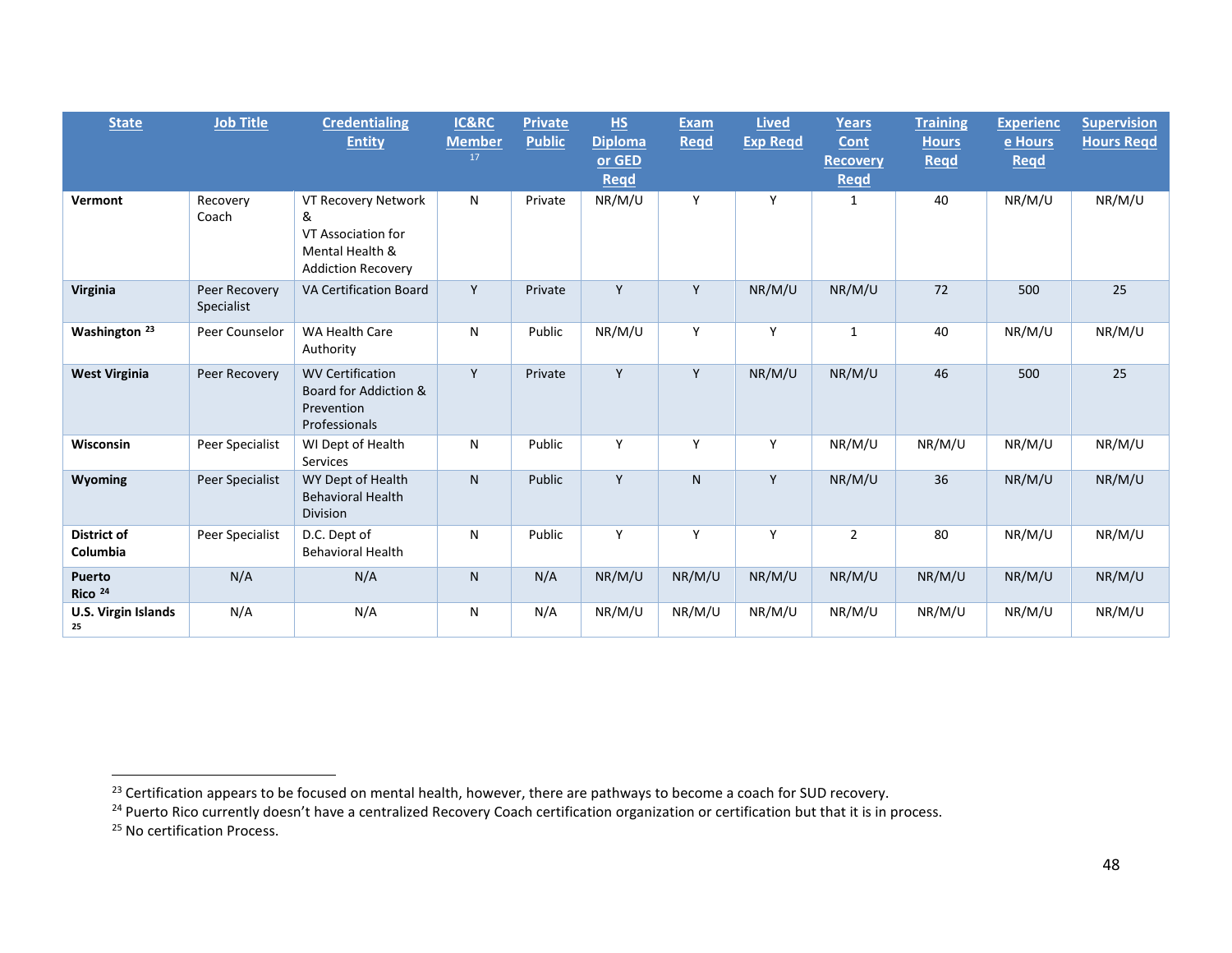<span id="page-49-0"></span>

| Program                                                                  | <b>Description</b>                                                                                                                                                                                                                                                                                                                                                                                                                       | <b>Staffing &amp;</b><br><b>Caseload</b>                                                                                                                                                                 | <b>Lived</b><br><b>Experience</b><br><b>Required</b>                         | Certifica-<br>tion<br><b>Required</b>                                                                      | <b>Minimum</b><br><b>Education</b><br><b>Required</b>                                                   | <b>Experience</b><br><b>Required</b>                                                                                                | <b>Training</b>                                                                                                                                                                                    | <b>Est. %</b><br><b>OUD</b> | <b>Funding</b><br><b>Source</b>                                      |
|--------------------------------------------------------------------------|------------------------------------------------------------------------------------------------------------------------------------------------------------------------------------------------------------------------------------------------------------------------------------------------------------------------------------------------------------------------------------------------------------------------------------------|----------------------------------------------------------------------------------------------------------------------------------------------------------------------------------------------------------|------------------------------------------------------------------------------|------------------------------------------------------------------------------------------------------------|---------------------------------------------------------------------------------------------------------|-------------------------------------------------------------------------------------------------------------------------------------|----------------------------------------------------------------------------------------------------------------------------------------------------------------------------------------------------|-----------------------------|----------------------------------------------------------------------|
|                                                                          | <b>Hospital or Emergency Department Based Programs</b>                                                                                                                                                                                                                                                                                                                                                                                   |                                                                                                                                                                                                          |                                                                              |                                                                                                            |                                                                                                         |                                                                                                                                     |                                                                                                                                                                                                    |                             |                                                                      |
| <b>Anchor Recovery</b><br><b>Community Center</b><br>(ARCC)              | Anchor Recovery Community<br>Center (ARCC), is a set of<br>community-based recovery<br>centers established in 2010<br>located in Rhode Island. Anchor<br>ED offers short-term Recovery<br>Coach services in emergency<br>rooms throughout the state.<br>ARCC offers continuing recovery<br>services in multiple recovery<br>community centers, through<br>mobile outreach, and peer-to-<br>peer telephonic outreach<br>service.          | <b>Staffing</b><br>$-24/7$<br>-Part-time<br>-Full-time:<br>37.5 hrs<br>-On-Call<br>Rotation<br>(Overnight/<br>Weekends)<br>Caseload<br>Varies<br>between 35-<br>50 individuals                           | Yes; 2 yrs. of<br>continuous<br>recovery                                     | Yes; RI State<br>Peer<br>Recovery<br>Support<br>Specialist or<br>plan to<br>complete<br>within 1st<br>year | High School<br>diploma or<br><b>GED</b><br>Preferred:<br>Associates<br>Degree or<br>higher<br>preferred | Understanding<br>of the addiction<br>recovery<br>process,<br>community<br>resources and<br>recovery-<br>oriented<br>systems of care | Upon hire RCs<br>must complete<br>46 hours of core<br>training<br>and ongoing<br>training<br>provided via<br>monthly staff<br>meetings and<br>external<br>meetings                                 | 80%                         | Public grants;<br>Private grants;<br>Private donors;<br>Private ins. |
| <b>Hospital Emergency</b><br><b>Action Recovery</b><br>Team (H.E.A.R.T.) | <b>Hospital Emergency Action</b><br>Recovery Team (H.E.A.R.T.),<br>located in Boston,<br>Massachusetts since 2015, is a<br>program that provides Recovery<br>Coach staff to three local area<br>hospital emergency<br>departments.<br>Also available is a center-based<br>peer model hosted by Bay State<br>Community Services that<br>connects individuals in recovery,<br>provides support and resources<br>for all paths of recovery. | <b>Staffing</b><br>Part-time<br>only with a<br>minimum of<br>90 hrs/year<br>(Ameri-Corp<br>requirement)<br>Caseload<br>Generally,<br>30/ FT RC<br><b>22/ PT RC</b><br>Caseload can<br>vary up or<br>down | No,<br>however,<br>ideal<br>candidates<br>at least 2<br>vears in<br>recovery | Information<br>not provided                                                                                | Information<br>not provided                                                                             | Information not<br>provided                                                                                                         | 35 hours prior<br>to working with<br>individuals<br>In addition, RC's<br>attend all-day<br>training sessions<br>every other<br>month plus bi-<br>weekly check-<br>ins with lead<br>Recovery Coach. | 50%                         | Public grants                                                        |

# **C. Recovery Coach Program Descriptions**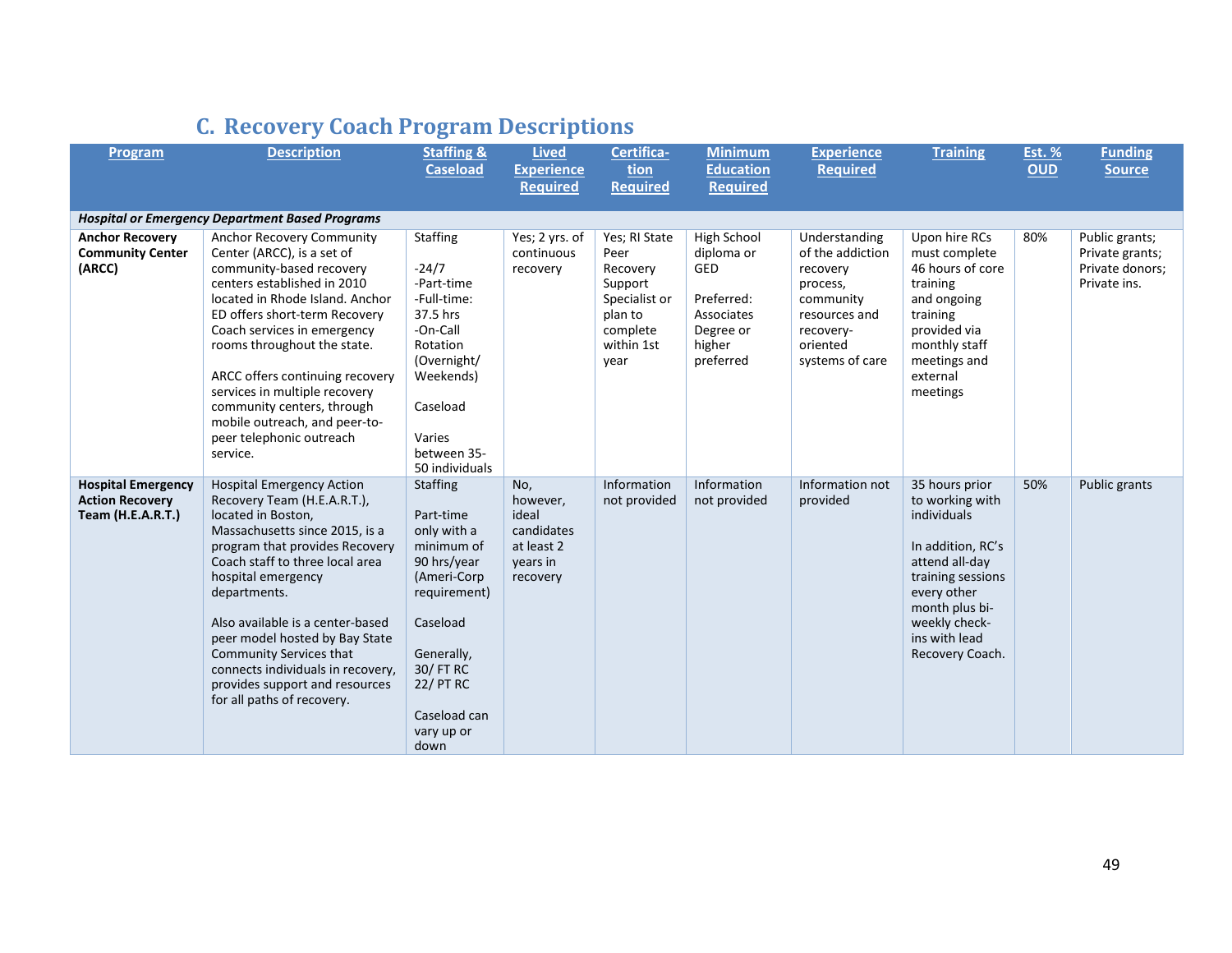| Program                                                                                          | <b>Description</b>                                                                                                                                                                                                                                                                                                                                                                                                                                                                                                                                                                       | <b>Staffing &amp;</b><br><b>Caseload</b>                                                                                                                                                                                                                                         | <b>Lived</b><br><b>Experience</b><br><b>Required</b>                                                                                                                                                              | Certifica-<br>tion<br><b>Required</b>           | <b>Minimum</b><br><b>Education</b><br><b>Required</b> | <b>Experience</b><br><b>Required</b> | <b>Training</b>                                                                                            | <b>Est. %</b><br><b>OUD</b> | <b>Funding</b><br><b>Source</b>               |
|--------------------------------------------------------------------------------------------------|------------------------------------------------------------------------------------------------------------------------------------------------------------------------------------------------------------------------------------------------------------------------------------------------------------------------------------------------------------------------------------------------------------------------------------------------------------------------------------------------------------------------------------------------------------------------------------------|----------------------------------------------------------------------------------------------------------------------------------------------------------------------------------------------------------------------------------------------------------------------------------|-------------------------------------------------------------------------------------------------------------------------------------------------------------------------------------------------------------------|-------------------------------------------------|-------------------------------------------------------|--------------------------------------|------------------------------------------------------------------------------------------------------------|-----------------------------|-----------------------------------------------|
|                                                                                                  |                                                                                                                                                                                                                                                                                                                                                                                                                                                                                                                                                                                          |                                                                                                                                                                                                                                                                                  |                                                                                                                                                                                                                   |                                                 |                                                       |                                      |                                                                                                            |                             |                                               |
| <b>Recovery Point</b><br><b>West Virginia</b><br>(RPWV)<br><b>Law Enforcement Based Programs</b> | Recovery Point West Virginia<br>(RPWV), is Recovery Coach<br>program established in 2011<br>that offers short-term peer<br>Recovery Coach services to<br>individuals struggling with SUDs<br>in one emergency department<br>and a neonatal abstinence floor.<br>RPWV also offers services in a<br>women's addiction outreach<br>center and has long-term<br>residential recovery programs<br>located across the state where<br>individuals reside for 6 to 12<br>months while participating in an<br>intensive recovery program.                                                         | Staffing<br>$-24/7$<br>-Part-time: 20<br>hrs<br>-Full-time: 40<br>hrs<br>Caseload<br>Varies<br>between 8-12<br>individuals                                                                                                                                                       | No; Strongly<br>preferred,<br>unclear if a<br>requirement                                                                                                                                                         | No                                              | Information<br>not provided                           | Information not<br>provided          | Program<br>provides<br>ongoing training                                                                    | 70%                         | Medicaid;<br>Private donors;<br>Public grants |
| <b>Blue Guardian</b>                                                                             |                                                                                                                                                                                                                                                                                                                                                                                                                                                                                                                                                                                          |                                                                                                                                                                                                                                                                                  |                                                                                                                                                                                                                   |                                                 |                                                       |                                      |                                                                                                            |                             |                                               |
|                                                                                                  | Blue Guardian Pennsylvania,<br>Blue Guardian is a Recovery<br>Coach program established in<br>2018 and located in<br>Pennsylvania that works in<br>conjunction with law<br>enforcement to offer<br>community-based services to<br>individuals who have recently<br>undergone a successful<br>overdose reversal.<br>Blue Guardian uses an<br>automated tracking and alert<br>system to notify staff of a<br>successful overdose reversal,<br>which then triggers a follow-up<br>visit to the home of the<br>individual who overdosed by<br>program staff and a law<br>enforcement member. | Staffing<br>Part-time:<br>29 hrs<br>Full-time:<br>40 hrs<br>Caseload<br><b>Blue Guardian</b><br>does not<br>carry an on-<br>going<br>caseload.<br>However,<br>staff<br>members<br>move cases<br>onto a Care<br>Manager for<br>ongoing<br>follow up on<br>health non-<br>recovery | Yes; 2 years<br>in recovery<br>CRSs have<br>lived<br>experience<br>within the<br>recovery<br>community,<br>including<br>those who<br>have<br>experience<br>with<br>overdose,<br>Narcan<br>revival,<br>rehab, etc. | Yes; CRS<br>certification<br>within 6<br>months | High School<br>diploma or<br>GED                      | Information not<br>provided          | 54 hours of core<br>training during<br>the<br>credentialing<br>process and 24<br>hours/year<br>thereafter. | 96%                         | Public grants                                 |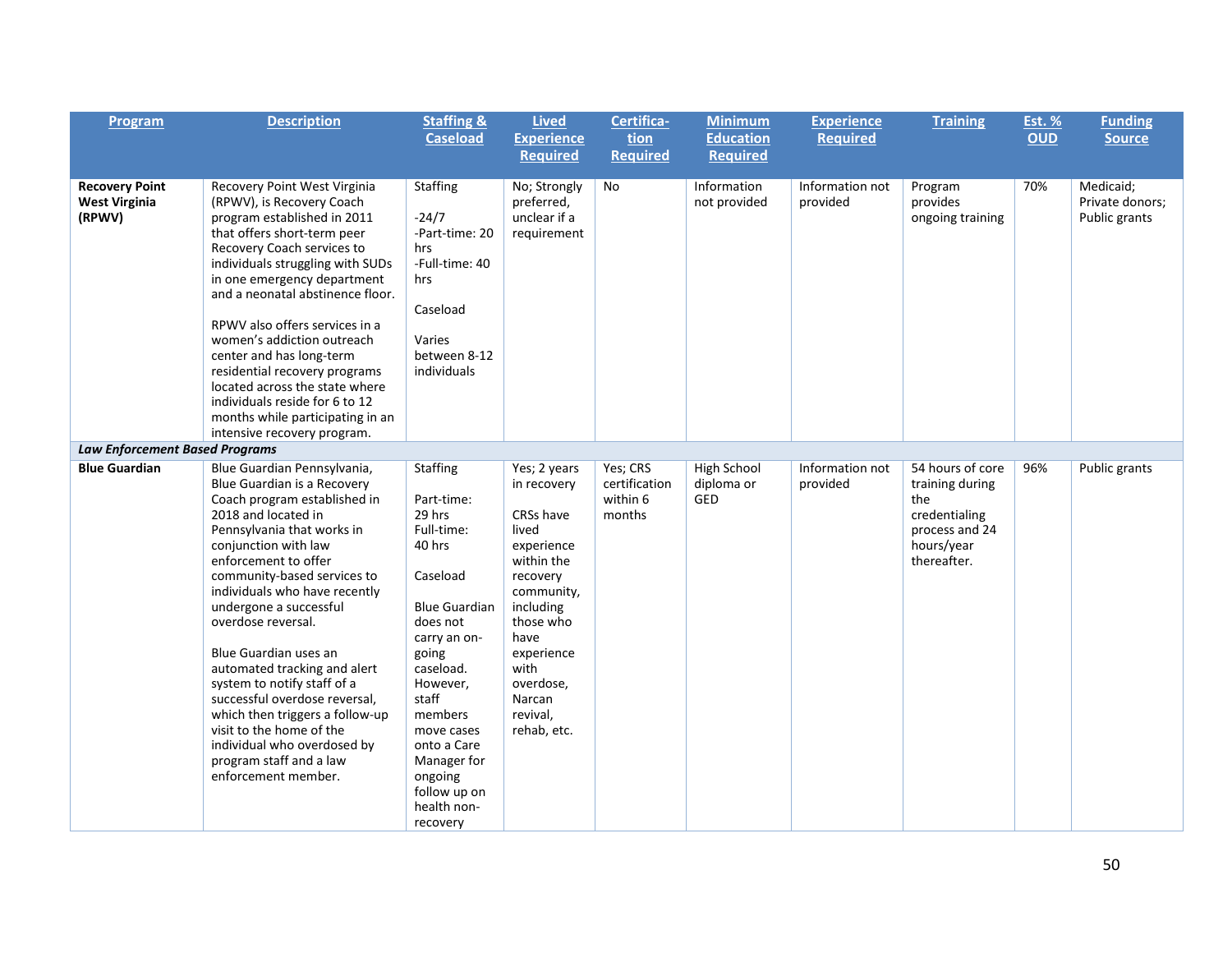| Program                                                                                               | <b>Description</b>                                                                                                                                                                                                                                                                                                                                                                                                                                                                                               | <b>Staffing &amp;</b><br><b>Caseload</b>                                                                                                                     | <b>Lived</b><br><b>Experience</b><br><b>Required</b>   | Certifica-<br>tion<br><b>Required</b>                                                                                                                                                       | <b>Minimum</b><br><b>Education</b><br><b>Required</b> | <b>Experience</b><br><b>Required</b> | <b>Training</b>                                                                                                                                                                                    | Est. %<br><b>OUD</b> | <b>Funding</b><br><b>Source</b>                        |
|-------------------------------------------------------------------------------------------------------|------------------------------------------------------------------------------------------------------------------------------------------------------------------------------------------------------------------------------------------------------------------------------------------------------------------------------------------------------------------------------------------------------------------------------------------------------------------------------------------------------------------|--------------------------------------------------------------------------------------------------------------------------------------------------------------|--------------------------------------------------------|---------------------------------------------------------------------------------------------------------------------------------------------------------------------------------------------|-------------------------------------------------------|--------------------------------------|----------------------------------------------------------------------------------------------------------------------------------------------------------------------------------------------------|----------------------|--------------------------------------------------------|
|                                                                                                       |                                                                                                                                                                                                                                                                                                                                                                                                                                                                                                                  | related issues<br>and the CRS<br>continues to<br>follow up<br>regarding<br>recovery<br>related<br>issues.                                                    |                                                        |                                                                                                                                                                                             |                                                       |                                      |                                                                                                                                                                                                    |                      |                                                        |
| <b>The Police Assisted</b><br><b>Addiction &amp;</b><br><b>Recovery Initiative</b><br>(PAARI)         | The Police Assisted Addiction &<br>Recovery Initiative (PAARI)<br>established in 2015 in<br>Gloucester, Massachusetts, now<br>has a national network of more<br>than 400 police departments in<br>32 States. The program helps<br>law enforcement agencies<br>create non-arrest pathways to<br>treatment and recovery.<br>PAARI assigns AmeriCorps-<br>employed Recovery Coaches to<br>law enforcement agencies<br>across the country helping them<br>assist individuals with SUD.                               | <b>Staffing</b><br>Part-time<br>only with a<br>minimum of<br>90 hrs/year<br>(Ameri-Corp<br>requirement)<br>Caseload<br>Generally, 30<br>individuals/FT<br>RC | No,<br>however,<br>ideal<br>candidates<br>have 2 years | Information<br>not provided                                                                                                                                                                 | Information<br>not provided                           | Information not<br>provided          | 35 hours prior<br>to working with<br>individuals<br>In addition, RC's<br>attend all-day<br>training sessions<br>every other<br>month plus bi-<br>weekly check-<br>ins with lead<br>Recovery Coach. | $90-$<br>95%         | Public grants                                          |
| <b>The Wicomico</b><br><b>County Community</b><br><b>Outreach</b><br><b>Addictions Team</b><br>(COAT) | The Wicomico County<br><b>Community Outreach Addictions</b><br>Team (COAT), established in<br>2016 and located in Maryland is<br>a program where law<br>enforcement, hospitals, and<br>peer support specialists work<br>together to offer treatment to<br>individuals who have<br>experienced an overdose or<br>who are battling addiction to<br>any substance. COAT staff<br>provide telephone and in-<br>person support to individuals<br>who have experienced an<br>overdose or are addicted to an<br>opioid. | <b>Staffing</b><br>2 full time<br>and 2 part-<br>time staff<br>Caseload<br>Varies<br>between 8-12<br>individuals                                             | Yes                                                    | The state of<br>Maryland<br>requires<br>those in the<br>peer<br>recovery<br>specialist<br>classification<br>to obtain<br>peer<br>certification<br>within 2<br>years of hire<br>at a level 1 | GED & No<br>experience<br>required                    | Information not<br>provided          | 46 hours prior<br>to working in<br>the field us very<br>beneficial and<br>encouraged, but<br>not required.                                                                                         | N/A                  | Public grants<br>(i.e. local<br>government<br>funding) |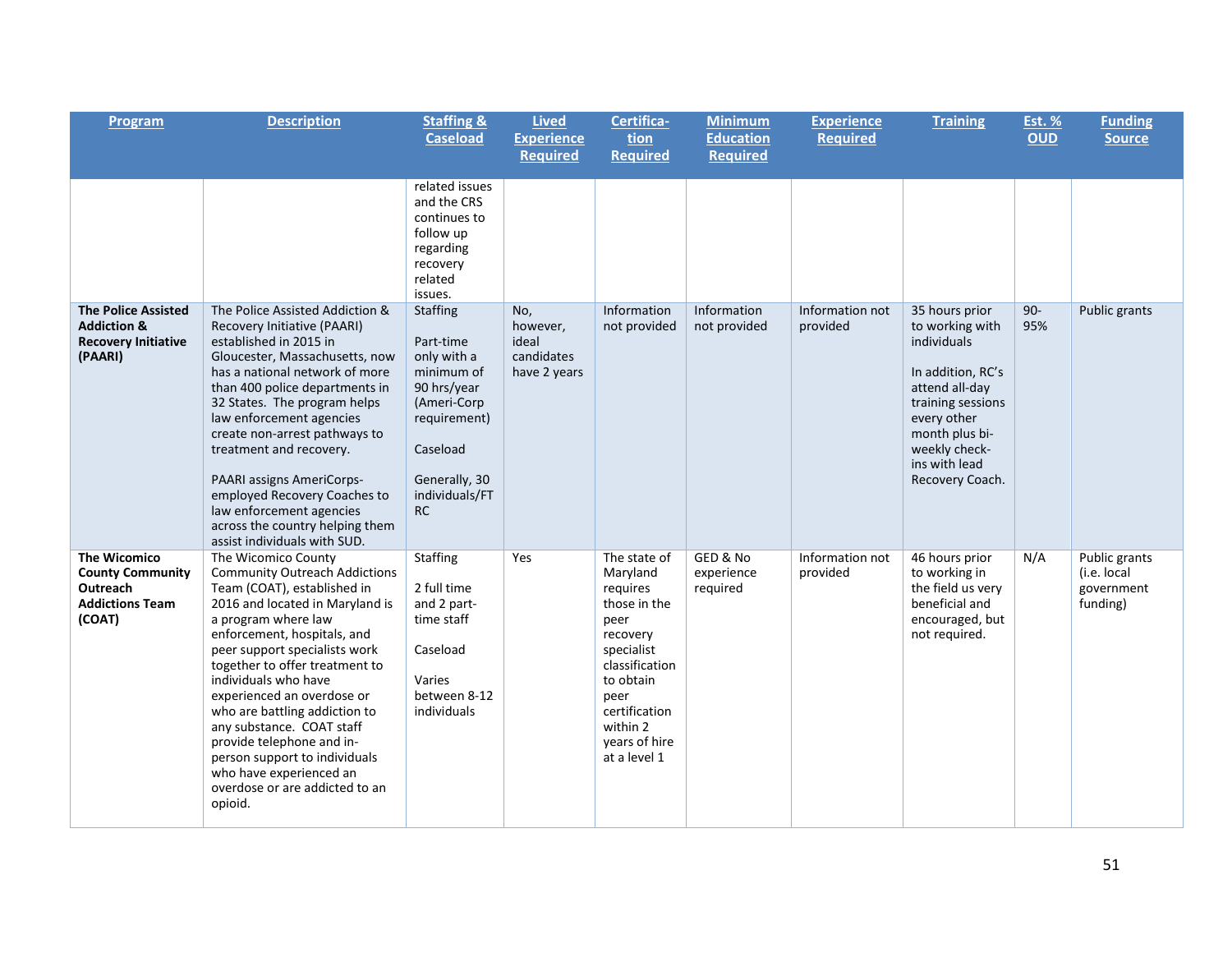| Program                               | <b>Description</b>                                                                                                                                                                                                                                                                                                                                                                                                                                                                                                                                                                                                                                                                                                                                                                                                                                                                                                                                                  | <b>Staffing &amp;</b><br><b>Caseload</b>                                                | <b>Lived</b><br><b>Experience</b>                                      | Certifica-<br>tion                                                                                                                                                                                                                        | <b>Minimum</b><br><b>Education</b> | <b>Experience</b><br><b>Required</b>                                                                                                                                                                                                                                   | <b>Training</b>                                                                                                                                        | <b>Est. %</b><br><b>OUD</b> | <b>Funding</b><br><b>Source</b>                                                               |
|---------------------------------------|---------------------------------------------------------------------------------------------------------------------------------------------------------------------------------------------------------------------------------------------------------------------------------------------------------------------------------------------------------------------------------------------------------------------------------------------------------------------------------------------------------------------------------------------------------------------------------------------------------------------------------------------------------------------------------------------------------------------------------------------------------------------------------------------------------------------------------------------------------------------------------------------------------------------------------------------------------------------|-----------------------------------------------------------------------------------------|------------------------------------------------------------------------|-------------------------------------------------------------------------------------------------------------------------------------------------------------------------------------------------------------------------------------------|------------------------------------|------------------------------------------------------------------------------------------------------------------------------------------------------------------------------------------------------------------------------------------------------------------------|--------------------------------------------------------------------------------------------------------------------------------------------------------|-----------------------------|-----------------------------------------------------------------------------------------------|
|                                       |                                                                                                                                                                                                                                                                                                                                                                                                                                                                                                                                                                                                                                                                                                                                                                                                                                                                                                                                                                     |                                                                                         | <b>Required</b>                                                        | <b>Required</b>                                                                                                                                                                                                                           | <b>Required</b>                    |                                                                                                                                                                                                                                                                        |                                                                                                                                                        |                             |                                                                                               |
|                                       | Also supports family and loved<br>ones and provides ongoing<br>follow-up in the community<br>(which can include participating<br>in a ride-along with a member<br>of a police department to check<br>in on someone who's recently<br>overdosed).                                                                                                                                                                                                                                                                                                                                                                                                                                                                                                                                                                                                                                                                                                                    |                                                                                         |                                                                        |                                                                                                                                                                                                                                           |                                    |                                                                                                                                                                                                                                                                        |                                                                                                                                                        |                             |                                                                                               |
|                                       | <b>Community-Based Recovery Center or Clinic-Based Programs</b>                                                                                                                                                                                                                                                                                                                                                                                                                                                                                                                                                                                                                                                                                                                                                                                                                                                                                                     |                                                                                         |                                                                        |                                                                                                                                                                                                                                           |                                    |                                                                                                                                                                                                                                                                        |                                                                                                                                                        |                             |                                                                                               |
| Gosnold,<br>Incorporated<br>(Gosnold) | Gosnold, Incorporated<br>(Gosnold) is a comprehensive<br>substance use and mental<br>health treatment organization,<br>established in 1972 based in<br>Cape Cod, Massachusetts. In<br>2012, in response to data that<br>revealed that a significant<br>percentage of individuals<br>discharged from its detox unit<br>resumed opioid use within two<br>weeks, Gosnold began providing<br>recovery coach services.<br>Overdose Outreach Intervention<br>- Working in partnership with 29<br>police departments across Cape<br>Cod and Southeastern<br>Massachusetts outreach to<br>individuals after a non-fatal<br>overdose to provide support,<br>information and connection<br>with treatment as well as<br>continued outreach and support<br>to engage the individual and<br>family and to create a pathway<br>to treatment.<br><b>Emergency Department</b><br>Navigation - Installs recovery<br>navigators in 3 hospitals to work<br>with patients in emergency | <b>Staffing</b><br>Part-time:<br>15 hrs<br>Full-time:<br>40 hrs<br>Caseload<br>$-10/RC$ | No; not an<br>essential<br>requirement<br>but<br>somewhat<br>preferred | Yes; by a<br>recognized<br>credentialin<br>g<br>organization<br>(CCAR,<br>MASS BSAS,<br>NCPRSS)<br>ED Setting:<br>No, but<br>willingness<br>to undergo<br>certification<br>training with<br>a recognized<br>certification<br>organization | Information<br>not provided        | At least 2 yrs.<br>working in<br>substance use<br>or related field<br>ED Setting:<br>At least 2 yrs<br>experience<br>working with<br>SUD patients in<br>a behavioral<br>setting; or<br>3 years of lived<br>addiction<br>recovery in lieu<br>of workplace<br>experience | 500 hours of<br>supervision and<br>60 CEUs prior to<br>employment.<br>Ongoing training<br>of 40 hrs/year<br>ED Setting:<br>Information not<br>provided | 70%                         | Client self-pay;<br>Private grants;<br>Private<br>insurance; and<br>Medicaid<br>(anticipated) |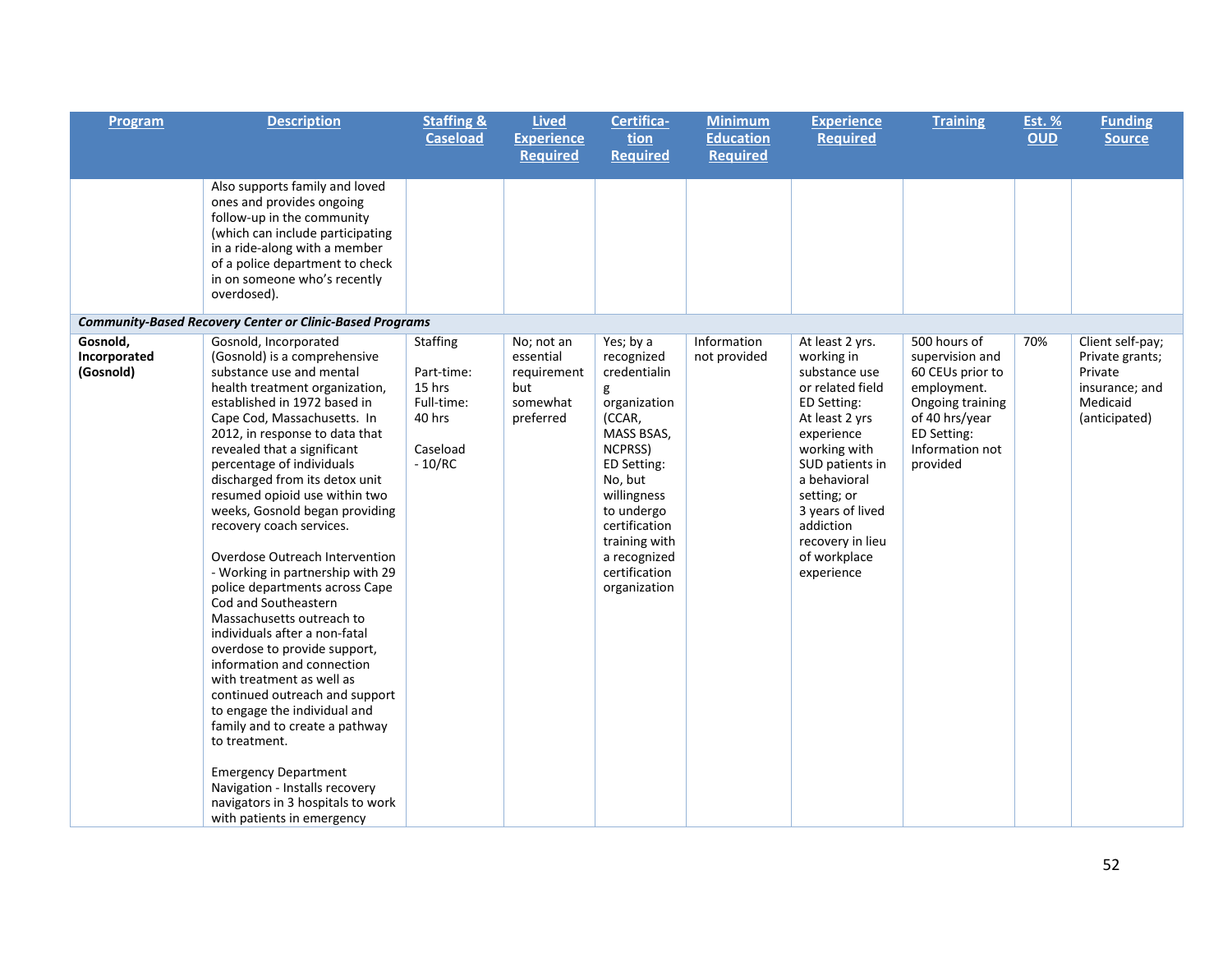| Program                                                                                         | <b>Description</b>                                                                                                                                                                                                                                                                                                                                                                                                                                             | <b>Staffing &amp;</b><br><b>Caseload</b>                                                                                                                                                                                                                          | <b>Lived</b><br><b>Experience</b> | Certifica-<br>tion                            | <b>Minimum</b><br><b>Education</b>                                                                                                                  | <b>Experience</b><br><b>Required</b>                                                                                                                                        | <b>Training</b>                                                                                                                                                                                                                                                                          | <b>Est. %</b><br><b>OUD</b> | <b>Funding</b><br><b>Source</b>                                                     |
|-------------------------------------------------------------------------------------------------|----------------------------------------------------------------------------------------------------------------------------------------------------------------------------------------------------------------------------------------------------------------------------------------------------------------------------------------------------------------------------------------------------------------------------------------------------------------|-------------------------------------------------------------------------------------------------------------------------------------------------------------------------------------------------------------------------------------------------------------------|-----------------------------------|-----------------------------------------------|-----------------------------------------------------------------------------------------------------------------------------------------------------|-----------------------------------------------------------------------------------------------------------------------------------------------------------------------------|------------------------------------------------------------------------------------------------------------------------------------------------------------------------------------------------------------------------------------------------------------------------------------------|-----------------------------|-------------------------------------------------------------------------------------|
|                                                                                                 |                                                                                                                                                                                                                                                                                                                                                                                                                                                                |                                                                                                                                                                                                                                                                   | <b>Required</b>                   | <b>Required</b>                               | <b>Required</b>                                                                                                                                     |                                                                                                                                                                             |                                                                                                                                                                                                                                                                                          |                             |                                                                                     |
|                                                                                                 | departments to identify<br>preferences and create a<br>pathway to the next step in<br>care.                                                                                                                                                                                                                                                                                                                                                                    |                                                                                                                                                                                                                                                                   |                                   |                                               |                                                                                                                                                     |                                                                                                                                                                             |                                                                                                                                                                                                                                                                                          |                             |                                                                                     |
| <b>Holyoke Health</b><br>(HH)                                                                   | Holyoke Health (HH) is a<br>Federally-Qualified Community<br>Health Center, established over<br>40 years ago in Holyoke,<br>Massachusetts, with additional<br>health center locations<br>throughout Hampden County,<br>Massachusetts, including in<br>Chicopee.<br>In addition to offering<br>community health center health<br>care related services, Holyoke<br>Health began providing<br>Recovery Coach services in their<br>clinics in the last 2-3 years. | <b>Staffing</b><br>Part-time: 24<br>hrs<br>Full-time: 40<br>hrs<br>Caseload<br>15/RC                                                                                                                                                                              | Yes                               | Within 1<br>year of<br>employment             | High School<br>diploma<br>Bilingual<br>Spanish/Englis<br>h Speaking<br>40 hours of RC<br>Academy<br>training by<br><b>BSAS</b> approved<br>provider | 2 years of<br>experience<br>working with<br>individuals in<br>recovery<br>Understanding<br>of MAT                                                                           | <b>Training</b><br>40 hours of core<br>training with<br>varying amounts<br>of ongoing<br>training<br>annually                                                                                                                                                                            | 50%                         | <b>Public Grants</b><br>Private<br>Insurance                                        |
| Massachusetts<br><b>General Hospital</b><br>(MGH) SUDs<br><b>Initiative (MGH</b><br>Initiative) | Massachusetts General Hospital<br>(MGH) SUDs Initiative (MGH<br>Initiative) established in 2013,<br>offers Recovery Coach services<br>across many of its primary care<br>practices, outpatient addiction<br>& dual-diagnosis practices as<br>well as the BHCHP street<br>medicine team.                                                                                                                                                                        | <b>Staffing</b><br>Full-Time: 40<br>hrs<br>Caseload<br>Average = $26$<br>patients per<br>Coach per<br>month. Total<br>Caseload $=$<br>80-100.<br>Usually 2-3<br>contacts per<br>patient per<br>month, but<br>can be as high<br>as 15-20<br>contacts per<br>month. | Yes                               | <b>CARC Within</b><br>1 year of<br>employment | <b>High School</b><br>diploma or<br>equivalency                                                                                                     | Experience in<br>health<br>care/addiction<br>treatment<br>system<br>preferred but<br>not required<br>Experience in<br>Recovery<br>Coaching<br>preferred but<br>not required | 2-week on-site<br>orientation at<br><b>MGH</b><br>1 week at the<br>Recovery Coach<br>Academy if not<br>attended<br>already<br>3-7 Coach<br>centric<br>trainings/yr<br>2 hrs. group<br>supervision<br>2x/monthly,<br>with the option<br>to attend up to<br>4x monthly<br>1 hr. individual | N/A                         | <b>Funding sources</b><br>include: MGH,<br>philanthropy,<br>Medicaid ACO,<br>grants |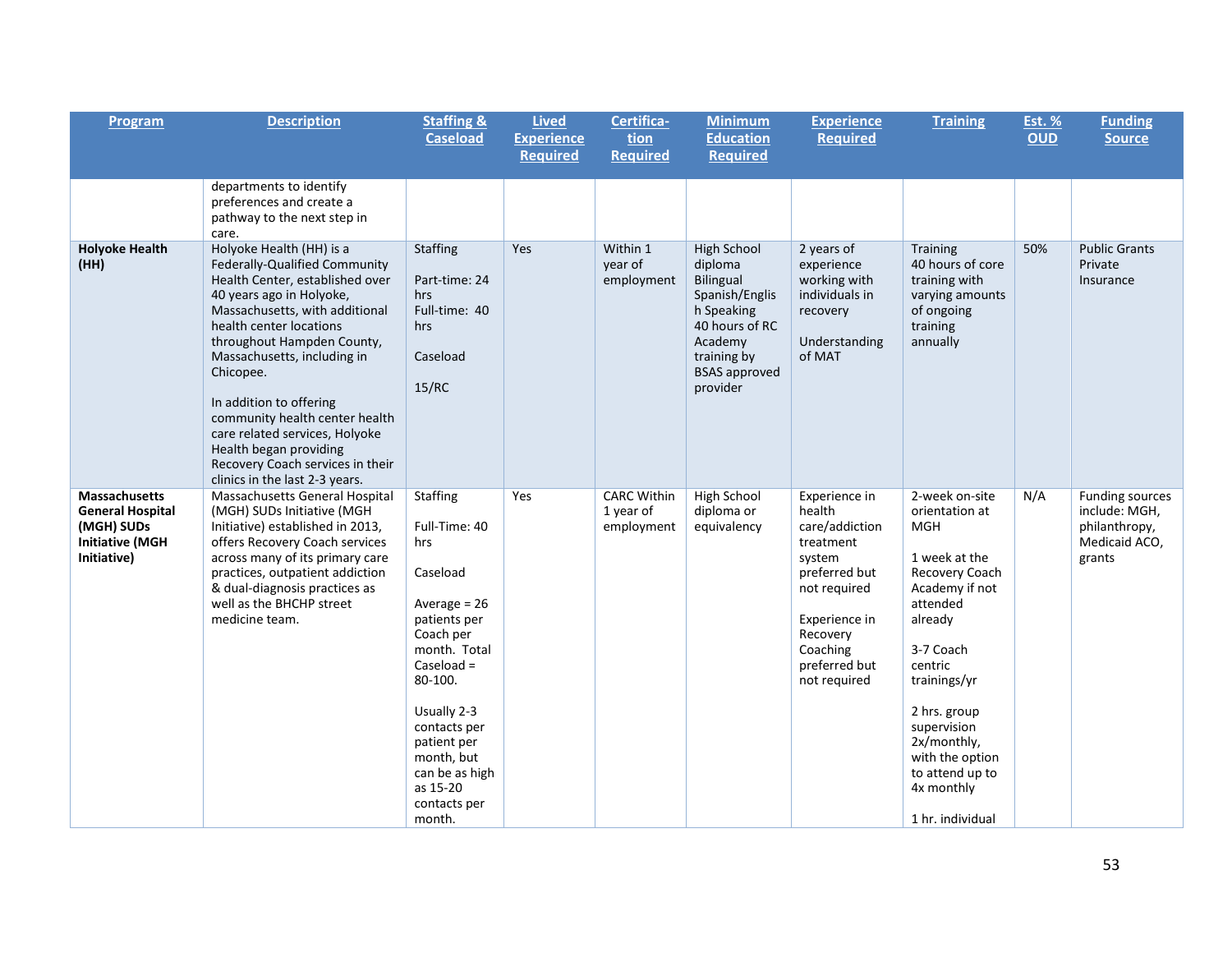| Program                                   | <b>Description</b>                                                                                                                                                                                                                                                                                                                                                                                                                                                           | <b>Staffing &amp;</b><br><b>Caseload</b>                           | <b>Lived</b><br><b>Experience</b><br><b>Required</b> | Certifica-<br>tion<br><b>Required</b> | <b>Minimum</b><br><b>Education</b><br><b>Required</b> | <b>Experience</b><br><b>Required</b> | <b>Training</b>                                                                                                             | <u>Est. %</u><br><b>OUD</b> | <b>Funding</b><br><b>Source</b> |
|-------------------------------------------|------------------------------------------------------------------------------------------------------------------------------------------------------------------------------------------------------------------------------------------------------------------------------------------------------------------------------------------------------------------------------------------------------------------------------------------------------------------------------|--------------------------------------------------------------------|------------------------------------------------------|---------------------------------------|-------------------------------------------------------|--------------------------------------|-----------------------------------------------------------------------------------------------------------------------------|-----------------------------|---------------------------------|
|                                           |                                                                                                                                                                                                                                                                                                                                                                                                                                                                              | Average<br>duration of<br>engagement<br>is 7-8 months.             |                                                      |                                       |                                                       |                                      | supervision<br>offered every<br>week, however,<br>can be less, as<br>deemed<br>appropriate by<br>the RC & RC<br>Supervisor. |                             |                                 |
| <b>Vermont Recovery</b><br>Network (VTRN) | Vermont Recovery Network<br>(VTRN) established in 2001 is a<br>group of nine independent<br>nonprofit member centers and<br>three affiliated centers in the<br>State that provide recovery<br>support, including Recovery<br>Coach, services to those seeking<br>assistance with drug or alcohol<br>use. The length of service is<br>longer duration. The Network<br>also provides Recovery Coach<br>services in emergency rooms<br>and newborn clinics across the<br>state. | <b>Staffing</b><br>Information<br>not provided<br>Caseload<br>4/RC | Yes; in<br>personal or<br>family<br>recovery         | Information<br>not provided           | Information<br>not provided                           | Information not<br>provided          | Information not<br>provided                                                                                                 | $25 -$<br>70%               | <b>Public Grants</b>            |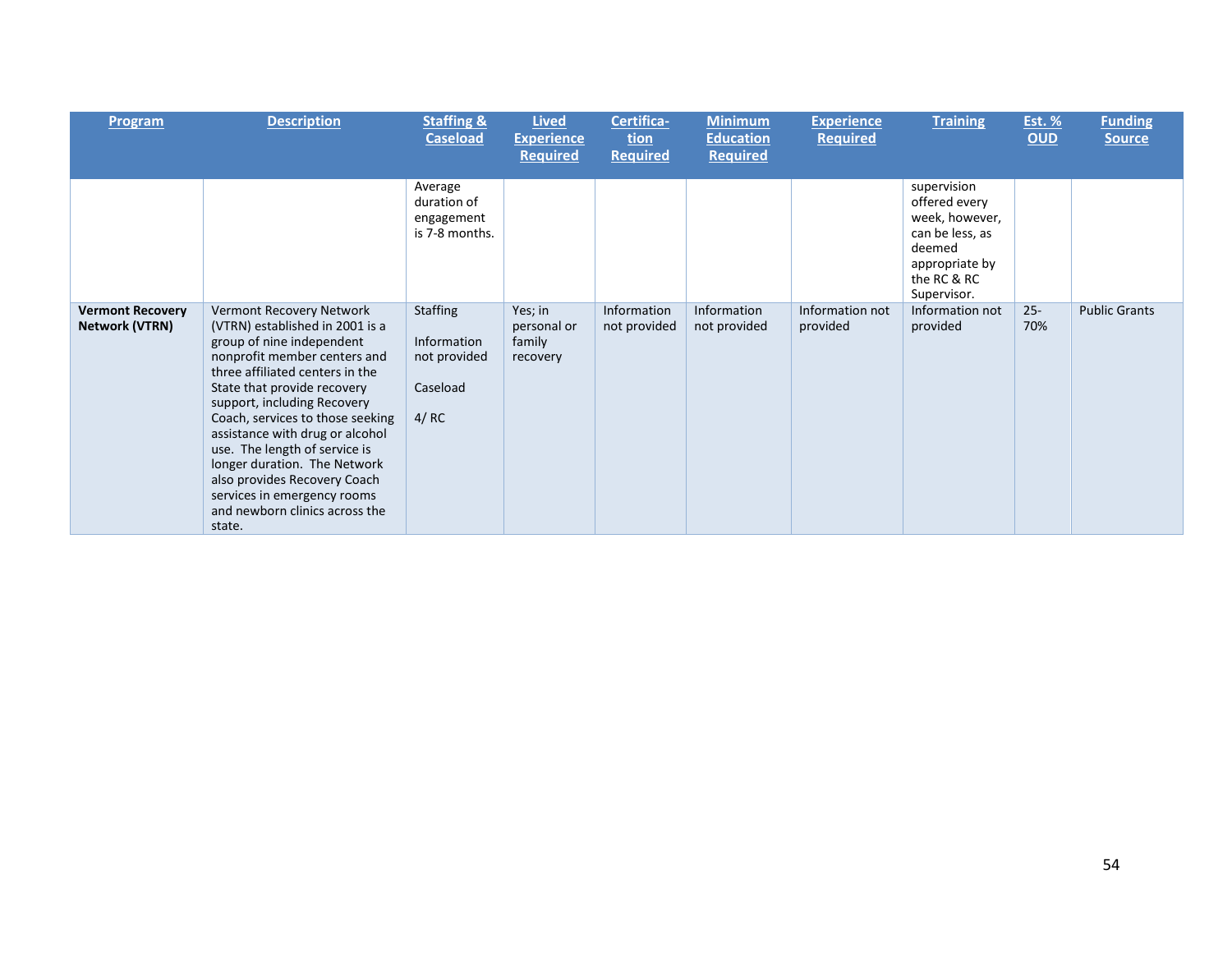<span id="page-55-0"></span>

| <b>Data Response Format</b>                                                                                                        | <b>Anchor</b>                                                                             | <b>Blue Guardian</b>          | <b>Gosnold</b>           | <b>Holyoke</b><br><b>Health</b> | <b>MGH RC Program</b>                                                              | <b>Recovery</b><br><b>Point WV</b> | <b>Wicomico</b><br><b>County</b><br><b>COAT</b><br>Program |
|------------------------------------------------------------------------------------------------------------------------------------|-------------------------------------------------------------------------------------------|-------------------------------|--------------------------|---------------------------------|------------------------------------------------------------------------------------|------------------------------------|------------------------------------------------------------|
|                                                                                                                                    |                                                                                           |                               |                          |                                 |                                                                                    |                                    |                                                            |
| Please list any of the<br>following that you work with<br>on a regular basis: OUD only,<br>SUD broadly, OUD and SUD,<br>COD, other | All of these                                                                              | Primarily OUD<br>but SUD also | OUD and<br>SUD           | All of these                    | OUD, SUD broadly<br>and AUD                                                        | OUD and<br>SUD clients.            | OUD, SUD,<br>COD                                           |
| Percent of clients with SUD<br>that have OUD (estimate)                                                                            | $\overline{\phantom{a}}$                                                                  | 96%                           | 70%                      | 50%                             | N/A                                                                                | 70%                                | N/A                                                        |
| # of full-time RCs employed                                                                                                        | 38                                                                                        | $\overline{2}$                | $\overline{7}$           | 9                               | 10                                                                                 | 13                                 | $\overline{2}$                                             |
| # of part-time RCs employed                                                                                                        | 12                                                                                        | $\overline{2}$                | 4                        | $\mathbf{1}$                    | $\mathbf 0$                                                                        | $\overline{2}$                     | $\overline{2}$                                             |
| # of volunteer RCs employed                                                                                                        | 0                                                                                         | 0                             | 0                        | 0                               | 0                                                                                  | 0                                  | 0                                                          |
| Average hours worked per<br>week for full-time RC                                                                                  | 37.5                                                                                      | 40                            | 40                       | 40                              | 40                                                                                 | 40                                 | 40                                                         |
| Average hours worked per<br>week for part-time RC                                                                                  | 50% or per diem                                                                           | 29                            | 15                       | 24                              | n/a                                                                                | 20                                 | On call - 10                                               |
| week for volunteer RC                                                                                                              | $\mathsf{O}\xspace$                                                                       | $\mathbf 0$                   | $\overline{\phantom{a}}$ | $\pmb{0}$                       |                                                                                    | $\mathsf{O}\xspace$                | $\mathbf 0$                                                |
|                                                                                                                                    |                                                                                           |                               |                          |                                 |                                                                                    |                                    |                                                            |
| Average clients per Recovery<br>Coach                                                                                              | $35 - 50$<br>(FT staff)                                                                   | 30 FT/22PT                    | 10                       | 15                              | Average = $30-40$<br>clients/coach/month<br>RCs may have panels<br>of 100+ clients | $8 - 12$                           | Ongoing                                                    |
| Total cases handled in one<br>year (whole program)                                                                                 | Approx. 4,500<br>non-unique<br>individuals were<br>signed up for<br>membership in<br>2017 | ongoing<br>caseloads          | 175-200                  | 600                             | About 3,200 clients<br>seen per year across<br>the program                         | 210                                | 347 unique<br>individuals in<br>2017                       |
|                                                                                                                                    | Average hours worked per                                                                  |                               | RCs do not carry         |                                 |                                                                                    | n/a                                |                                                            |

# **D. Recovery Coach Program Benefit Data**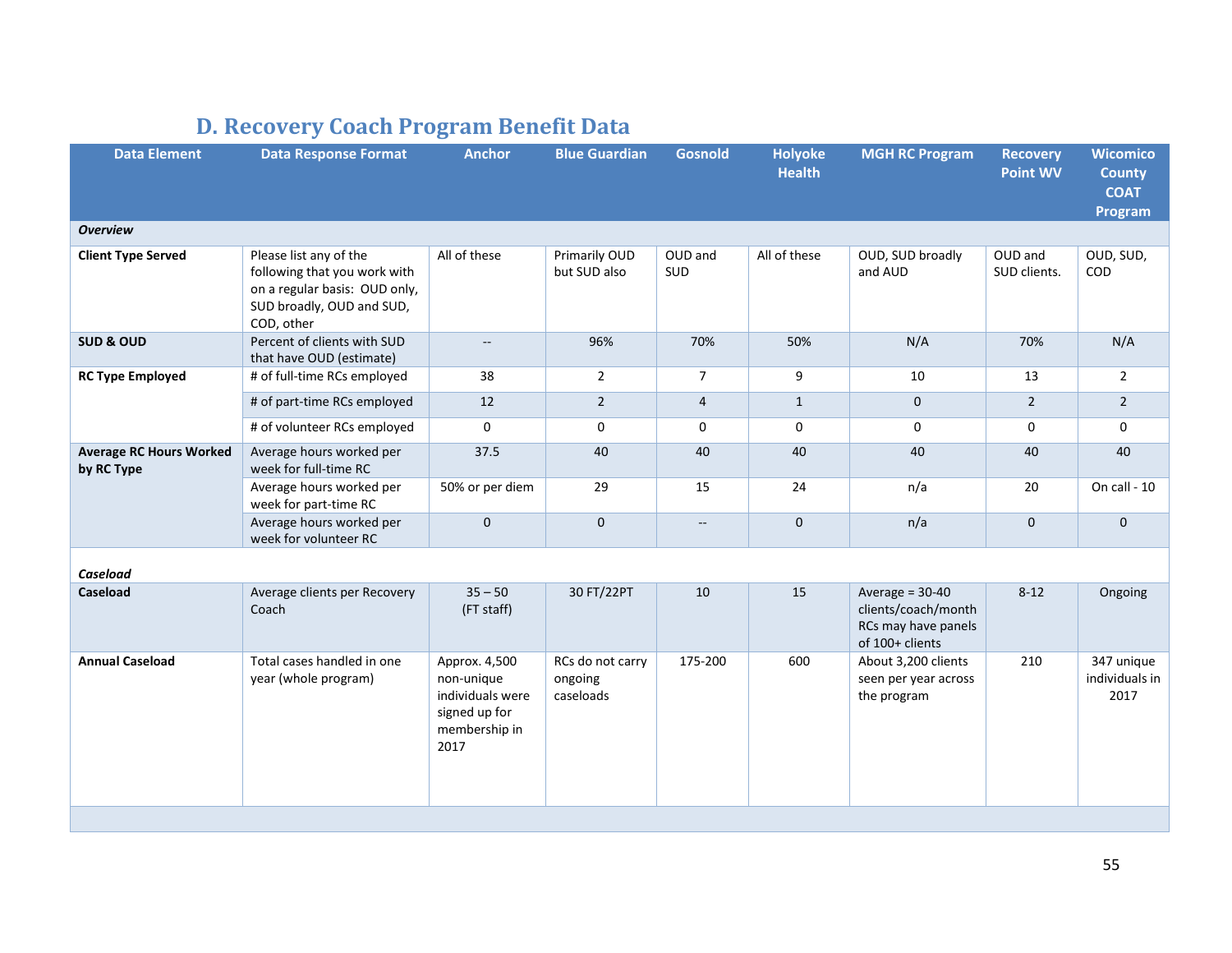| <b>Data Element</b>                   | <b>Data Response Format</b>                                                  | <b>Anchor</b>                                                               | <b>Blue Guardian</b>                          | <b>Gosnold</b>                           | <b>Holyoke</b><br><b>Health</b>         | <b>MGH RC Program</b>                                                                                                   | <b>Recovery</b><br><b>Point WV</b>           | <b>Wicomico</b><br><b>County</b><br><b>COAT</b><br>Program                                                 |
|---------------------------------------|------------------------------------------------------------------------------|-----------------------------------------------------------------------------|-----------------------------------------------|------------------------------------------|-----------------------------------------|-------------------------------------------------------------------------------------------------------------------------|----------------------------------------------|------------------------------------------------------------------------------------------------------------|
| <b>Finance</b>                        |                                                                              |                                                                             |                                               |                                          |                                         |                                                                                                                         |                                              |                                                                                                            |
| <b>Travel Costs</b>                   | Transportation note                                                          | Only ED coaches<br>are reimbursed<br>for mileage                            | We have cars                                  | $\overline{\phantom{a}}$                 | $\overline{\phantom{a}}$                | Most RCs use public<br>transit or in<br>emergency<br>situations,<br>they may use<br>uber/lyft                           | $\overline{\phantom{a}}$                     | Provided<br>with state<br>vehicle for<br>most travel,<br>reimbursed<br>if no state<br>vehicle<br>available |
|                                       | Average miles traveled per<br>RC per month                                   | $\overline{\phantom{a}}$                                                    | $\mathord{\hspace{1pt}\text{--}\hspace{1pt}}$ | 800                                      | 200                                     | $10-20$                                                                                                                 | $<100$                                       |                                                                                                            |
|                                       | Reimbursement rate per mile                                                  | Allowed rate by<br>IRS regulations                                          | \$0.00                                        | \$0.44                                   | \$0.44                                  | \$0.545                                                                                                                 | \$0.475                                      | \$0.54                                                                                                     |
| <b>Supplies</b>                       | What supplies are provided<br>(cell phone, laptop, other<br>materials, etc.) | Cell phone<br>provided to full<br>time ED and<br>mobile outreach<br>coaches | Cellphone,<br>hotspot, laptop                 | Cell phone,<br>laptop                    | Cell phone,<br>laptop,<br>aircard, etc. | Cell phones for all<br>RC's, some have<br>laptops issued<br>depending on their<br>need                                  | Cell phone,<br>laptop,<br>office<br>supplies | Cellphone<br>and laptop                                                                                    |
|                                       | Average cost per year<br>(estimate)                                          | $\sim$                                                                      | $\sim$                                        | $\sim$                                   | \$3,600                                 | \$1,500/coach                                                                                                           | \$5,000                                      | \$2,000                                                                                                    |
| <b>Core Training</b><br>(If Provided) | How many hours?                                                              | 46                                                                          | 54 for<br>certification                       | 60 CEUs plus<br>500 hours<br>supervision | 40                                      | 80 before RC begins<br>their role, plus<br>Recovery Coach<br>Academy, if they<br>have not already<br>attended           | 46 per<br>student                            | 46 training<br>hours for<br>peer +<br>health<br>department<br>training                                     |
|                                       | What is the average cost?                                                    | $\sim$                                                                      |                                               | $$1,500+$                                | \$700                                   | Cost of RC Academy<br>is \$200, plus<br>mileage,<br>plus 4-night hotel if<br>the RC is outside of<br>commuter distance. | \$414 per<br>student                         | mostly free                                                                                                |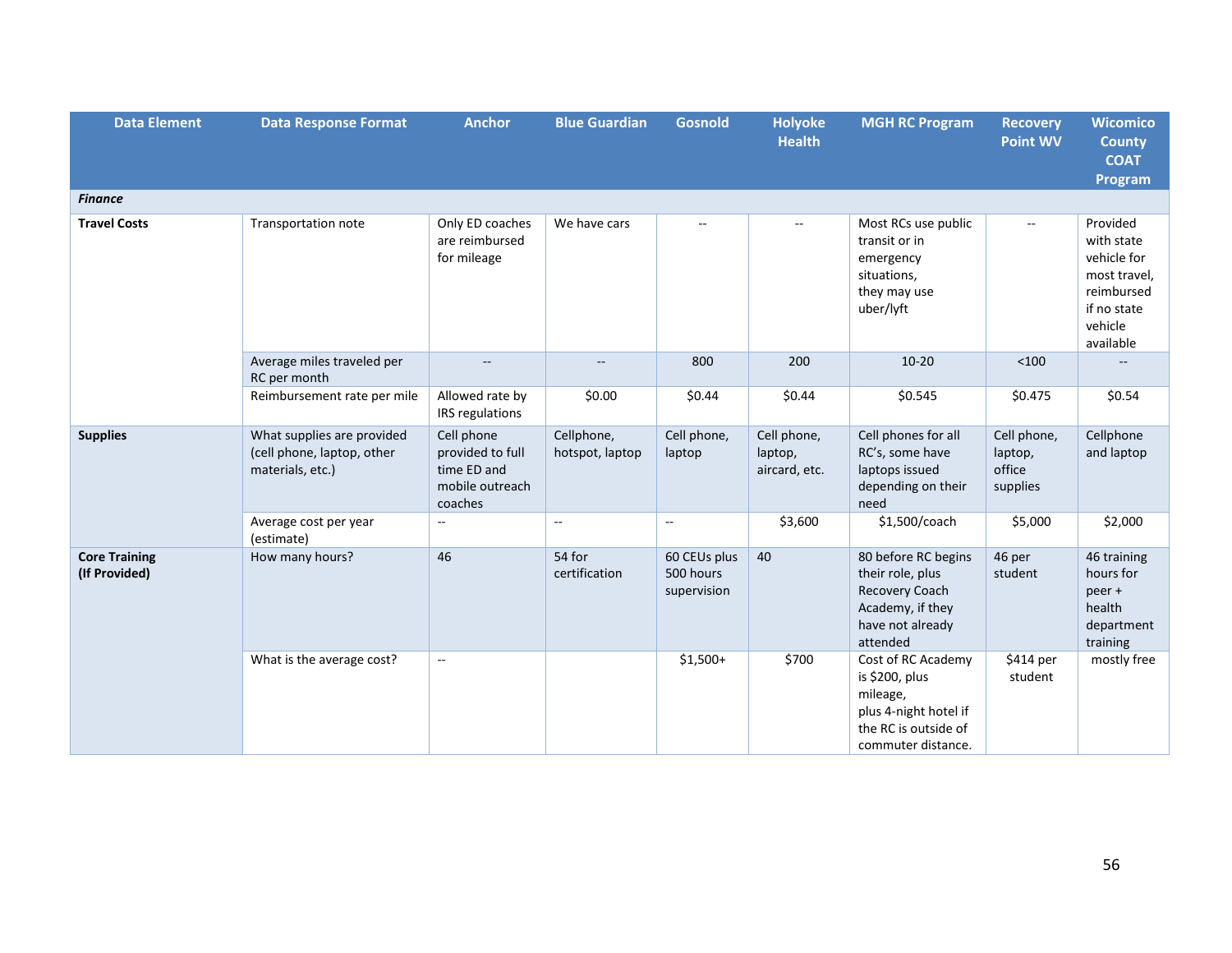| <b>Data Element</b>                      | <b>Data Response Format</b>                 | <b>Anchor</b>                                                             | <b>Blue Guardian</b>              | <b>Gosnold</b>                    | <b>Holyoke</b><br><b>Health</b> | <b>MGH RC Program</b>                                                                                                                                                                                                                                                                                                                                                                        | <b>Recovery</b><br><b>Point WV</b> | <b>Wicomico</b><br><b>County</b><br><b>COAT</b><br>Program |
|------------------------------------------|---------------------------------------------|---------------------------------------------------------------------------|-----------------------------------|-----------------------------------|---------------------------------|----------------------------------------------------------------------------------------------------------------------------------------------------------------------------------------------------------------------------------------------------------------------------------------------------------------------------------------------------------------------------------------------|------------------------------------|------------------------------------------------------------|
| <b>Ongoing Training</b><br>(If Provided) | How many hours?                             | Training is<br>generally<br>provided during<br>monthly staff<br>meetings. | 24 per year<br>after              | 40 per year                       | variable                        | 7 hours annual RC<br>centric training;<br>2 hours Group<br>supervision up to 4x<br>monthly includes<br>educational<br>component; 1 hour<br>per 1-2 weeks of<br>individual<br>supervision includes<br>training component;<br>additional internal<br>training offered at<br>no cost; RCs also<br>receive a stipend to<br>attend external<br>trainings each year,<br>usually focused on<br>CARC | 6 hours per<br>student             | $\overline{\phantom{a}}$                                   |
|                                          | What is the average cost?                   | $\mathcal{L}_{\mathcal{A}}$                                               | free - we do in<br>house training | Estimated at<br>\$500 per<br>year | $\mathbb{L}^2$                  | The all-day training<br>for staff is about<br>\$1,200. Stipend for<br>external trainings is<br>\$200 per RC per<br>year.                                                                                                                                                                                                                                                                     | $$50$ per<br>student               | Ξ.                                                         |
| <b>Credentialing</b><br>(If Provided)    | Are RCs credentialed or<br>certified? (Y/N) | Yes, peer<br>recovery support<br>specialist                               | yes                               | yes                               | yes                             | RC's must be<br>approved for<br><b>Certified Addiction</b><br>Recovery Coach<br>(CARC) state-wide<br>certification post<br>one year of initial<br>hire. Some RC's will<br>obtain a LADC, CADC<br>or CPS but those are<br>not required.                                                                                                                                                       | yes                                | yes                                                        |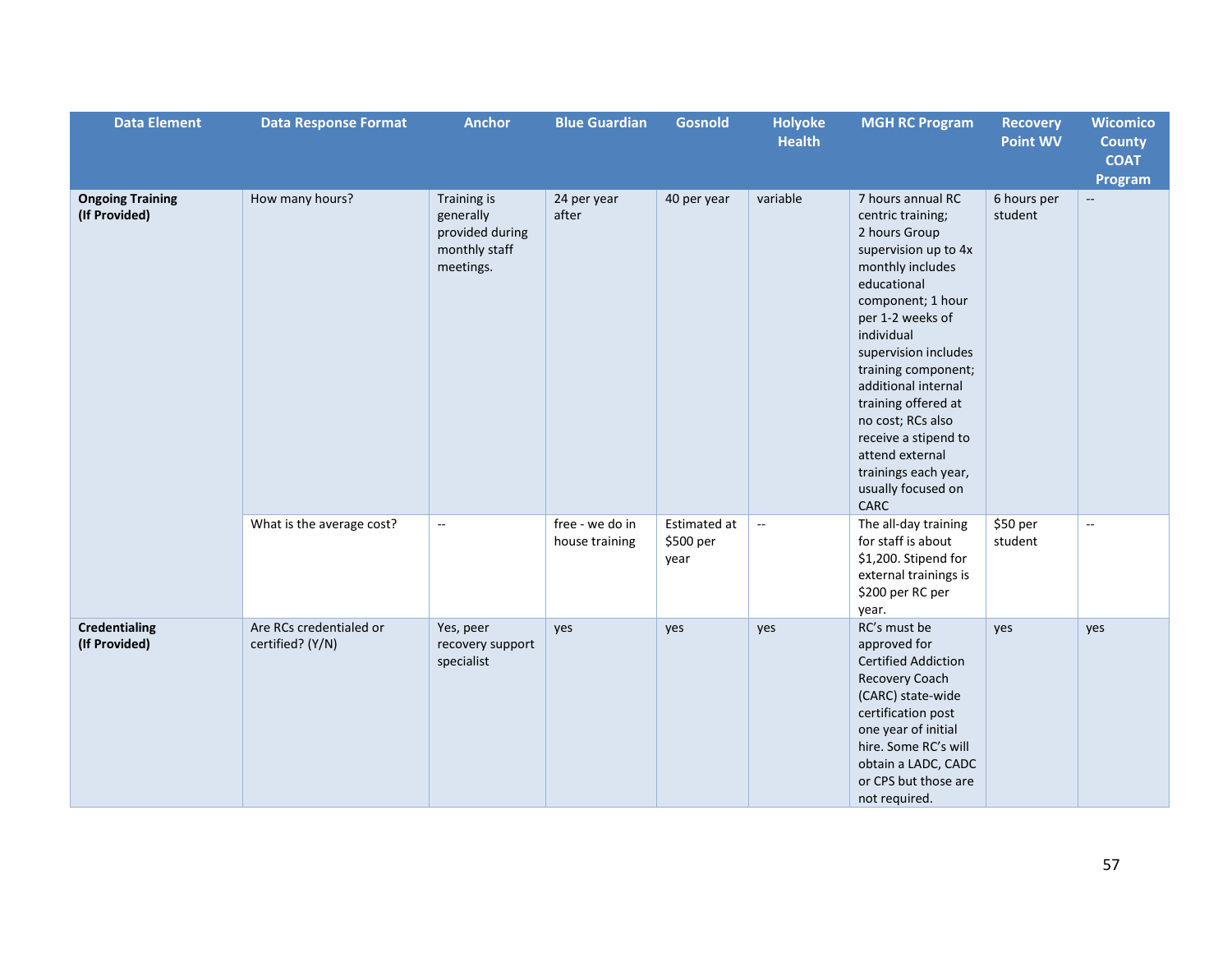| <b>Data Element</b>                                    | <b>Data Response Format</b>                                                                                        | <b>Anchor</b>                | <b>Blue Guardian</b>               | <b>Gosnold</b>                                                                                                                                                           | <b>Holyoke</b><br><b>Health</b>                                                     | <b>MGH RC Program</b>                                                                                                           | <b>Recovery</b><br><b>Point WV</b>                                                                | <b>Wicomico</b><br><b>County</b><br><b>COAT</b><br>Program                                                  |
|--------------------------------------------------------|--------------------------------------------------------------------------------------------------------------------|------------------------------|------------------------------------|--------------------------------------------------------------------------------------------------------------------------------------------------------------------------|-------------------------------------------------------------------------------------|---------------------------------------------------------------------------------------------------------------------------------|---------------------------------------------------------------------------------------------------|-------------------------------------------------------------------------------------------------------------|
|                                                        | If yes, by what entity?                                                                                            | <b>RI Licensing</b><br>Board | PA Certification<br>Board          | 1. CCAR<br>2. Mass.<br>Board of S/A<br>Counselor<br>Certification<br>(Recovery<br>Coach)<br>3. National<br>Certification<br>Commission<br>for Addiction<br>Professionals | Massachusetts<br>Bureau of<br>Substance<br>Addiction<br>Services<br>(BSAS) training | Commonwealth of<br>Massachusetts,<br>Massachusetts<br><b>Board of Substance</b><br>Abuse Counselor<br>Certification<br>(MBSACC) | West<br>Virginia<br>Certification<br>Board for<br>Addiction<br>and<br>Prevention<br>Professionals | Maryland<br>Addiction<br>and<br>Behavioral-<br>health<br>Professionals<br>Certification<br>Board<br>(MAPCB) |
|                                                        | Does your organization cover<br>the cost?                                                                          | Funded by state              | Yes                                | Only initial<br>training,<br>employee<br>pays for<br>continuing<br>certification                                                                                         | Yes                                                                                 | Yes                                                                                                                             | <b>No</b>                                                                                         | Not for the<br>license fee                                                                                  |
|                                                        | What is the cost?                                                                                                  | $\sim$ $\sim$                | \$125                              |                                                                                                                                                                          | varies                                                                              | \$250                                                                                                                           | \$175                                                                                             | \$100                                                                                                       |
| <b>Tax-Exempt Status</b>                               | Is your organization for profit<br>or nonprofit?                                                                   | Nonprofit                    | Nonprofit                          | Nonprofit                                                                                                                                                                | Nonprofit                                                                           | Nonprofit                                                                                                                       | Nonprofit                                                                                         | Nonprofit                                                                                                   |
| <b>Benefits</b>                                        |                                                                                                                    |                              |                                    |                                                                                                                                                                          |                                                                                     |                                                                                                                                 |                                                                                                   |                                                                                                             |
| <b>RC Benefits</b>                                     | Do you provide health<br>benefits? (Y/N)                                                                           | yes                          | yes                                | yes                                                                                                                                                                      | yes                                                                                 | yes                                                                                                                             | Yes                                                                                               | Yes, but can<br>be costly                                                                                   |
|                                                        | What is your fringe benefit<br>%?<br>Or<br>What is the value $(\xi)$ of your<br>benefits? (per<br>year/month/week) | unknown                      | \$8,500/year                       | 18%                                                                                                                                                                      | 18-22%                                                                              | 35%                                                                                                                             | \$550 per<br>month per<br>employee                                                                | State fringe<br>benefits can<br>be very<br>costly,<br>sometimes<br>exceeding<br>salary                      |
| <b>Paid Time Off</b>                                   | Holidays                                                                                                           | 10                           | 11                                 | 10                                                                                                                                                                       | 12                                                                                  | All holidays,                                                                                                                   | $\mathbf{3}$                                                                                      | Contractual                                                                                                 |
| (Number of Days earned<br>per year)<br>[If Applicable] | Vacation days                                                                                                      | 15                           | 5 days 1st year,<br>10 day 2nd, 15 | 10 first year;<br>goes to 20<br>after 4 years                                                                                                                            | accrued                                                                             | vacation days,<br>personal days, sick<br>days are bundled                                                                       | 20                                                                                                | staff get 5<br>days/year of<br>time off $+$                                                                 |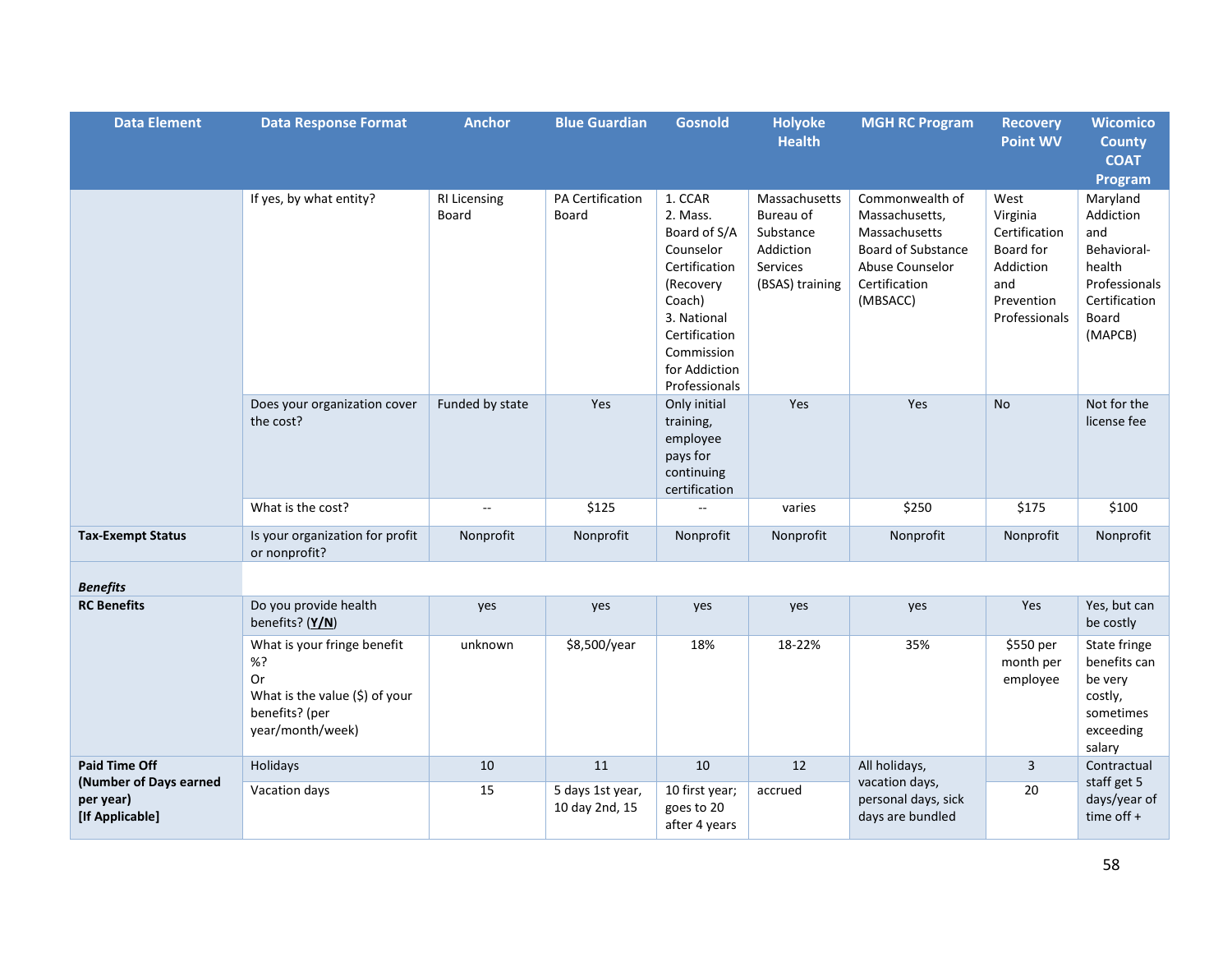| <b>Data Element</b>                                                                                                                         | <b>Data Response Format</b> | <b>Anchor</b>                                                                           | <b>Blue Guardian</b>                      | <b>Gosnold</b>                                         | <b>Holyoke</b><br><b>Health</b> | <b>MGH RC Program</b>                                                                                        | <b>Recovery</b><br><b>Point WV</b> | <b>Wicomico</b><br><b>County</b><br><b>COAT</b><br>Program |
|---------------------------------------------------------------------------------------------------------------------------------------------|-----------------------------|-----------------------------------------------------------------------------------------|-------------------------------------------|--------------------------------------------------------|---------------------------------|--------------------------------------------------------------------------------------------------------------|------------------------------------|------------------------------------------------------------|
|                                                                                                                                             |                             |                                                                                         | days 3rd, 20<br>days 4th                  |                                                        |                                 | into "earned time".<br>Full-time (40 hour)<br>employees earn 8<br>hours of ET for every<br>two weeks worked. |                                    | any comp<br>time                                           |
|                                                                                                                                             | Personal days               | $\overline{2}$                                                                          | 3                                         | $\overline{2}$                                         | $\overline{3}$                  |                                                                                                              | $\mathbf 0$                        |                                                            |
|                                                                                                                                             | Sick days                   | 10                                                                                      | 1.5 per pay<br>period/3 days<br>per month | 5                                                      | accrued                         |                                                                                                              | 5                                  |                                                            |
|                                                                                                                                             | % FTE spent supervising RCs | 40%                                                                                     | $- -$                                     | 90%                                                    | 30%                             | 50%                                                                                                          | 33%                                | 50%                                                        |
|                                                                                                                                             | # of RCs supervised         | Per state<br>contract a<br>supervisor can<br>supervise a<br>maximum of 10<br><b>RCs</b> | $\sim$ $\sim$                             | All: 7 full-<br>time RCs, 4<br>part-time<br><b>RCs</b> | 6 direct 4<br>indirect          | 10                                                                                                           | 12                                 | $\overline{2}$                                             |
|                                                                                                                                             |                             |                                                                                         |                                           |                                                        |                                 |                                                                                                              |                                    |                                                            |
| Seven out of ten programs interviewed submitted this information<br>Some responses have been abbreviated<br>"--" indicates missing response |                             |                                                                                         |                                           |                                                        |                                 |                                                                                                              |                                    |                                                            |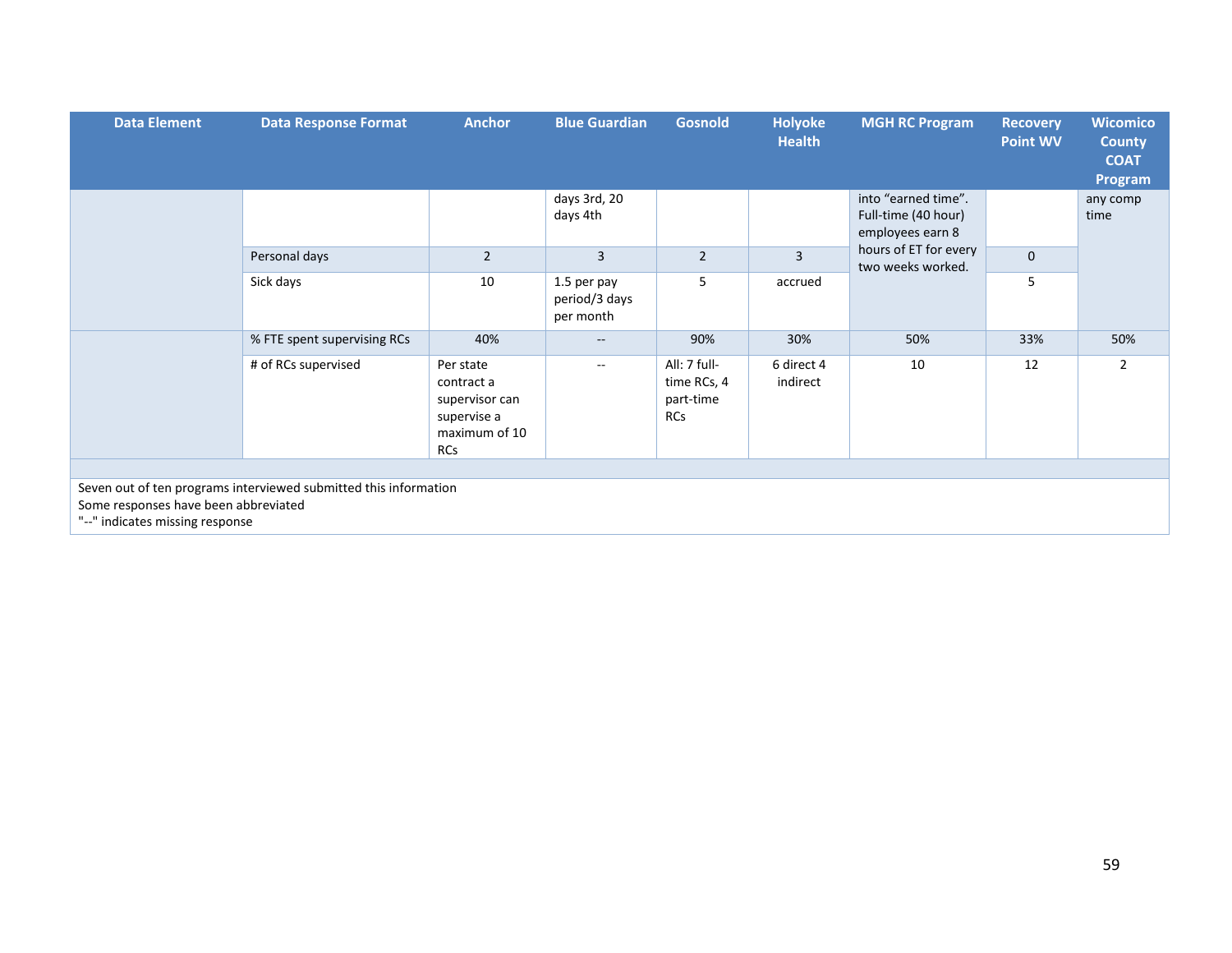# **E. Sample Recovery Coach Job Descriptions**

# <span id="page-60-0"></span>**Job Description 1**

### **Recovery Coach Job Description**

#### *GENERAL SUMMARY*

The Recovery Coach (RC) will provide peer recovery support services to individuals with SUD (SUD) and will assist individuals in achieving sustained recovery. This position will facilitate individual access to recovery-oriented SUD treatment, resources, and community recovery groups. The RC will bridge the segregated treatment system into a more holistic care model through providing support across multiple systems and frameworks of care. This position will maintain ongoing individual support regardless of relapse and will serve as

a motivator, ally, role model, problem-solver, and advocate for individuals with SUDs. The RC should possessthorough understanding of community culture to address the barriers to successful recovery, better tailor health messages, and provide links to community resources and treatment options. The position is based half-time in the primary care setting of [REDACTED] and half-time in the [REDACTED], a dual-diagnosis addiction clinic.

The responsibilities included in this position are the following:

- Serves as a liaison between the recovery community, the addiction treatment system, the medical treatment system, and the individual's community, family, and social context to facilitate connections across systems of care
- Works collaboratively with treatment team to implement evidence-based services to individuals with SUD
- Addresses barriers to successful recovery and serves as role model and advocate
- Conducts active outreach efforts to encourage attendance and participation in recoveryoriented, self-help, and pro-social groups
- Assists with access to treatment for SUD and co-occurring conditions, creating systems and procedures to rapidly identify treatment needs and determine appropriate level of care. Assists with data collection for quality assurance and program evaluation

#### *PRINCIPAL DUTIES AND RESPONSIBILITIES*

- Engage with individuals identified with SUD referred by [REDACTED] outpatient or hospital staff
- Meet hospitalized individuals with SUD prior to discharge and facilitate their access to next stage of treatment
- Conduct initial needs assessment, review the individual's SUD history, and identify the individual's goals and expectations
- Together with clinical staff, facilitate referrals to appropriate disposition options for individuals
- Help individual navigate the health care system and social service system; accompany individuals to appointments and meetings as needed.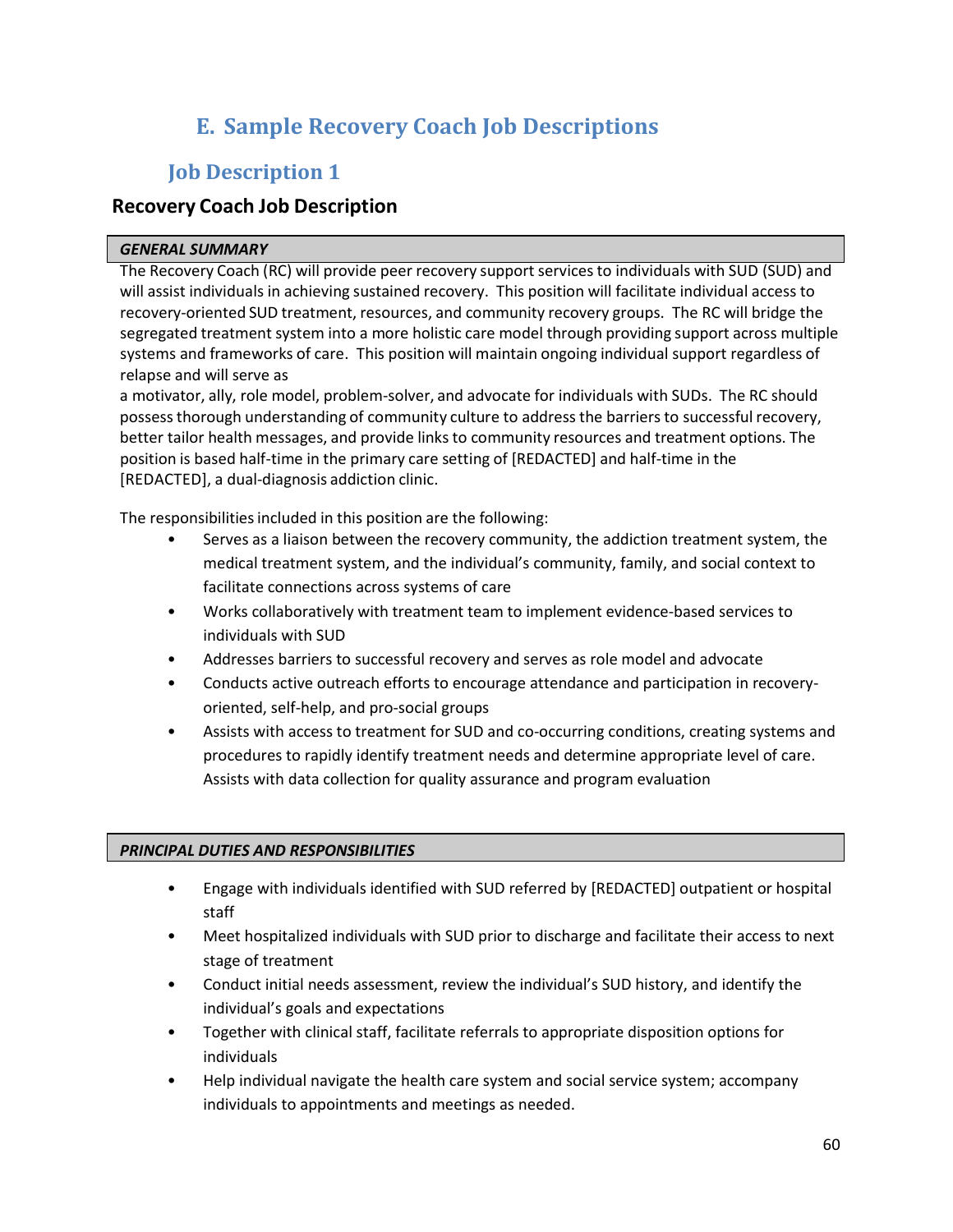- Negotiate and create opportunities for access to treatment and social services for individuals; advocate on behalf of individuals to help decrease barriers to care
- Educate individuals about addiction and utilize motivational enhancement techniques to explore ambiguity and tip the scales towards treatment
- Provide peer counseling and support individuals in establishing treatment goals and achieving and maintaining recovery
- Develop individualized service plans for each individual
- Work with individual and care team to develop a comprehensive treatment plan
- Be available to provide support to individuals in immediate risk of relapse or for other timesensitive matters during and outside of regular business hours
- Monitor individuals' progress and evaluate outcome, using a tracking system
- Clearly and effectively facilitate communication between the individual, PCP, consulting psychiatrist, and any external providers maintaining appropriate confidentiality procedures and boundaries
- Maintain accurate and up-to-date records and standardized data on all individuals
- Systematically reviewthe caseload with the supervisor each week, focusing on new individuals and those who are having difficulties

#### *QUALIFICATIONS:*

- High school diploma required
- Demonstrates ability to maintain 2 years of sustained remission
- Recovery coach certification required within first 12 months of employment
- Strong interpersonal, facilitation, and leadership skills
- Ability to work independently as well as part of a multidisciplinary team of psychologists, physicians, social workers, and nurses
- Strong advocacy skills along with knowledge of community-based services, resources, and local recovery community
- Comfort with multiple pathways to recovery from SUD and willingness to embrace a person-centered approach that recognizes an individual's preferences and autonomy ("recovery by any means necessary")
- Comfort in working in both medical and social service settings
- Clinical skills in motivational enhancement strategies
- Ability to provide accurate feedback without judgment or discomfort
- Flexibility to adapt to unforeseen needs or circumstances
- Excels at problem solving and multi-tasking, organized, efficient and goal directed
- Ability to maintain effective working relationships with patients/families and staff
- Excellent interpersonal, written and verbal communication skills
- Effective use of the Internet and Microsoft Office programs such as Word, Excel, PowerPoint and Outlook
- Ability to handle confidential information

EOE Statement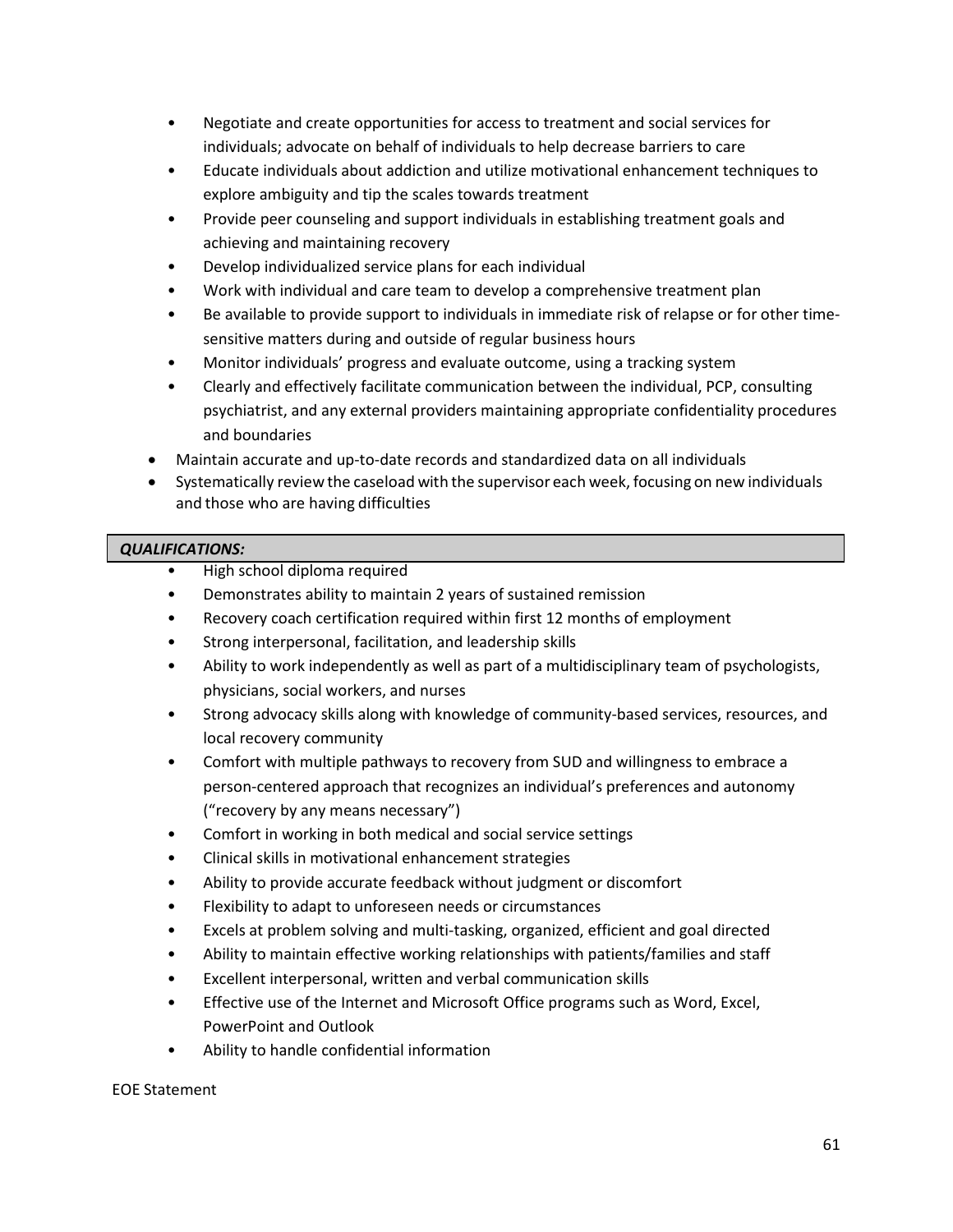[REDACATED] is an Equal Opportunity Employer. By embracing diverse skills, perspectives and ideas, we choose to lead. Applications from protected veterans and individuals with disabilities are strongly encouraged.

# **Job Description 2**

**Job Title**: Peer Recovery Specialist

**Division**: Intermediate Services

**Department**: [REDACTED]

**Reports To**: Manager of [REDACTED]

**Summary**: The Outreach Peer Recovery Support Specialist works with people in [STATE NAME REDACTED] communities who are in need of recovery support. Peer Recovery Specialists provide individual and group support in multiple settings, and provide referrals for resources like detox, housing, outpatient treatment, clothing/food and overdose prevention/Narcan training. This staff member also provides educational outreach to providers and community groups.

#### **Job Responsibilities:**

- Provide community outreach
- Provide individual recovery support
- Facilitate recovery support groups
- Provide information and referrals for community-based resources
- Serve as advocate for program participants and assist them to develop self-advocacy skills
- Complete all required documentation clearly and on time
- Communicate effectively and respectfully with all program participants and coworkers; and with community partners. Maintain positive relationships.
- Complete all trainings as assigned.
- Additional duties and responsibilities as assigned.

**Qualifications**: To perform this job successfully, an individual must be able to perform each essential duty satisfactorily.

- Candidate must demonstrate an understanding of, and belief in, the addiction recovery process
- Must be a person with lived recovery experience, with minimum 2 years of continuous recovery
- Positive communication skills
- Must be 21 years old or older

**Education and/or Experience**: High School diploma or GED required. Associates Degree or higher preferred. [STATE NAME REDACTED] State certified Recovery Coach or plan to complete this within first year. Understanding of community resources and recovery-oriented systems of care model.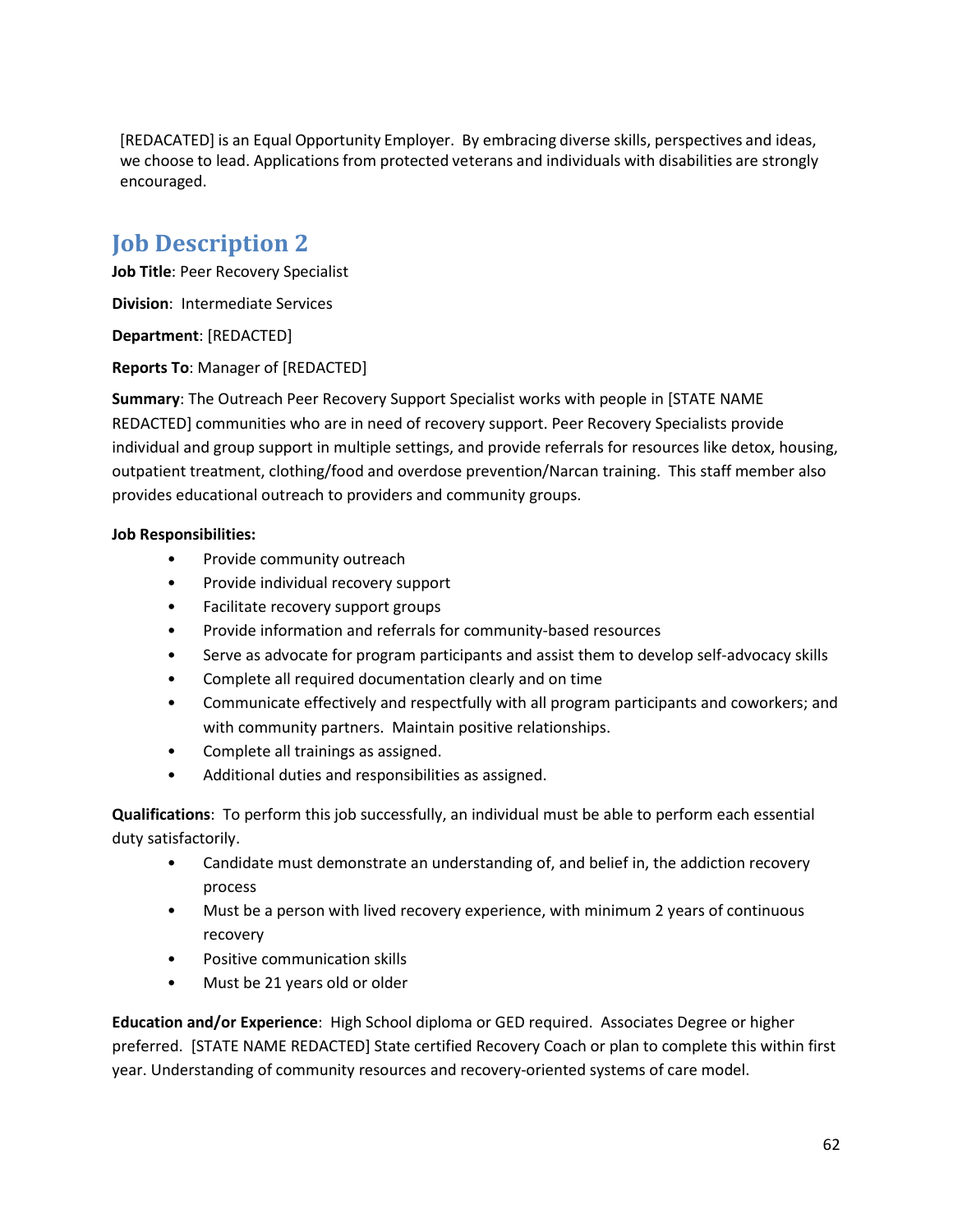**Certificates, Licenses, Registrations**: MUST have a valid driver's license, registration and proper auto insurance. (Provide a copy to your manager).

**Other Skills and Abilities**: Knowledge of basic crisis intervention, motivational interviewing, and some case management techniques required. Ability to act as an advocate for the needs of the individual is required.

**Physical Demands**: The physical demands described here are representative of those that must be met by an employee to successfully perform the essential functions of this job. Reasonable accommodations may be made to enable individuals with disabilities to perform the essential functions.

While performing the duties of this job, the employee is regularly required to stand, walk, use hands, feel objects and/or controls, talk, hear and smell. The employee frequently is required to reach with hands and arms, climb or balance, stoop, kneel, crouch and sit. Employee may need to lift up to 25 pounds.

**Work Environment**: The work environment characteristics described here are representative of those an employee encounters while performing the essential functions of this job. Reasonable accommodations may be made to enable individuals with disabilities to perform the essential functions.

# **Job Description 3**

**Position Results Description**: Certified Peer Recovery Specialist **Immediate Supervisor**: Project Director – [REDACTED]

The Certified Peer Recovery Specialist for [REDACTED] will work with individuals with heroin and/or opioid addiction.

**MAJOR GOAL**: The Certified Peer Recovery Specialist's (CRS) role is to support others in recovery from a SUD. The CRS will serve as a role model, mentor, advocate and motivator to recovering individuals in order to help prevent relapse and promote long-term recovery. The CRS must demonstrate an ability to share personal recovery experiences and to develop authentic peer-to-peer relationships. The key result areas of this position include:

- 1. Provide recovery education to service recipients for every phase of the recovery journey from pre-recovery engagement, recovery initiation, recovery stabilization, and sustained recovery maintenance.
- 2. Provide a model for people in recovery, staff, and the community, by demonstrating that recovery is possible.
- 3. Facilitate (via personal coaching) the transition from a professionally directed service plan to a self-directed recovery plan; assist recovering persons to develop their own plan for advancing their recovery
- 4. Actively identify and support linkages to community resources (communities of recovery, educational, vocational, social, cultural, spiritual resources, mutual self-help groups,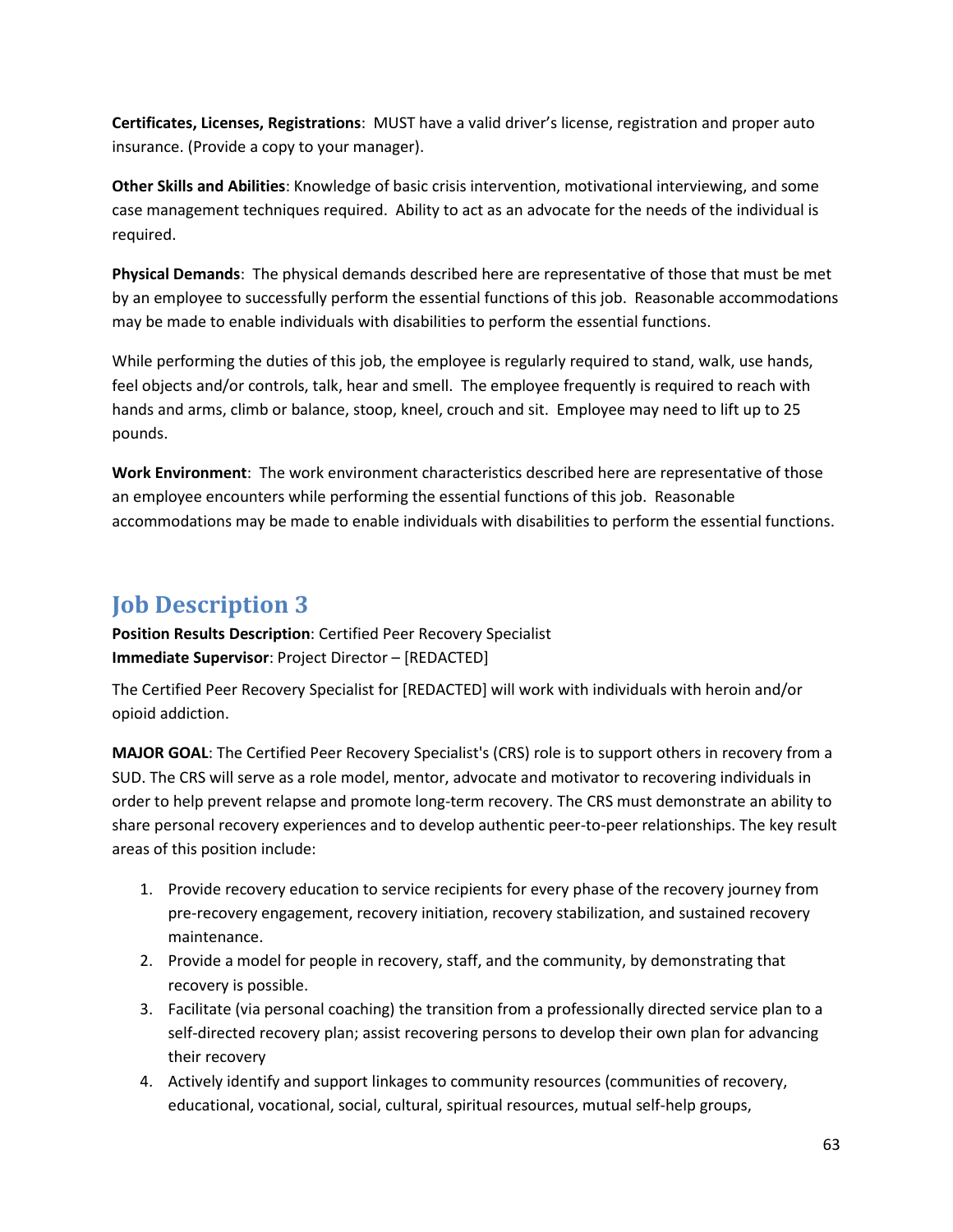professional services, etc.) that support the recovering person's goals and interests.

- 5. Maintain contact with recovering persons after they leave treatment to insure their ongoing success and to provide re-engagement support in partnership with others in the agency.
- 6. Work with [REDACTED] staff in partnership with the community to implement and promote recovery-oriented initiatives.
- 7. Complete individual tracking and outcomes reporting
- 8. Provide assistance to individuals presenting at multiple points of community contact to access treatment

**Key Results Area 1**: Provide recovery education for every phase of the recovery journey **Performance Standards**:

- a. Provide education, encouragement, mentoring at pre-recovery (at assessments and prior to entering treatment)
- b. Provide education at recovery initiation (beginning treatment)
- c. Provide education during recovery stabilization (in treatment continuum)
- d. Provide education for sustained recovery maintenance
- e. Will perform special projects, assignments and functions as assigned

### **Key Results Area 2:** Develop a personal recovery plan with individuals

#### **Performance Standards**:

- a. Assist recovering persons to identify their personal interests, goals, strengths and weaknesses regarding recovery
- b. Assist in transitioning from a professionally assisted recovery initiation to personally directed, community supported recovery maintenance
- c. Will perform special projects, assignments and functions as assigned

**Key Results Area 3:** Complete mandatory individual tracking and outcomes reporting

#### **Performance Standards**:

- a. Record care management information into [REDACTED] Docu-Share software no later than 24 hours after individual contact
- b. Ensure completion of [REDACTED] survey at 30 and 60 days
- c. Effectively manage caseload
- d. Be responsible for providing consistent communication to the project director to evaluate individual/family status, ensuring that provided information and reports clearly describe progress
- e. Attend regular staff meetings, supervision, trainings and other meetings as required

**Key Results Area 4:** Serve as a role model, mentor, advocate and motivator to individuals presenting at multiple points of community contact

#### **Performance Standards**:

a. Under the supervision of the Project Manager, the CRS will respond to referrals from community points of contact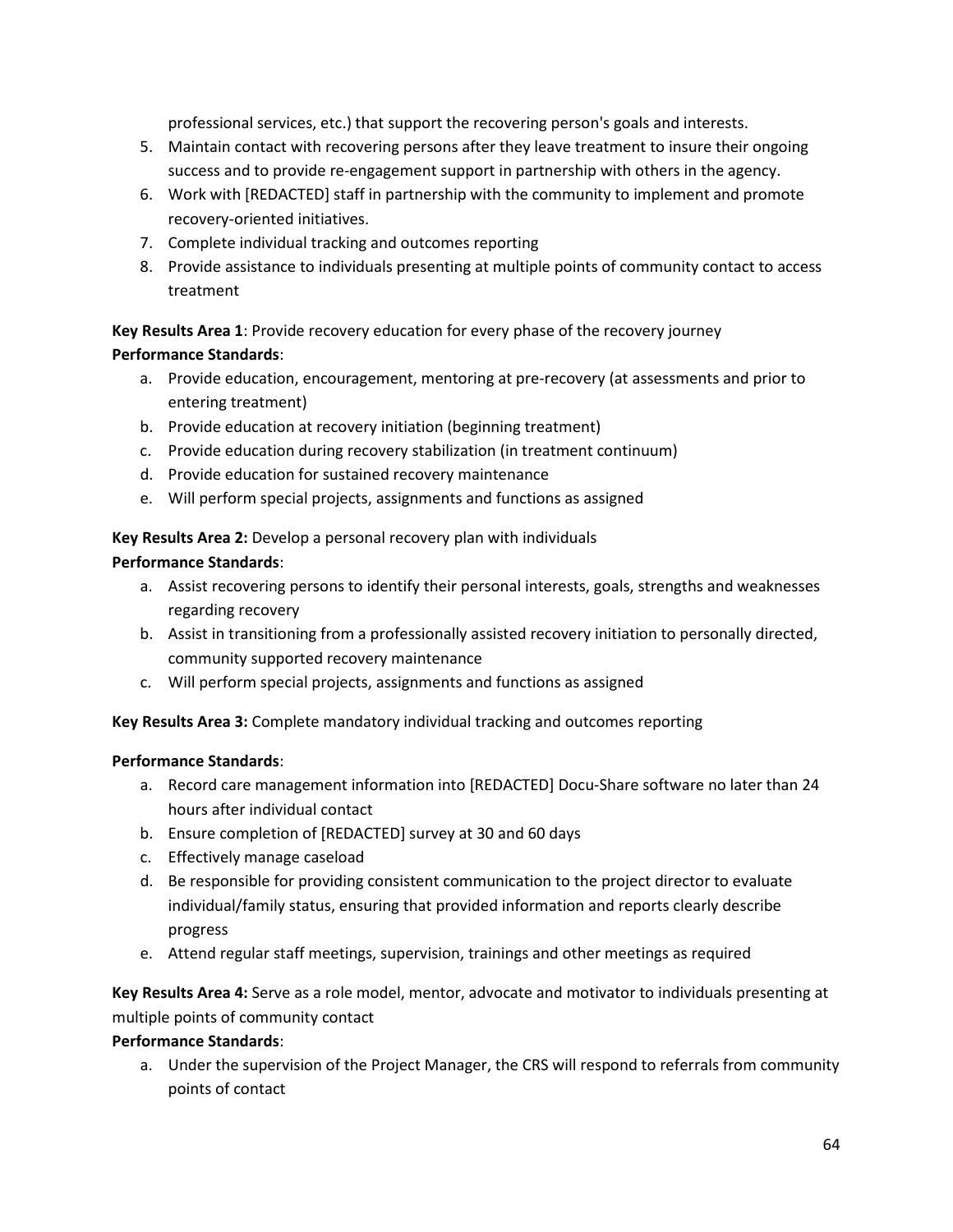b. Will perform special projects, assignments and functions as assigned.

#### **Agency Qualifications**:

- Commitment to the concepts and goals of [REDACTED]
- High school diploma/G.E.D. and 3 letters of recommendation
- Two years of continuous personal recovery from SUD
- Must meet the qualifications for certification as a CRS
- If not certified upon hire, must obtain the necessary training for certification within 6 months
- Must maintain a flexible work schedule to allow for evenings and/or weekends as needed
- Written and oral proficiency in English and Spanish is highly desired
- Must have an understanding of and respect for each individual's unique path to recovery
- Must have a working knowledge of the drug and alcohol treatment system
- Must have a demonstrated commitment to the recovery community
- Understanding of the community served and some degree of community connectedness is strongly desired
- Demonstrated success in working as a member of a team and developing effective working relationships with colleagues.
- Valid [REDACTED] Driver's License
- Excellent written/oral communication skills, including listening well, and using language appropriately, are requirements
- Demonstrated track record with respect to detail orientation and accuracy.
- Computer literacy and competency for mandatory progress reports.
- Commitment to issues related to drug and alcohol addiction and [REDACTED'S] mission.

#### **Knowledge, Skills, and Abilities:**

- Strong knowledge of principles, ethics and practices of peer recovery support
- Responsible for establishing trusting relationships with individuals and their families while providing support
- Must possess the ability and willingness to provide emotional support, encouragement, and motivation to individuals in the community
- Ability to work well under pressure.
- Provide on-going follow-up, basic motivational interviewing and goal setting with individuals and their families when appropriate
- Excellent verbal communication, interpersonal and relationship-building skills to effectively work with a variety of people and personalities; ability to communicate clearly in person and in writing.
- Ability to manage and share pertinent information
- Thorough, organized and detail-oriented approach to work

[REDACTED] is an initiative developed by [REDACTED] to offer follow up services to individuals who have experienced an overdose on opioid/opiate narcotics and were revived by naloxone administered